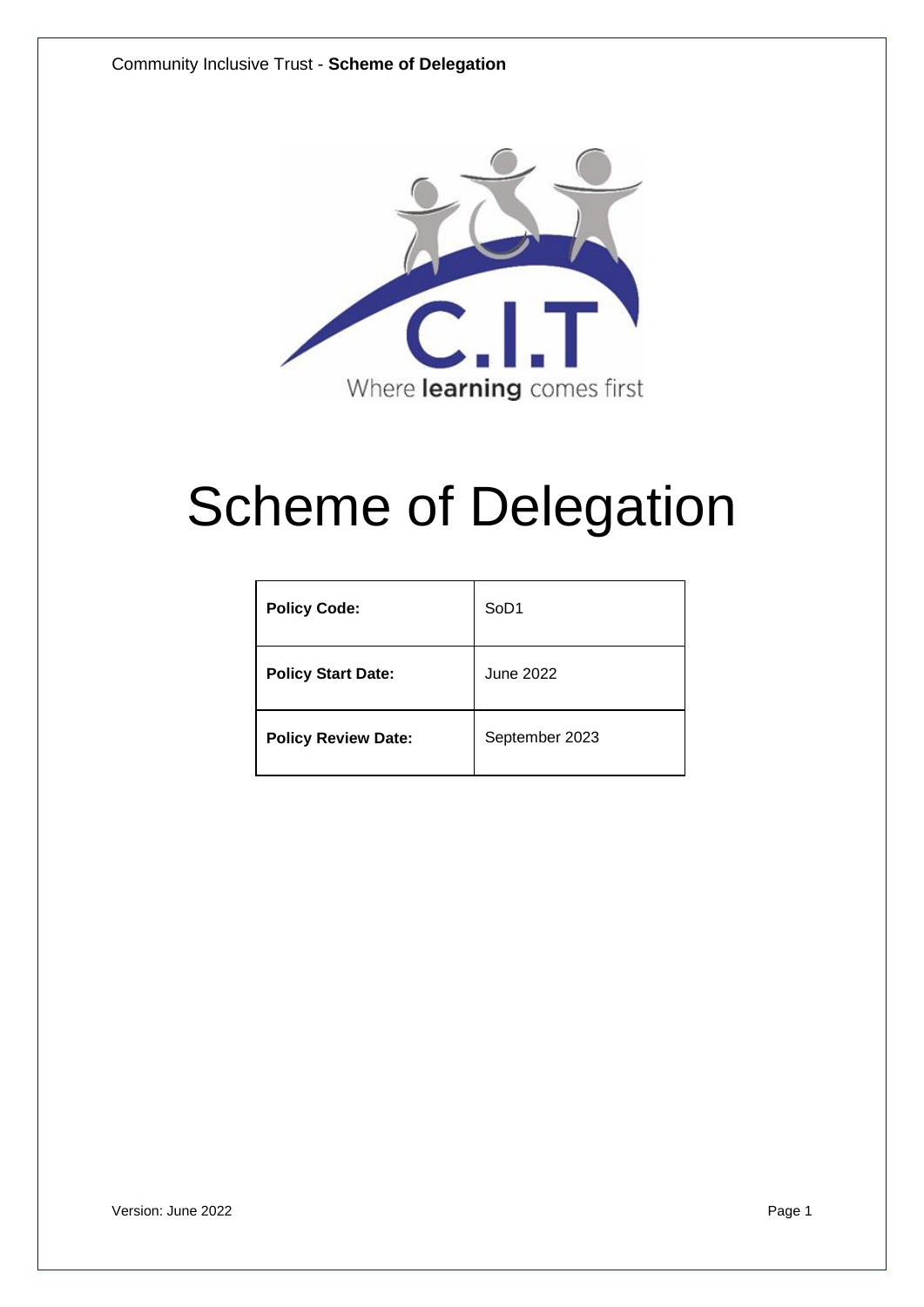With thanks to the National Governance Association. This Scheme of Delegation has been developed, drawing on their model SoD Version II with our own amendments made.

[https://www.nga.org.uk/Guidance/School-structures-and-constitution/Academiesand-free](https://www.nga.org.uk/Guidance/School-structures-and-constitution/Academies-and-free-schools/New-Model-Schemes-of-Delegation.aspx)[schools/New-Model-Schemes-of-Delegation.aspx](https://www.nga.org.uk/Guidance/School-structures-and-constitution/Academies-and-free-schools/New-Model-Schemes-of-Delegation.aspx)

# **1. Introduction**

- 1.1 The Board of Directors/Trustees (the Board) is accountable in law for all major decisions about the Trust and its constituent academies. The Board delegates specific functions and responsibilities, as there are potential benefits in doing so, to individuals, such as the Chief Executive Officer (CEO), members of the Executive Leadership Team, to Board committees, and school-level committees known as Local School Boards (LSBs).
- 1.2 The decision to delegate a function is made by the full Board and is recorded. Without such delegation, the individual or committee has no power to act.
- 1.3 In considering delegation, the Board is influenced by a range of factors including the size of the MAT, both in terms of number of academies and number of pupils, the way its Trust leadership is structured, and the geographical spread and context of our academies.
- 1.4 This Scheme of Delegation (SoD) defines where responsibilities lie and clarifies the Trust lines of accountability. It is designed to ensure clarity about roles and responsibilities for Members, Directors (Trustees), Board Committees, cluster and/or academy committees, executive leadership and academy Headteachers. This overarching SoD for all decision making in the Trust should not be confused with the written Scheme of Delegation of financial powers referred to in the Academies Trust Handbook.
- 1.5 The SoD is intended to:
	- 1.5.1 Promote a culture of openness as well as clarity of responsibilities, lines of accountability and reporting;
	- 1.5.2 Ensure all parties are clear about which responsibilities and decisions the Board retains and delegates;
	- 1.5.3 Identify responsibility for the appointment and performance management of the CEO/executive leaders and academy Headteachers;
	- 1.5.4 Ensure that the role of executive leadership is fully understood throughout the MAT;
	- 1.5.5 Identify responsibility for policy and practice;
	- 1.5.6 Identify responsibility for oversight of educational performance;
	- 1.5.7 Identify responsibility for financial oversight;
	- 1.5.8 Identify responsibility for assessment of risk in each academy and across the Trust.
- 1.6 CIT MAT was founded on the belief that governance should be focused on providing confident, strategic leadership and to provide robust accountability, oversight and assurance for the educational and financial performance of its schools and of the Trust as a whole.

This is best reflected structurally as follows: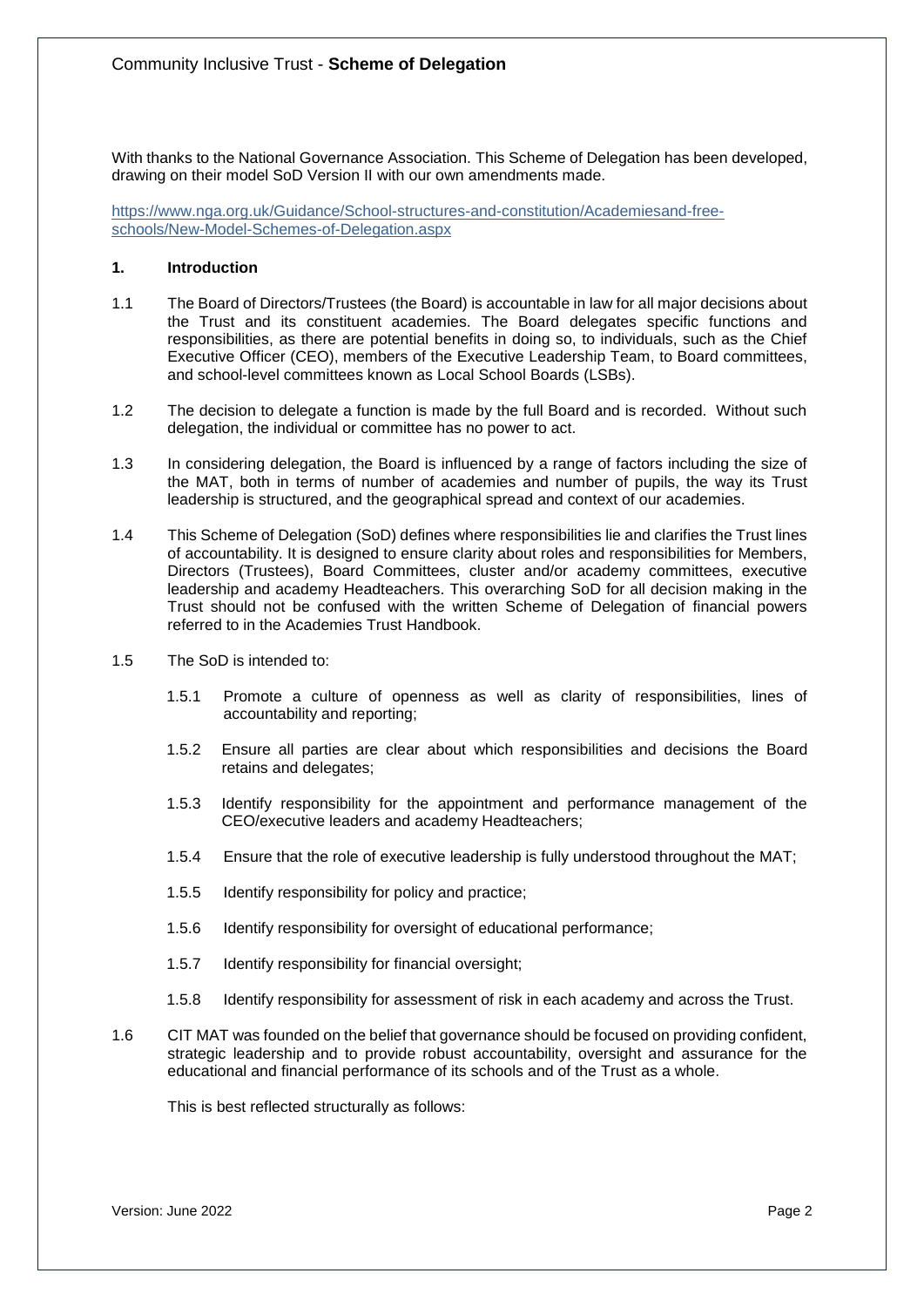

- 1.7 This document should be read in conjunction with the job descriptions of employees, the Trust's Governance Framework and the Trust's Financial Handbook.
- 1.8 The Trust Board is responsible for the strategic direction of the Trust and this will inform the strategic direction of the individual academies that form the MAT.
- 1.9 Although decisions may be delegated, the Trust Board as a whole remains accountable for any decision made under delegation.
- 1.10 The Trust Board has established three committees with delegated powers: the Finance, Audit and Estates Committee, the Education and Safeguarding Committee and the People Committee (HR). All of these committees have terms of reference, and are appointed to with a majority of Trust Directors.
- 1.11 Whilst the Department for Education uses the term "Local Governing Board" for individual academy/school governance Boards, CIT uses the term "Local School Board" (LSB).
- 1.12 The Chief Executive Officer, executive leadership team and the Headteachers are responsible for internal organisation, management and control of the schools and are accountable to the Trust Board.
- 1.13 As part of its responsibilities, the Trust Board will ensure that this document is reviewed at least annually.
- 1.14 This Scheme of Delegation is reflective of "business as usual" for the Trust. The Trust Board reserves the right to vary the delegation of powers in particular circumstances (such as the suspension of an officer employed by the Trust) or where an academy requires intervention, in line with the Trust policy for academies causing concern or sponsored academies.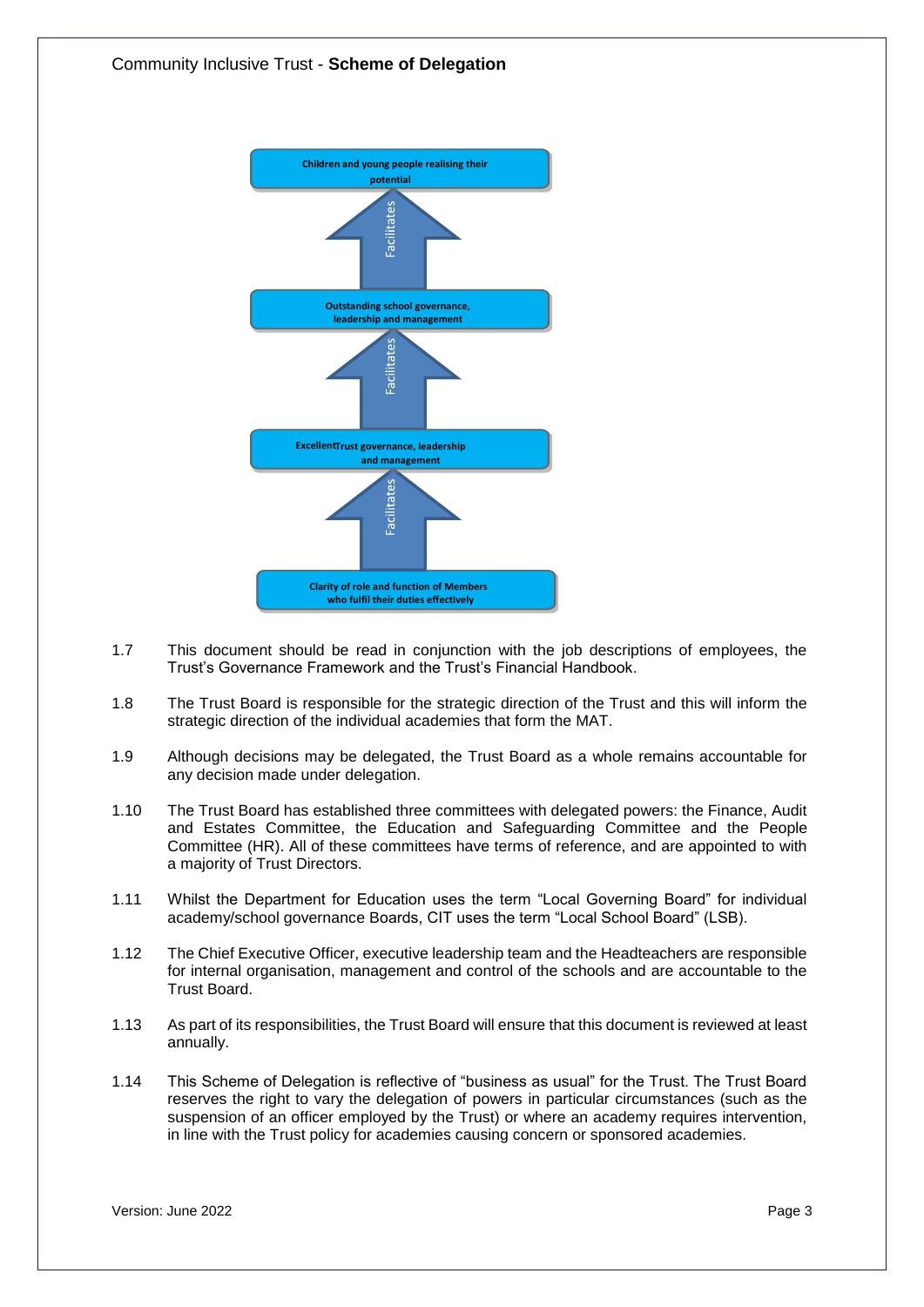1.15 The Trust Board cannot revise those powers held by Members. Only Members can amend these.

# **2. Model of Delegation**



- 2.1 The Board is accountable for the three core governance functions.
- 2.2 The Board appoints the CEO, to whom it delegates responsibility for the delivery of its vision and strategy, and will hold the CEO to account for conduct and performance of the Trust, including the performance of the academies within the Trust, and for its overall financial management.
- 2.3 In turn, the CEO has management accountability for other senior executives and the Academies' Headteachers.
- 2.4 The Board requires that the CEO delegates some school level functions to LSBs. The Board seeks to promote LSBs as a key conduit for overview, scrutiny and stakeholder voice. Trustees will not typically sit on LSBs, and so lines of communication to the Board must be clearly established.
- 2.5 The Board constitutes committees for Finance, Audit & Estates, Education and Safeguarding and People (HR); these look in detail at resources and progress across the Trust.

## **3. Roles and responsibilities**

- 3.1 The role of Members
	- 3.1.1 The Members of the Trust are guardians of the governance of the Trust and as such have a different status to Trustees. Originally, they will have been the signatories to the

Version: June 2022 **Page 4**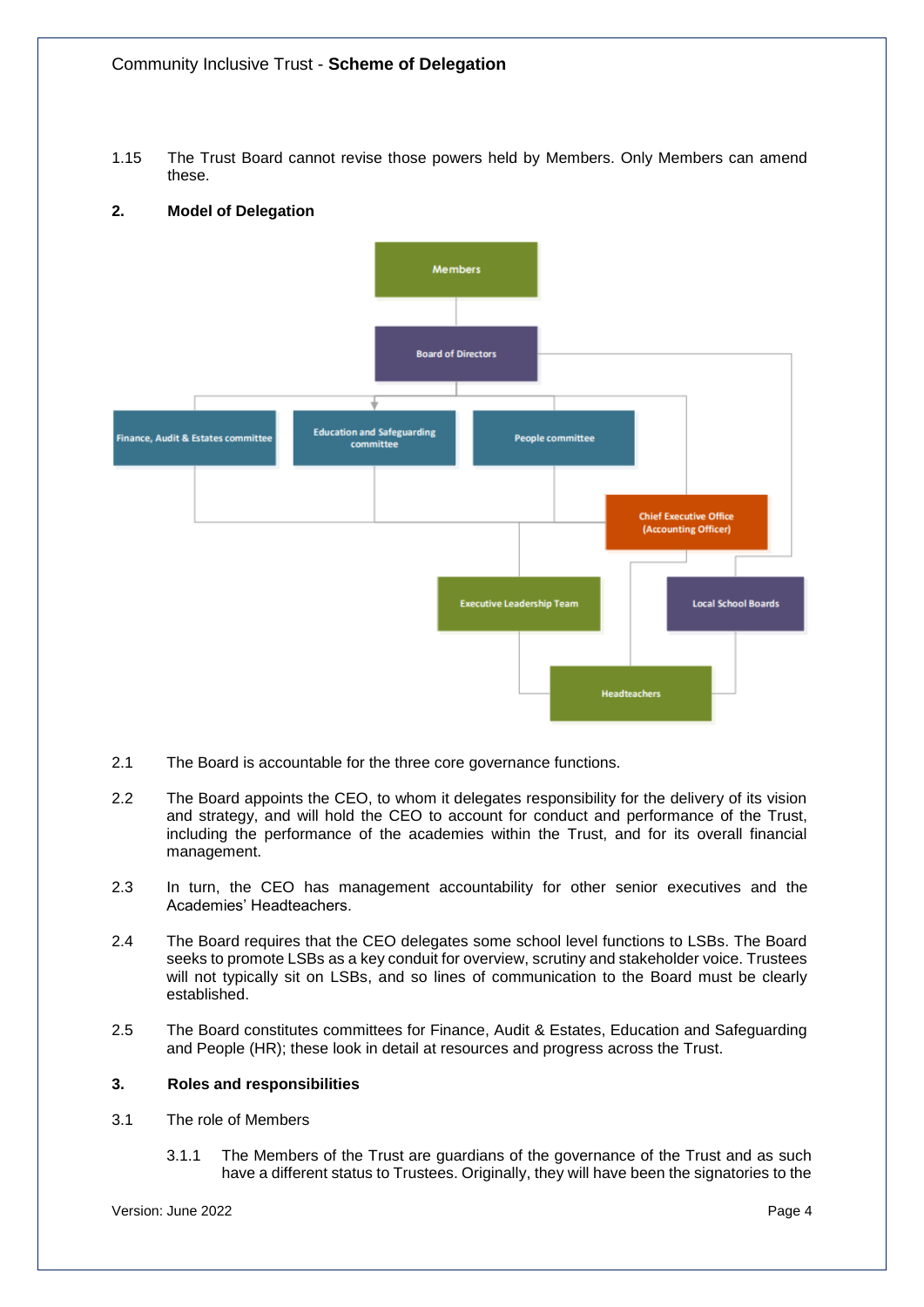Memorandum of Association and will have agreed the Trust's first Articles of Association (the legal document which outlines the governance structure and how the Trust will operate). The Articles of Association describe how Members are recruited and replaced, and how many of the Trustees the Members can appoint to the Trust Board. The Members appoint Trustees to ensure that the Trust's charitable object is carried out and so must be able to remove Trustees if they fail to fulfil this responsibility. Accordingly, the Trust Board reports at least on the performance of the Trust to the Members at the Annual General Meeting (AGM). Members are also responsible for approving any amendments made to the Trust's Articles of Association.

- 3.1.2 CIT has five Members, and while Members are permitted to be appointed as Trustees, there is currently a complete segregation of membership. Members are not permitted to be employees of the academy Trust, and the role is wholly voluntary.
- 3.2 The role of the Trustees
	- 3.2.1 CIT MAT is a charitable company and so Trustees are both charity directors (within the terms of section 177(1) of the Charities Act 2011) and company directors. Because Directors are bound by both charity and company law, the terms 'Directors' and 'Trustees' are often used interchangeably.
	- 3.2.2 The Trustees are responsible for the general control and management of the administration of the Trust, and in accordance with the provisions set out in the Memorandum and Articles of Association and its funding agreement, it is legally responsible and accountable for all statutory functions, for the performance of all schools within the Trust, and must approve a written scheme of delegation of financial powers that maintains robust internal control arrangements. In addition, it must carry out the three core governance functions:
		- Ensure clarity of vision, ethos and strategic direction;
		- Hold the executive to account for the educational performance of the Trust's schools and their pupils, and the performance management of staff;
		- Oversee the financial performance of the Trust and make sure its money is well spent.
	- 3.2.3 The Board has the right to review and adapt its governance structure at any time which includes removing delegation.
- 3.3 The role of Trust Board Committees
	- 3.3.1 The Trustees may establish committees to carry out some of its governance functions which may include making decisions, although any decisions made will be deemed decisions of the Trust Board. The membership (there must be at least three Trustees) and responsibilities of Board committees are set out in the committee's terms of reference. It is usual for the Trust Board to appoint Board committee chairs and committee members according to their skills.
	- 3.3.2 The Academy Trust Handbook makes it clear that "the Board of Trustees should have a finance committee to which the Board delegates financial scrutiny and oversight". In Trusts with income above a certain level, this must be a separate from an audit & risk committee.
- 3.4 The role of the Chief Executive Officer (CEO)
	- 3.4.1 The CEO has the delegated responsibility for the operation of the Trust including the performance of the Trust's academies and academy principals.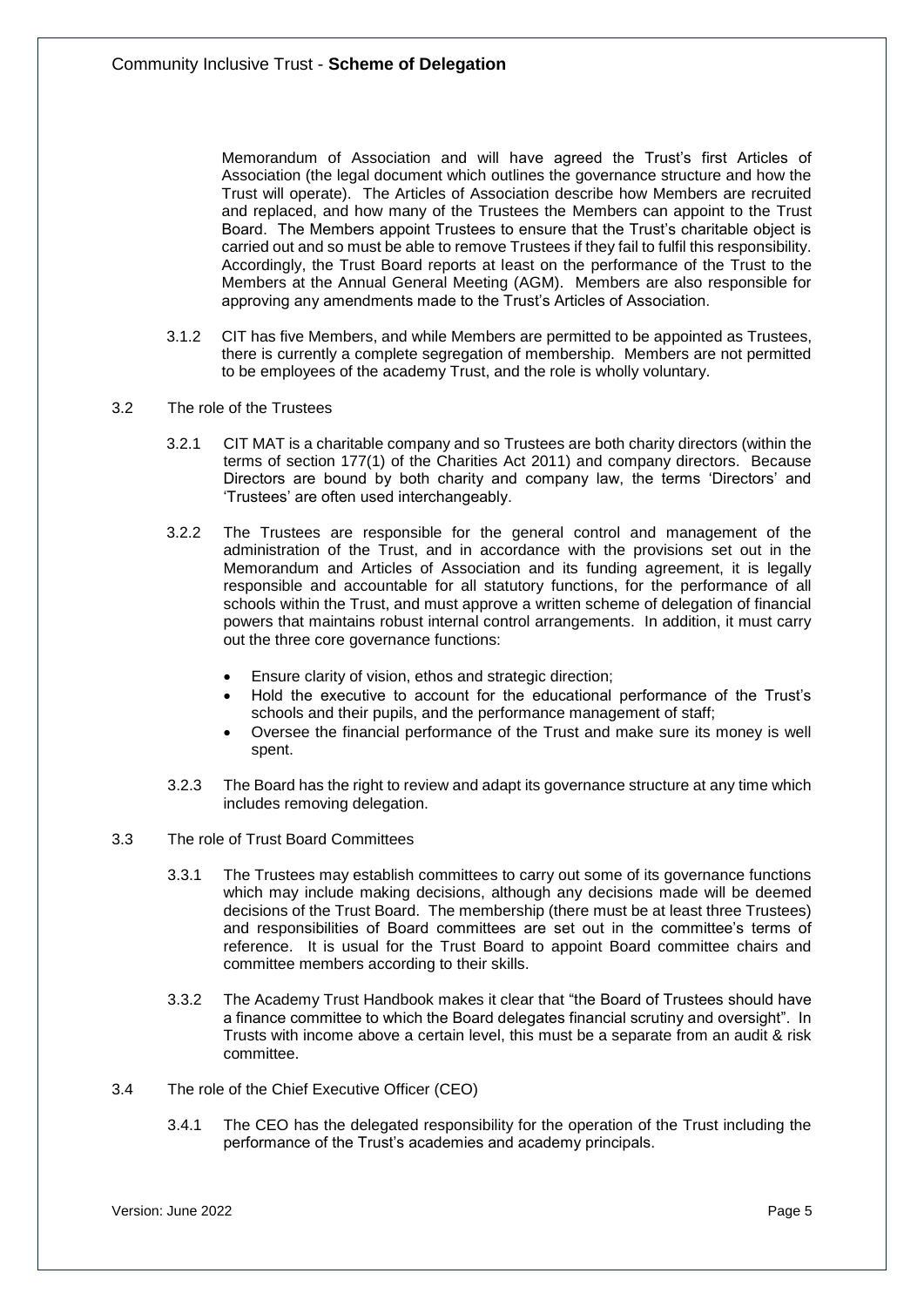- 3.4.2 The CEO is the accounting officer so has overall responsibility for the operation of the Trust's financial responsibilities and must ensure that the organisation is run with financial effectiveness and stability; avoiding waste and securing value for money.
- 3.4.3 The CEO leads the executive management team of the Trust. The CEO will delegate executive management functions to the executive management team, but remains accountable to the Trust Board for the performance of the Trust.
- 3.4.4 The Chartered Institute of Public Finance and Accountancy (CIPFA) has issued a briefing paper on the role of the accounting officer in a MAT, which states the following:

"The accounting officer must assure the Trust Board of the academy's compliance with the requirements of the Academies Financial Handbook the EFA issues, its funding agreement and all relevant aspects of company and charitable law. This means that they must ensure that Trust Board and governing body members receive the information that they need to perform their roles effectively. The accounting officer is responsible for the day-to-day organisation, staffing and management of the academy Trust. The accounting officer must undertake a leadership role, including setting high standards of financial probity and financial management, and ensuring that these are communicated to staff…;

"…In practice, the accounting officer is the key individual who links the accountability and governance structures of the academy. He or she is a member of the [Trust Board] and must ensure that the academy acts within its powers and that its policies reflect legislative requirements, national policies and local requirements. At the same time, he or she must ensure that the academy Trust's operating capacity is aligned with these requirements including its staffing, financial management and control environment. In all its actions, the accounting officer must ensure the academy Trust acts in the public interest"

- 3.5 The role of local governance
	- 3.5.1 The Trustees may establish LSBs to provide overview, scrutiny and stakeholder voice. Trustees are not required to sit on local governance fora, but may choose to. Usually Trustees will appoint the Chair, and ensure that at least two parents are appointed.
	- 3.5.2 Members of an LSB are referred to as "local governors", and discharge the function of local governance.
	- 3.5.3 In fulfilling the remit of providing overview, scrutiny and stakeholder voice, typically, functions of local governance may include:
		- Building an understanding of how the school is led and managed;
		- Ensuring the vision and values of the school resonate with the diversity of the community it serves;
		- Challenge how paid officers/employees of the school and by extension, the Trust – utilise public money and resources effectively;
		- Engaging with stakeholders; being a point of consultation and representation to ensure the Trust fulfils its objects, specifically ensuring the academy activities promote the benefits of the inhabitants of the area it is situated.
	- 3.5.4 The responsibility for ensuring LSBs are in place and functional is delegated by the Board to the CEO, who – independent of the day-to-day management of the school, as this is delegated to the Headteacher – ensures local governance is in place and effective, reporting on this directly to the Board of Trustees**.** The separation of responsibility between the CEO and the Headteacher allows for the CEO to occupy a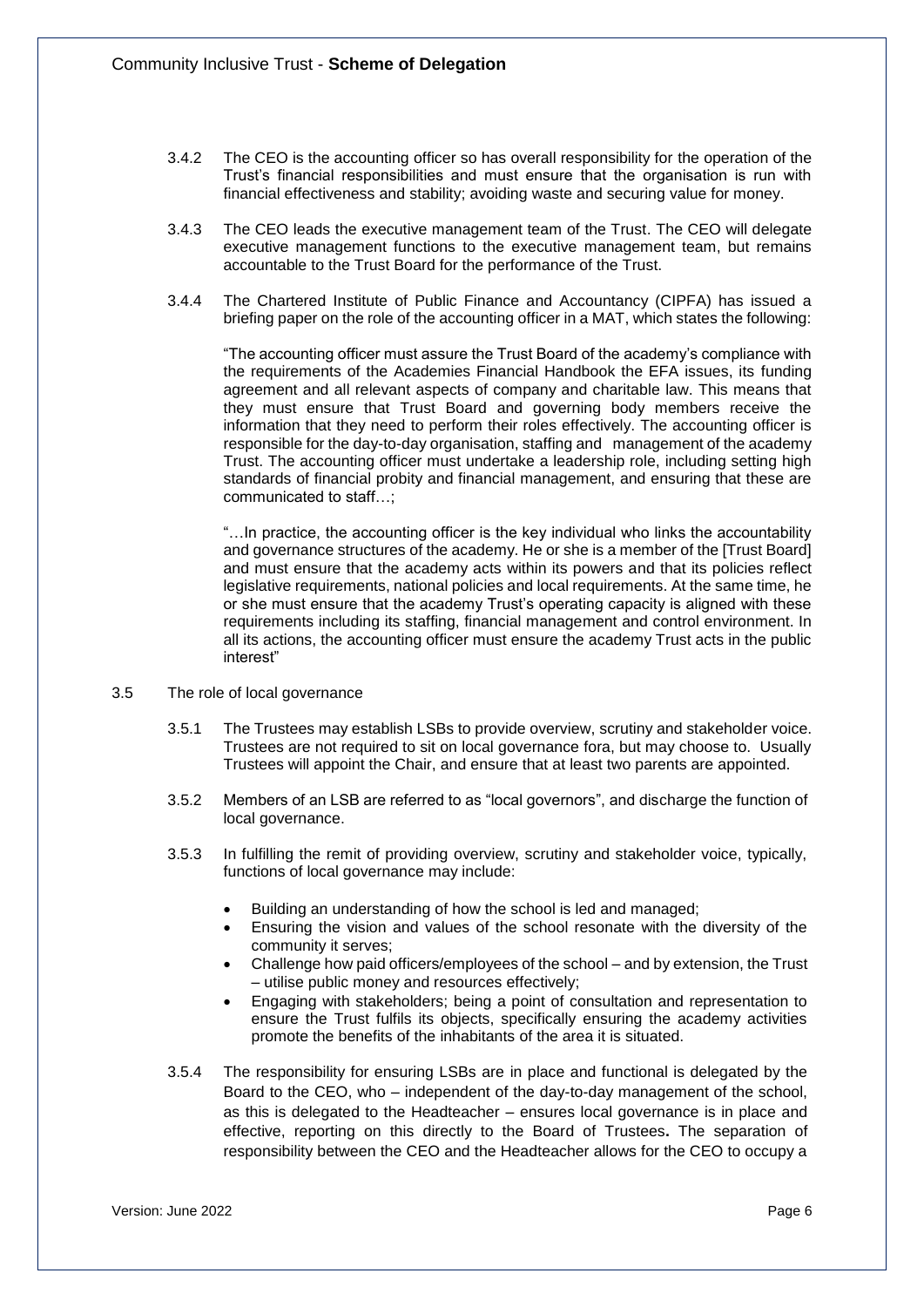governance/strategic oversight function. Therefore, the CEO should not be the named Headteacher for a school.

- 3.6 The role of the Headteacher
- 3.7 The Headteacher is responsible for the day-to-day management of the academy and is managed by the CEO or their nominated subordinate in the executive team.

## **4. Delegation of Responsibilities Table**

- 4.1 The following grid is intended to simplify and visualise what is delegated to whom. In any MAT, the role of the CEO/accounting officer is distinct and should be independent of the operational day-to-day management of schools. If a clear separation of responsibilities is in place, structurally, then the CEO can and should provide independent assessment and judgement on the performance of a school and this will be informed by the views and opinions of those undertaking local governance roles.
- 4.2 However, the Trust Board will also seek external verification of a Headteacher's judgement. The Trust Board's triangulating governance assurance system is therefore best represented as follows:



- 4.3 Trustees have access to all Headteachers reporting to LSBs, and also to the minutes of all local governance meetings. The CEO is required to report regularly on the overall effectiveness of the academies and the Trust overall, via their reports to full Board and committee meetings. Trustees also expect the CEO to commission, on their behalf, external audit activity and review work, to provide external verification of the robustness, accuracy and validity of internal and arms-length reporting.
- 4.4 Trustees will also use the outcomes from Ofsted inspections to verify standards and the accuracy of executive and Headteacher reporting.

# **5. Scheme of Delegation Table**

The Trust Board has two central responsibilities:

Version: June 2022 **Page 7**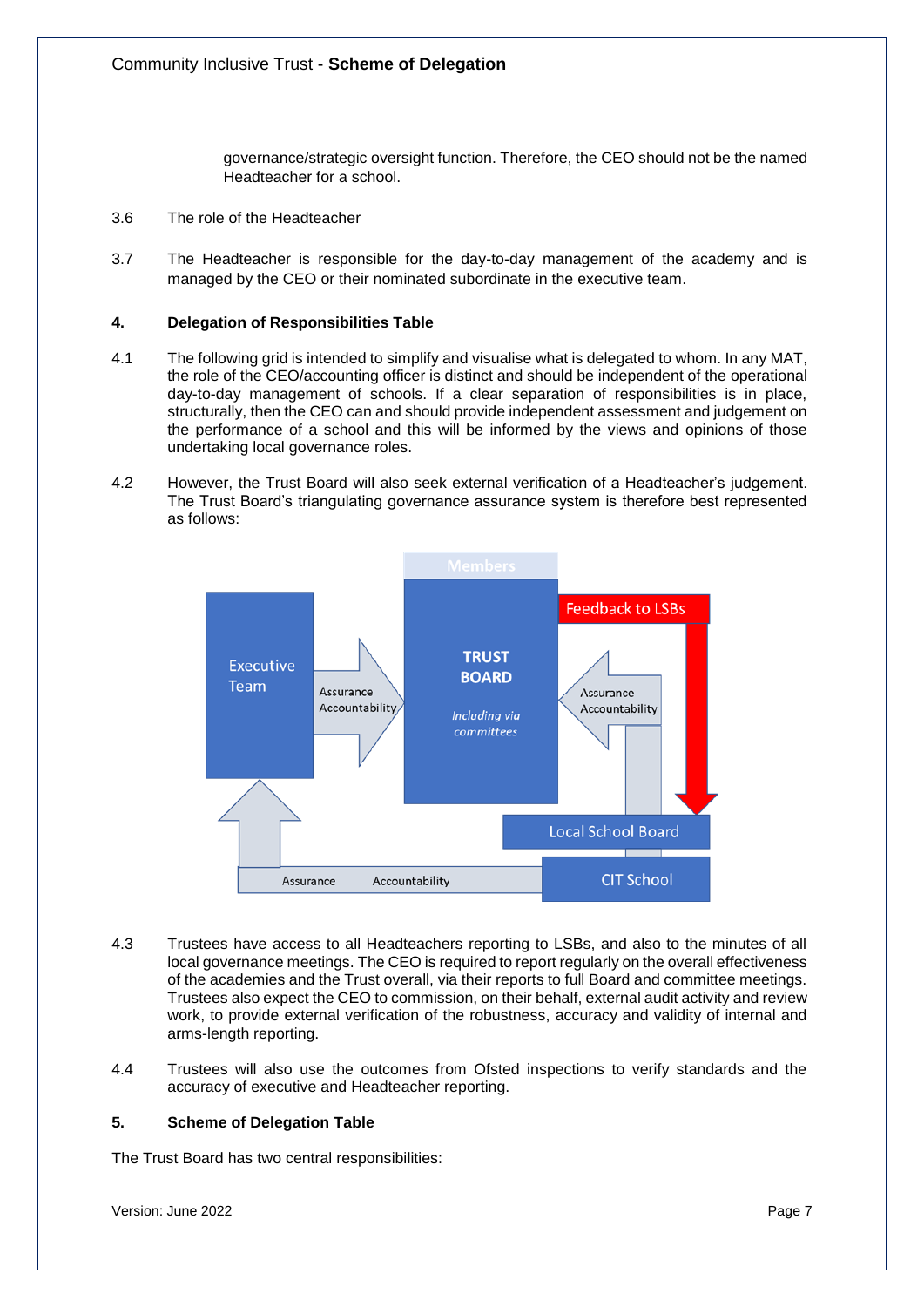- To make decisions/approvals related to a range of matters linked to the effective and efficient functioning of the Trust and thereby the achievement of its charitable objectives.
- To effect an oversight, accountability and assurance function related to matters of compliance, statutory guidance and to alignment with recognised best practice

The CIT Scheme of Delegation is designed to detail the decision/approval authorities delegated by the CIT Board of Trustees to its committees, to the Local School Boards of each of its schools, and to its employees.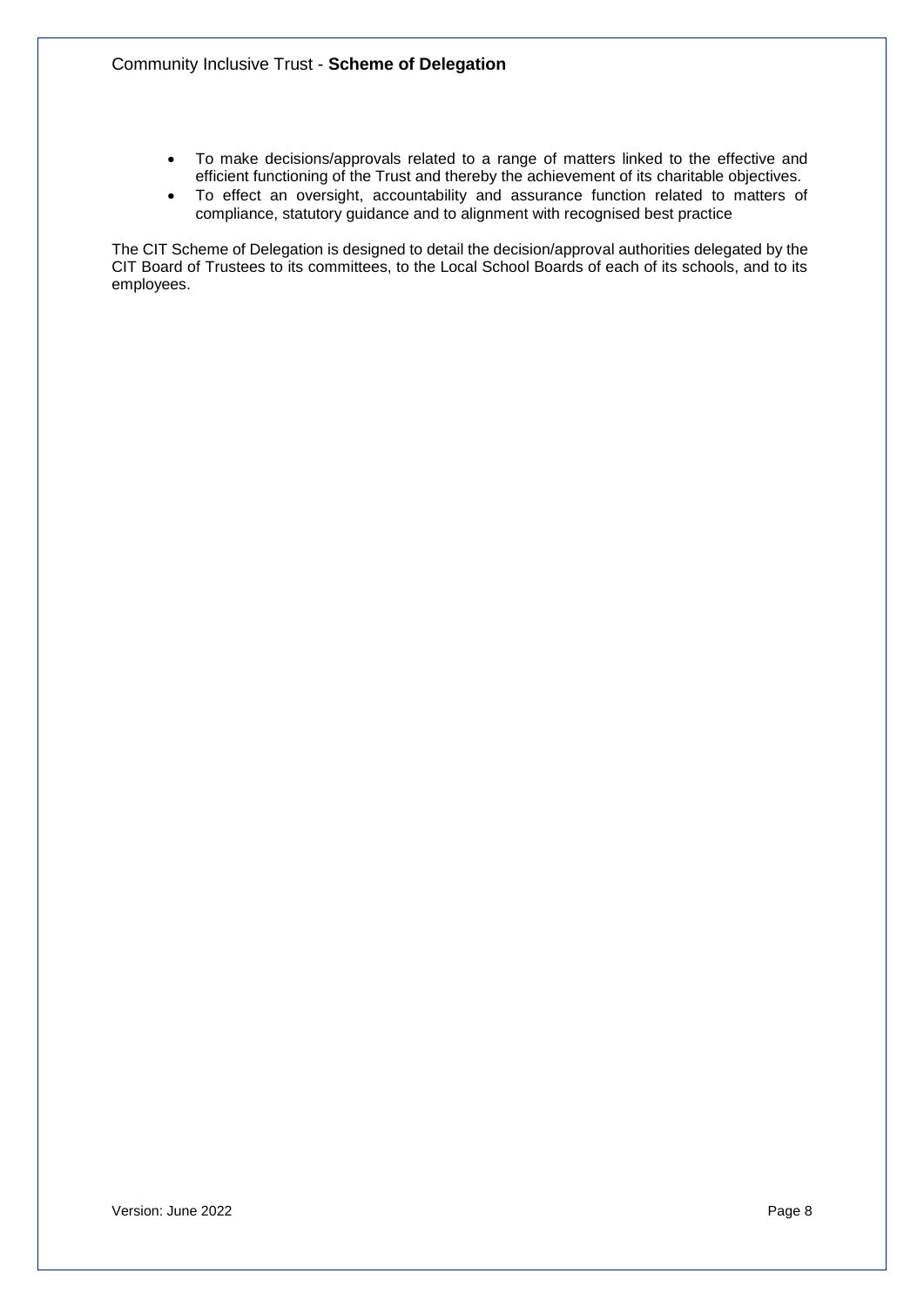The document should be read in conjunction with the CIT Assurances Schedule which describes how the assurance responsibility is delivered by the Trust Board. This is a fluid document and will be updated as changes occur to the decision-making arrangements.

**Annex 1** indicates the governance requirements that are outlined in the DfE's Governance Handbook, Academies Financial Handbook and the Trust's Articles of Association. These requirements are met through the Scheme of Delegation and the Assurances Schedule.

# **Key**

|            | Power of approval/delegation of authority to                                                                                                                                                                                                                 |
|------------|--------------------------------------------------------------------------------------------------------------------------------------------------------------------------------------------------------------------------------------------------------------|
|            | Must be part of consultation process/recommended by. Named roles represent the lead in the process to secure relevant<br>approval i.e. this person is responsible for preparing and recommending the work to the relevant approver/main person to<br>consult |
| <b>CFO</b> | <b>Chief Finance Officer</b>                                                                                                                                                                                                                                 |
| <b>DPO</b> | Data Protection Officer                                                                                                                                                                                                                                      |
| <b>DHR</b> | Director of HR                                                                                                                                                                                                                                               |
| <b>DOE</b> | Director of Education                                                                                                                                                                                                                                        |
| <b>SOM</b> | <b>School Operations Manager</b>                                                                                                                                                                                                                             |
| <b>DGO</b> | Director of Governance and Operations                                                                                                                                                                                                                        |
| <b>CFT</b> | Central Finance Team                                                                                                                                                                                                                                         |
| <b>FAE</b> | Finance, Audit and Estates Committee                                                                                                                                                                                                                         |
| <b>HR</b>  | People (Human Resources) Committee                                                                                                                                                                                                                           |
| QE SG      | Quality of Education Scrutiny and Safeguarding Committee                                                                                                                                                                                                     |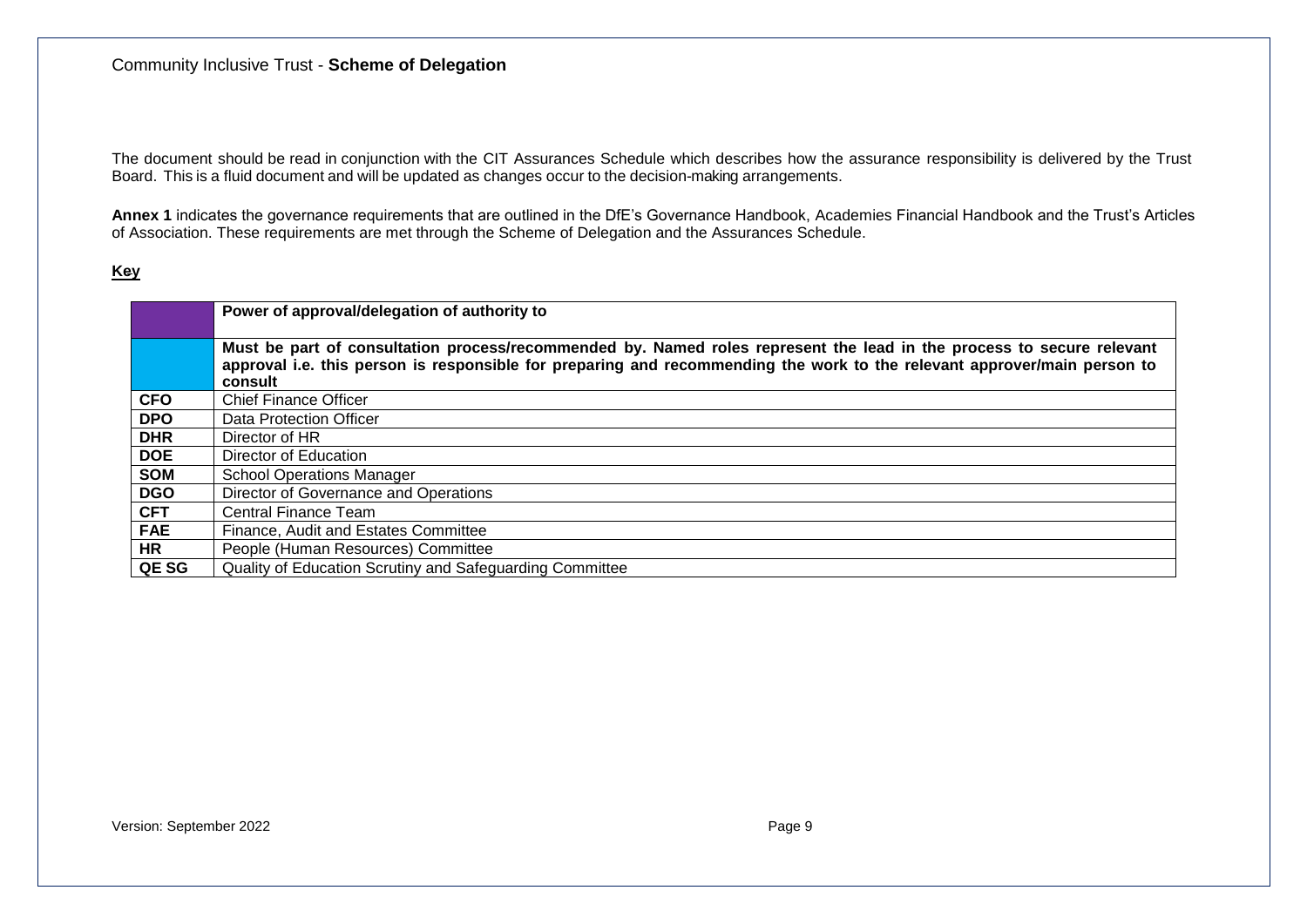|                                                                                   | <b>Members</b> | <b>Board of</b><br><b>Trustees</b> | <b>Board</b><br><b>Committee</b> | <b>CEO</b> | <b>Executive</b><br><b>Team</b><br>(Other) | <b>Headteacher</b> | <b>LSB</b> |
|-----------------------------------------------------------------------------------|----------------|------------------------------------|----------------------------------|------------|--------------------------------------------|--------------------|------------|
| <b>DECISIONS RE: TRUST VISION, VALUES, MISSION, STRATEGIC PRIORITIES AND KPIS</b> |                |                                    |                                  |            |                                            |                    |            |
| Approve Trust's statements of Vision,<br>Values and Mission                       |                |                                    |                                  |            |                                            |                    |            |
| Approve Trust's Strategic Development<br>Priorities and associated KPIs           |                |                                    |                                  |            |                                            |                    |            |
| <b>EDUCATION DECISIONS</b>                                                        |                |                                    |                                  |            |                                            |                    |            |
| Approve school curriculums                                                        |                |                                    |                                  |            |                                            |                    |            |
| Approve school self-evaluation                                                    |                |                                    |                                  |            |                                            |                    |            |
| Approve school educational targets                                                |                |                                    | <b>QESG</b>                      |            |                                            |                    |            |
| Approve school strategies for Pupil<br>Premium expenditure                        |                |                                    |                                  |            | <b>DOE</b>                                 |                    |            |
| Approval of school census information<br>prior to DfE submission                  |                |                                    |                                  |            |                                            |                    |            |
| <b>Pupil Exclusions</b>                                                           |                |                                    |                                  |            |                                            |                    |            |
| The decision to issue a fixed term pupil<br>exclusion                             |                |                                    |                                  |            |                                            |                    |            |
| The decision to permanently exclude,<br>pending a disciplinary committee meeting  |                |                                    |                                  |            |                                            |                    |            |
| <b>Annual Education Reports</b>                                                   |                |                                    |                                  |            |                                            |                    |            |
| Approval of Trust level annual Pupil and<br>Sports Premium impact report          |                |                                    | <b>QESG</b>                      |            |                                            |                    |            |
| Approval of school annual Pupil and Sports<br>Premium impact reports              |                |                                    |                                  |            |                                            |                    |            |
| Approval of Trust level annual DSEN<br>impact report                              |                |                                    | QE SG                            |            |                                            |                    |            |
| Approval of school annual DSEN impact<br>report                                   |                |                                    |                                  |            |                                            |                    |            |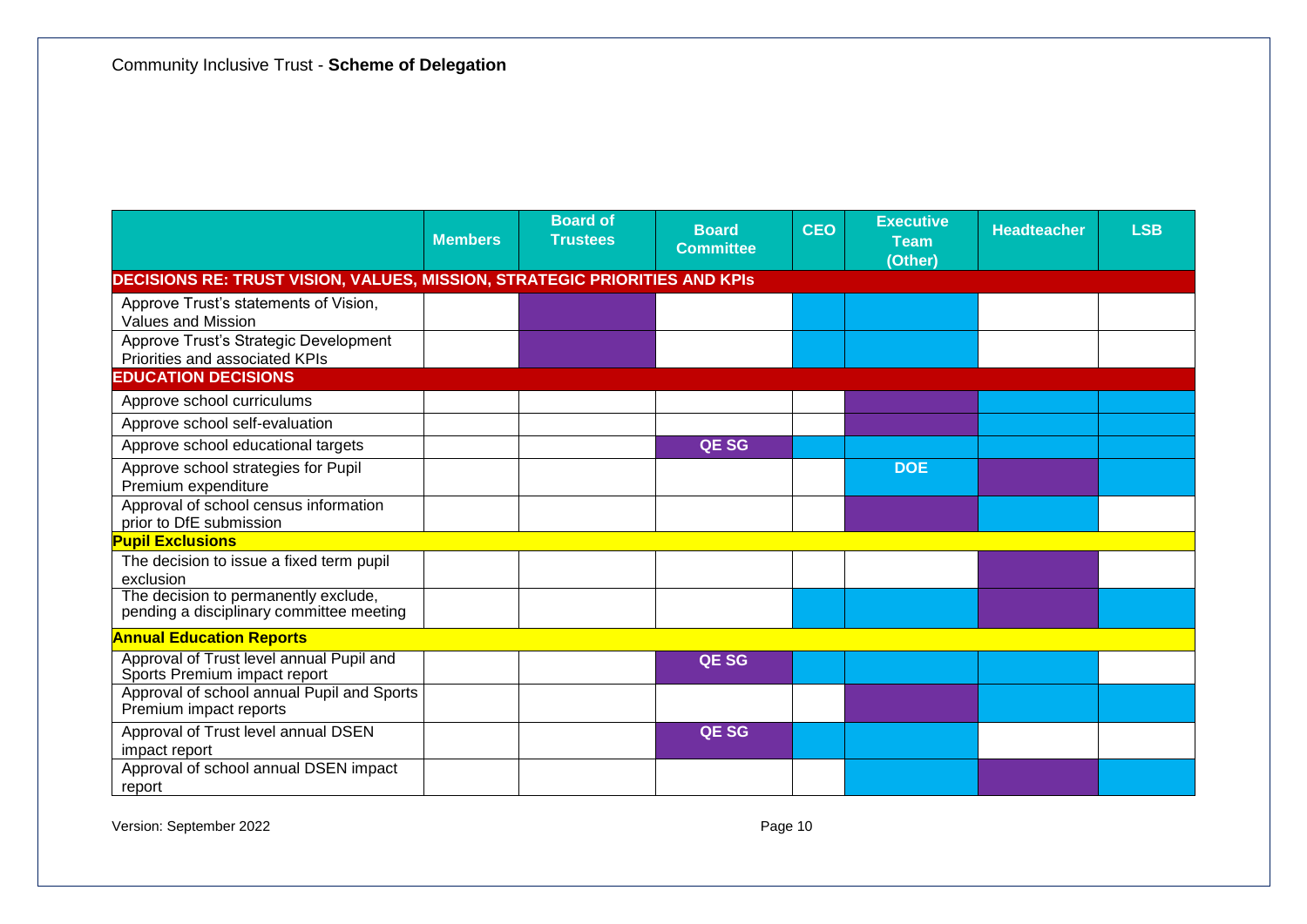| Safeguarding                                                                                                                               |  |              |            |  |  |           |  |  |  |
|--------------------------------------------------------------------------------------------------------------------------------------------|--|--------------|------------|--|--|-----------|--|--|--|
| Approval of Trust level Safeguarding<br>report to Local Safeguarding Children's<br>Panel                                                   |  |              | <b>HR</b>  |  |  |           |  |  |  |
| Authority to take action required to ensure<br>that all Safeguarding policies and<br>procedures are being adhered to within<br>the schools |  |              |            |  |  |           |  |  |  |
| <b>School Closures</b>                                                                                                                     |  |              |            |  |  |           |  |  |  |
| Decision to close for Health and Safety<br>reasons                                                                                         |  |              |            |  |  |           |  |  |  |
| <b>OPERATIONAL DECISIONS</b>                                                                                                               |  |              |            |  |  |           |  |  |  |
| <b>New Schools</b>                                                                                                                         |  |              |            |  |  |           |  |  |  |
| Contact with RSC to discuss potential<br>new school and initial preparatory work                                                           |  | <b>Chair</b> |            |  |  |           |  |  |  |
| Approval to progress to due diligence                                                                                                      |  |              |            |  |  |           |  |  |  |
| Approval to sign MoU of transfer to CIT                                                                                                    |  |              |            |  |  |           |  |  |  |
| <b>Risk</b>                                                                                                                                |  |              |            |  |  |           |  |  |  |
| Approve Trust-wide Risk Policy and risk<br>appetite statement                                                                              |  |              | <b>All</b> |  |  |           |  |  |  |
| Approve the Trust-wide risk register                                                                                                       |  |              | <b>FAE</b> |  |  |           |  |  |  |
| Authority to take action required to ensure<br>that all organisational risks are being<br>effectively mitigated                            |  |              |            |  |  |           |  |  |  |
| Approve the school risk register                                                                                                           |  |              |            |  |  | (and SOM) |  |  |  |
| Authority to take action required to ensure<br>that all school level risks are being<br>mitigated                                          |  |              |            |  |  |           |  |  |  |
| <b>Estates and Assets</b>                                                                                                                  |  |              |            |  |  |           |  |  |  |
| Approve/reject proposals for the<br>acquisition/disposal of land/buildings                                                                 |  |              | <b>FAE</b> |  |  |           |  |  |  |
| Approve capital works and long-term<br>building projects, based on annual<br>conditions and the Estates 5 Year Strategy                    |  |              | <b>FAE</b> |  |  |           |  |  |  |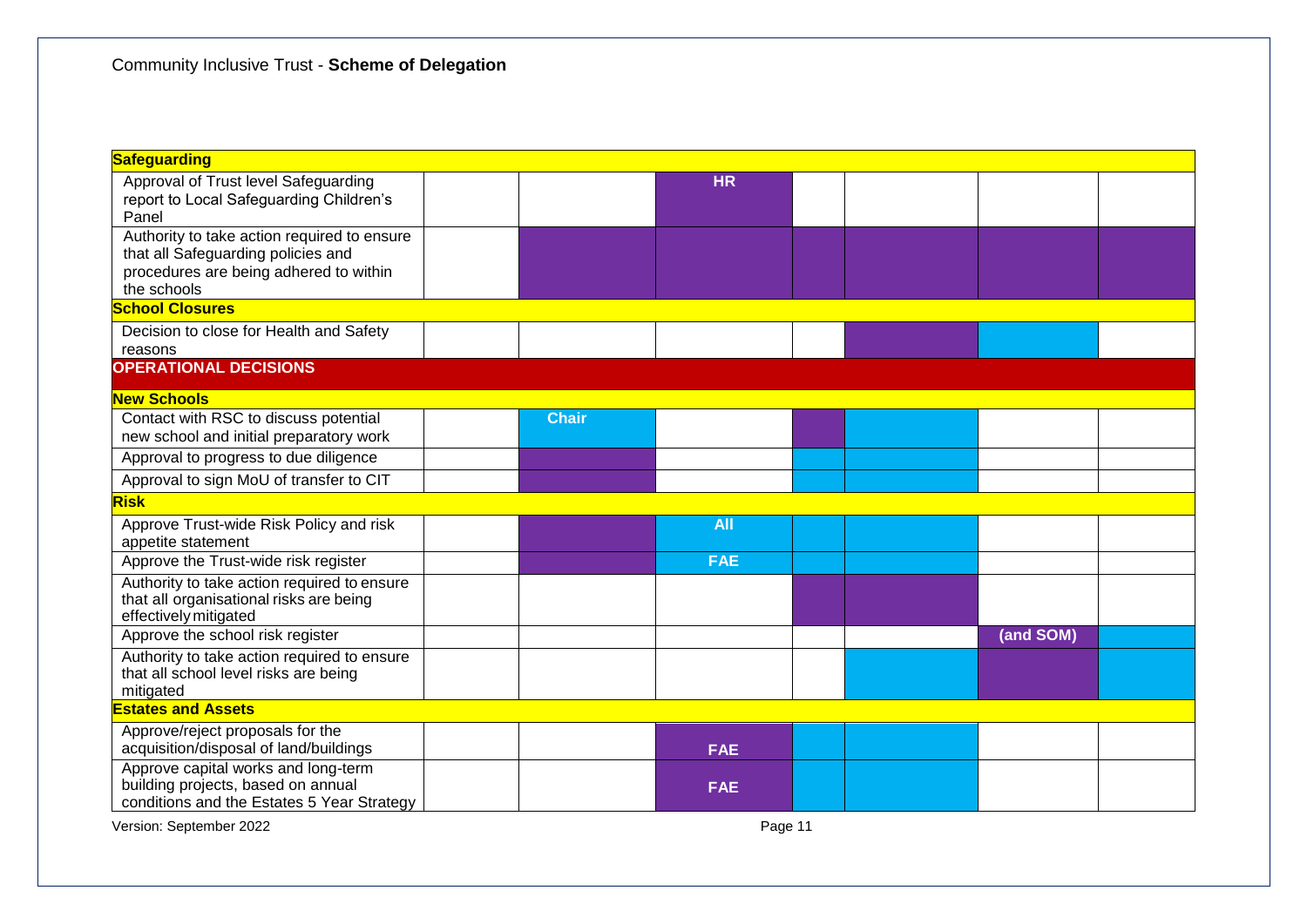| <b>Health and Safety</b>                    |              |            |            |              |  |
|---------------------------------------------|--------------|------------|------------|--------------|--|
| Authority to take action required to ensure |              |            |            |              |  |
| that all Health & Safety policies and       |              |            |            |              |  |
| procedures are being adhered to at Trust    |              |            |            |              |  |
| level                                       |              |            |            |              |  |
| Authority to take action required to ensure |              |            |            |              |  |
| that all Health & Safety policies and       |              |            |            |              |  |
| procedures are being adhered to within the  |              |            |            |              |  |
| schools                                     |              |            |            |              |  |
| <u>Legal</u>                                |              |            |            |              |  |
| Authority to seek legal advice from CIT's   | <b>Chair</b> |            |            | (required to |  |
| procured solicitors                         |              |            |            | notify DoE)  |  |
| <b>Freedom of Information</b>               |              |            |            |              |  |
| Authority to submit FOI responses on        |              |            | <b>DGO</b> |              |  |
| behalf of CIT                               |              |            |            |              |  |
| <b>Communications</b>                       |              |            |            |              |  |
| Approve all press responses identified as a | <b>Chair</b> |            |            |              |  |
| risk to CIT's reputation (school and Trust  |              |            |            |              |  |
| level)                                      |              |            |            |              |  |
| Approve all press responses at Trust level  | <b>Chair</b> |            |            |              |  |
|                                             |              |            |            |              |  |
| Approve all press responses at school       |              |            |            |              |  |
| level                                       |              |            |            |              |  |
| Approve any commissioned writing/opinion    |              |            |            |              |  |
| pieces for external parties (e.g. articles, |              |            |            |              |  |
| book chapters) from CIT employees           |              |            |            |              |  |
| Delegation to QA all school websites to     |              |            |            |              |  |
| ensure all are fully compliant with Ofsted  |              |            |            |              |  |
| and regulatory requirements                 |              |            |            |              |  |
| <b>Operational Value for Money</b>          |              |            |            |              |  |
| Approve national value for money            |              | <b>FAE</b> | <b>CFO</b> |              |  |
| operational projects where the value        |              |            |            |              |  |
| exceeds the levels permitted for the        |              |            |            |              |  |
| executive team to approve as set out in     |              |            |            |              |  |
| <b>Finance Policy</b>                       |              |            |            |              |  |
| <b>FINANCIAL DECISIONS</b>                  |              |            |            |              |  |
| Version: September 2022                     |              | Page 12    |            |              |  |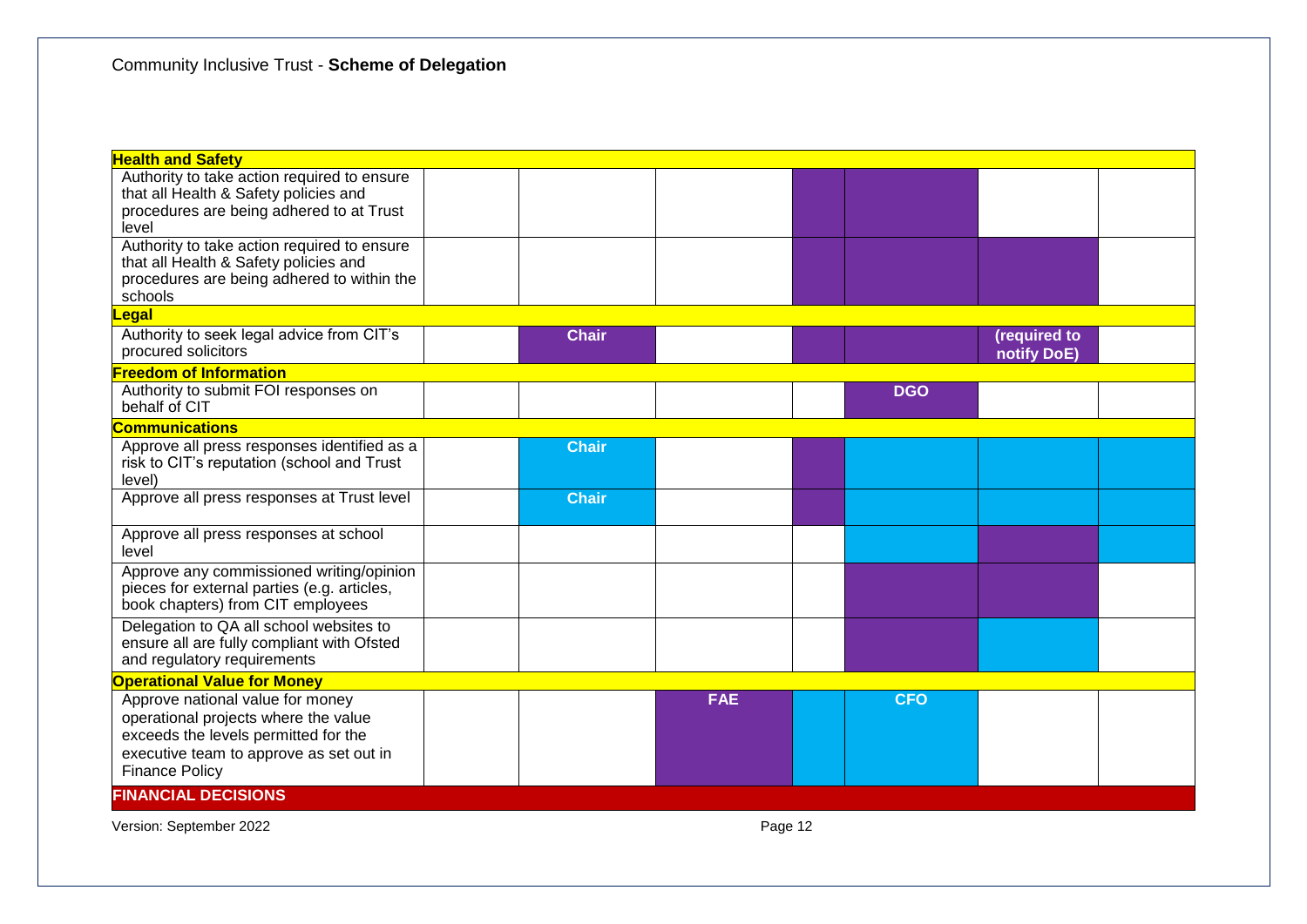| <b>Staffing appointments</b>                                                    |  |                         |             |                                            |                                            |  |
|---------------------------------------------------------------------------------|--|-------------------------|-------------|--------------------------------------------|--------------------------------------------|--|
| Any staff hire with annual total salary over                                    |  | <b>HR</b>               |             | <b>CFO</b>                                 |                                            |  |
| £100k per annum, permanent or temporary                                         |  |                         |             |                                            |                                            |  |
| Any Central staff hire outside of agreed<br>budget                              |  |                         |             | <b>CFO</b>                                 |                                            |  |
| Any school staff hire or salary increases                                       |  |                         |             | <b>CFO DOE</b>                             |                                            |  |
| outside of agreed budget                                                        |  |                         |             |                                            |                                            |  |
| All school staff hire if part of agreed budget                                  |  |                         |             |                                            |                                            |  |
| <b>Staff reorganisations</b>                                                    |  |                         |             |                                            |                                            |  |
| Any reorganisation exceeding £100k                                              |  | <b>FAE</b><br><b>HR</b> |             |                                            |                                            |  |
| Any reorganisation up to £100k and<br>involving staff consultation or potential |  | <b>FAE</b>              |             |                                            |                                            |  |
| redundancy costs                                                                |  |                         |             |                                            |                                            |  |
| Any reorganisation not involving staff                                          |  |                         |             |                                            |                                            |  |
| consultation or potential redundancy costs                                      |  |                         |             |                                            |                                            |  |
| Decisions to purchase supplies, services and works including leases (in budget) |  |                         |             |                                            |                                            |  |
| Expenditure over £50,000 (other than<br>payroll expenditure)                    |  | <b>FAE</b>              |             |                                            |                                            |  |
| Expenditure over £25,000 and up to<br>£50,000                                   |  |                         |             | <b>As per Financial</b><br><b>Handbook</b> |                                            |  |
| Expenditure over £15,000 and up to<br>£25,0000                                  |  |                         |             | <b>As per Financial</b><br><b>Handbook</b> |                                            |  |
| Expenditure over £10,000 and up to<br>£15,0000                                  |  |                         |             | <b>As per Financial</b><br><b>Handbook</b> | <b>As per Financial</b><br><b>Handbook</b> |  |
| Expenditure up to and including £10,000                                         |  |                         |             | <b>As per Financial</b><br><b>Handbook</b> | <b>As per Financial</b><br><b>Handbook</b> |  |
| Standard payments for payroll, pensions or                                      |  |                         |             | (2 x Central                               |                                            |  |
| Government agendas in relation to payroll<br>or pensions - no monetary limits   |  |                         |             | <b>Finance Team)</b>                       |                                            |  |
| Approval of CIF project plan                                                    |  | <b>FAE</b>              |             |                                            |                                            |  |
|                                                                                 |  |                         |             |                                            |                                            |  |
| Approval of any invoice regardless of value                                     |  |                         | If over     | <b>CFO</b> if over                         |                                            |  |
| (providing plan has been approved by<br>Trust Board)                            |  |                         | <b>£50K</b> | <b>£50K</b>                                |                                            |  |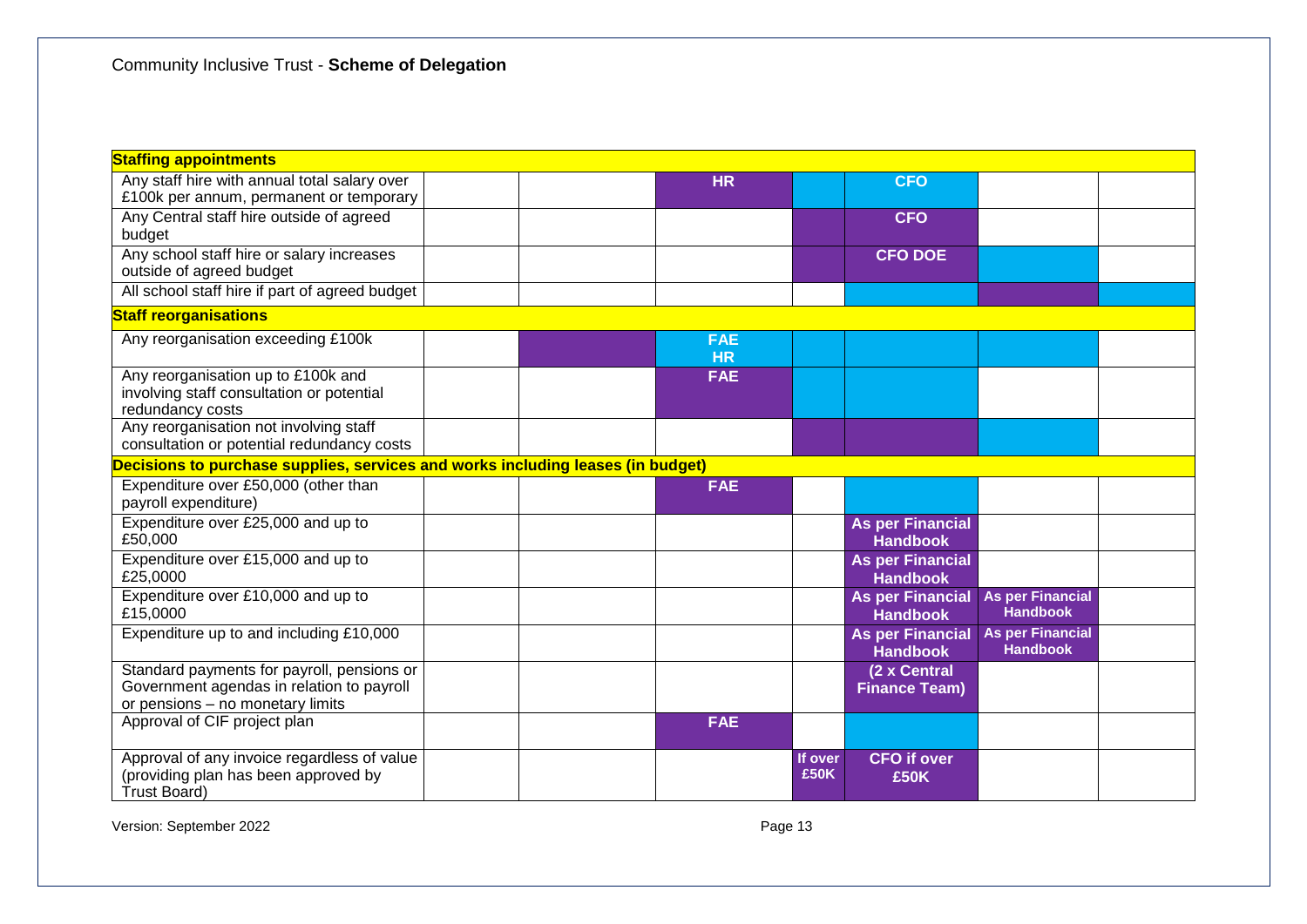| Decision to agree a lease (in budget) *all lease agreements longer than 7 years must obtain ESFA approval                                                                                                                                                                                                   |  |  |            |  |                                  |       |  |  |  |  |
|-------------------------------------------------------------------------------------------------------------------------------------------------------------------------------------------------------------------------------------------------------------------------------------------------------------|--|--|------------|--|----------------------------------|-------|--|--|--|--|
| Lifetime value of £25k or more                                                                                                                                                                                                                                                                              |  |  |            |  |                                  |       |  |  |  |  |
| Lifetime value of over £5,000 and up to<br>£25,000                                                                                                                                                                                                                                                          |  |  |            |  | <b>CFO</b>                       |       |  |  |  |  |
| Lifetime value of up to £5,000                                                                                                                                                                                                                                                                              |  |  |            |  |                                  |       |  |  |  |  |
| Virements and budget variances and out of budget spend                                                                                                                                                                                                                                                      |  |  |            |  |                                  |       |  |  |  |  |
| Out of budget expenditure up to £5,000                                                                                                                                                                                                                                                                      |  |  |            |  | <b>CFO</b>                       |       |  |  |  |  |
| Out of budget expenditure over £5,000                                                                                                                                                                                                                                                                       |  |  |            |  | <b>CFO</b>                       |       |  |  |  |  |
| School level increases in educational<br>costs or staffing (outside budget)                                                                                                                                                                                                                                 |  |  |            |  | <b>DoE</b><br><b>CFO</b>         |       |  |  |  |  |
| School level within budget virements                                                                                                                                                                                                                                                                        |  |  |            |  |                                  | (SOM) |  |  |  |  |
| <b>Authorise contracts (in budget)</b>                                                                                                                                                                                                                                                                      |  |  |            |  |                                  |       |  |  |  |  |
| Any contract with a maximum value<br>exceeding £100,000 or exceeding a five-<br>year term                                                                                                                                                                                                                   |  |  | <b>FAE</b> |  |                                  |       |  |  |  |  |
| Any contract with a maximum value over<br>£50,000 and up to a five-year term                                                                                                                                                                                                                                |  |  | <b>FAE</b> |  |                                  |       |  |  |  |  |
| Any contract with a maximum value be-<br>tween £5,000 (£10,000 for works) and up<br>to £50,000 and up to a five-year term                                                                                                                                                                                   |  |  |            |  | <b>CFO</b>                       |       |  |  |  |  |
| When the contract is a Deed, involves a<br>TUPE transfer, a Lease, an automatic roll-<br>over/renewal, a CIT indemnity, a<br>guarantee or warranty to a third party                                                                                                                                         |  |  |            |  | <b>CFO</b>                       |       |  |  |  |  |
| Any contract where the maximum value of<br>the contract will be £5,000 (£10,000 for<br>works) except where the contract is a<br>Deed, involves a TUPE transfer, a Lease,<br>an automatic roll-over/renewal, a CIT<br>indemnity, a guarantee or warranty to a<br>third party, and is a one-year term or less |  |  |            |  | (Central<br><b>Finance Team)</b> |       |  |  |  |  |
| Any supply to third parties (other than<br>renting halls, or gym space and<br>equipment)                                                                                                                                                                                                                    |  |  |            |  |                                  |       |  |  |  |  |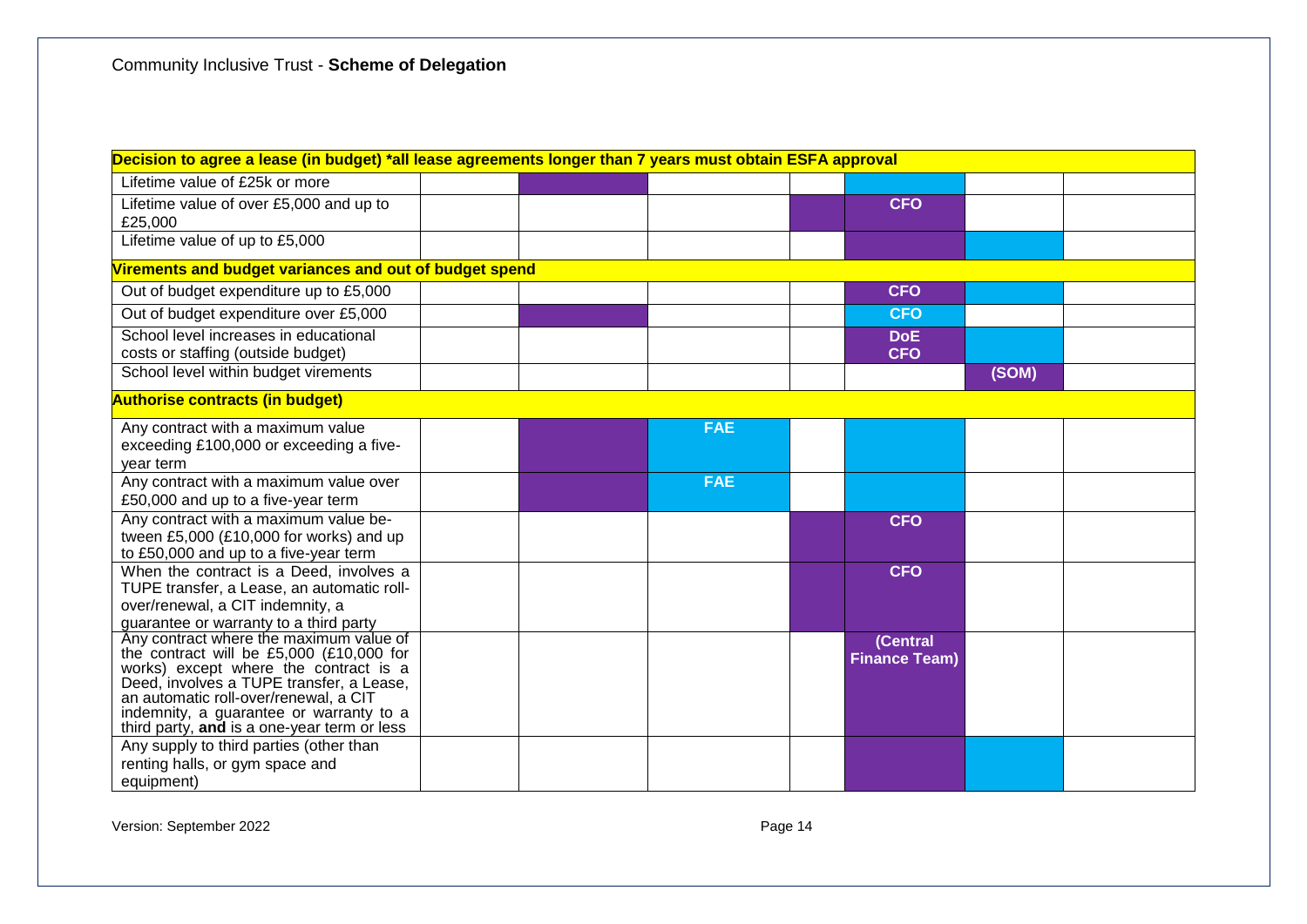| <b>Bank accounts</b>                                                                                                                     |  |                   |            |  |            |  |  |  |  |  |
|------------------------------------------------------------------------------------------------------------------------------------------|--|-------------------|------------|--|------------|--|--|--|--|--|
| Opening new bank accounts                                                                                                                |  |                   | <b>FAE</b> |  | <b>CFO</b> |  |  |  |  |  |
| <b>Expenses</b>                                                                                                                          |  |                   |            |  |            |  |  |  |  |  |
| Approval of Trustee/Member expenses                                                                                                      |  | <b>Chair</b>      |            |  |            |  |  |  |  |  |
| Approval of Chair's expenses                                                                                                             |  | <b>Vice Chair</b> |            |  |            |  |  |  |  |  |
| Approval of CEO expenses                                                                                                                 |  | <b>Chair</b>      |            |  |            |  |  |  |  |  |
| Approval of ELT expenses                                                                                                                 |  |                   |            |  |            |  |  |  |  |  |
| <b>School Resource Management Tool</b>                                                                                                   |  |                   |            |  |            |  |  |  |  |  |
| Annual approval                                                                                                                          |  |                   | <b>FAE</b> |  | <b>CFO</b> |  |  |  |  |  |
| <b>GOVERNANCE DECISIONS</b>                                                                                                              |  |                   |            |  |            |  |  |  |  |  |
| Approve amendments to Memorandum &<br>Articles, subject to Charity Commission<br>and DfE approval as appropriate                         |  |                   |            |  |            |  |  |  |  |  |
| Approve a Scheme of Delegation of<br>powers from the Board to sub-committees<br>and officers as appropriate                              |  |                   |            |  |            |  |  |  |  |  |
| Approve statutory Trust level policies and<br>sign off through Trust Board or relevant<br>Committee as per schedule                      |  |                   |            |  |            |  |  |  |  |  |
| Authority to direct schools to comply with<br>policy or statutory requirements                                                           |  |                   |            |  |            |  |  |  |  |  |
| Authority to approve matters reserved for<br>Trust Board and committees in<br>extenuating circumstances (see Board<br>Approval for this) |  | <b>Chair</b>      |            |  |            |  |  |  |  |  |
| <b>Appointment of Members</b>                                                                                                            |  |                   |            |  |            |  |  |  |  |  |
| <b>Appointment of Trustees</b>                                                                                                           |  |                   |            |  |            |  |  |  |  |  |
| Appointment of Committee Chairs                                                                                                          |  |                   |            |  |            |  |  |  |  |  |
| Appoint/approve LSB Chairs (annually)                                                                                                    |  |                   |            |  |            |  |  |  |  |  |
| Appointment of LSB members                                                                                                               |  |                   |            |  |            |  |  |  |  |  |
| Appointment of external auditor                                                                                                          |  |                   | <b>FAE</b> |  |            |  |  |  |  |  |
| Internal Audit Plan                                                                                                                      |  |                   | <b>FAE</b> |  |            |  |  |  |  |  |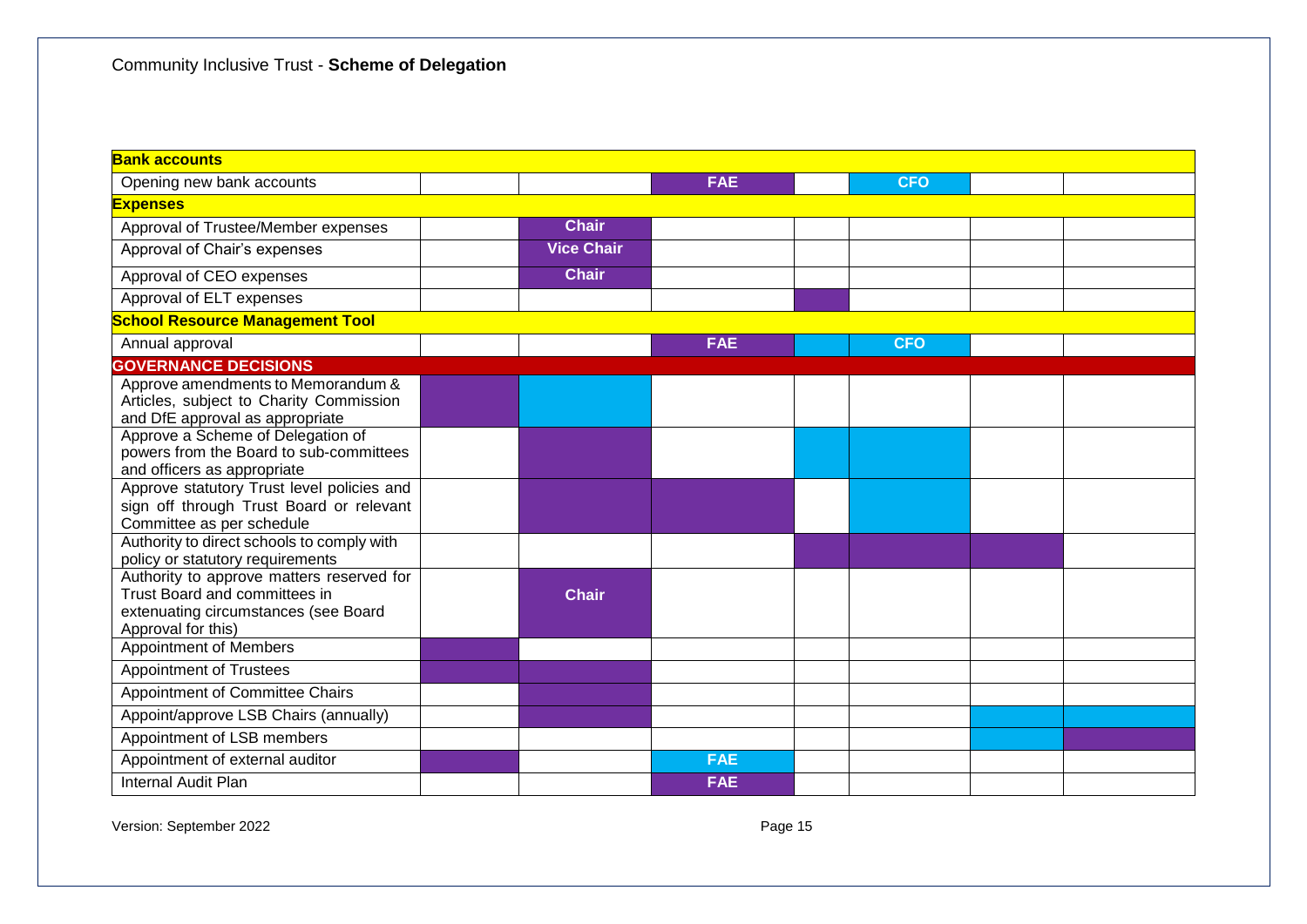| Appointment of insurers                                                                                        |  |            |            |  |
|----------------------------------------------------------------------------------------------------------------|--|------------|------------|--|
| Appointment of bankers and investment<br>managers                                                              |  |            | <b>CFO</b> |  |
| Receive the statutory annual accounts                                                                          |  |            |            |  |
| Approve the statutory annual accounts                                                                          |  |            |            |  |
| Approval to merge or separate LSBs                                                                             |  |            |            |  |
| <b>Data Breaches</b>                                                                                           |  |            |            |  |
| Point of contact for all data breach<br>notifications                                                          |  |            | <b>DPO</b> |  |
| Lead on Data Protection breach<br>investigations                                                               |  |            | <b>DPO</b> |  |
| Report data breaches to ICO                                                                                    |  |            | <b>DPO</b> |  |
| Retrospectively assess the breach<br>investigation and outcomes                                                |  |            |            |  |
| Report on outcome of breach to Board                                                                           |  |            |            |  |
| Communication point for pupils and<br>parents in relation to data breaches                                     |  |            |            |  |
| Responsible for ensuring the security of<br>the Trust's ICT infrastructure in relation to<br>data breaches     |  |            | <b>DPO</b> |  |
| Decision and action on whether to report a<br>data breach to the Education and Skills<br><b>Funding Agency</b> |  | <b>FAE</b> |            |  |
| <b>PEOPLE DECISIONS</b>                                                                                        |  |            |            |  |
| <b>Trust level retention, development and recruitment</b>                                                      |  |            |            |  |
| Approve Trust-wide recruitment and<br>development strategy                                                     |  | <b>HR</b>  |            |  |
| Approve annual cost of living pay award<br>for all staff                                                       |  | <b>HR</b>  | <b>CFO</b> |  |
| <b>Staffing structures (within approved budget)</b>                                                            |  |            |            |  |
| Approve staffing structure at Trust level                                                                      |  | <b>HR</b>  |            |  |
| Approve staffing structure at school level                                                                     |  |            |            |  |
| <b>Appointment and removal of</b>                                                                              |  |            |            |  |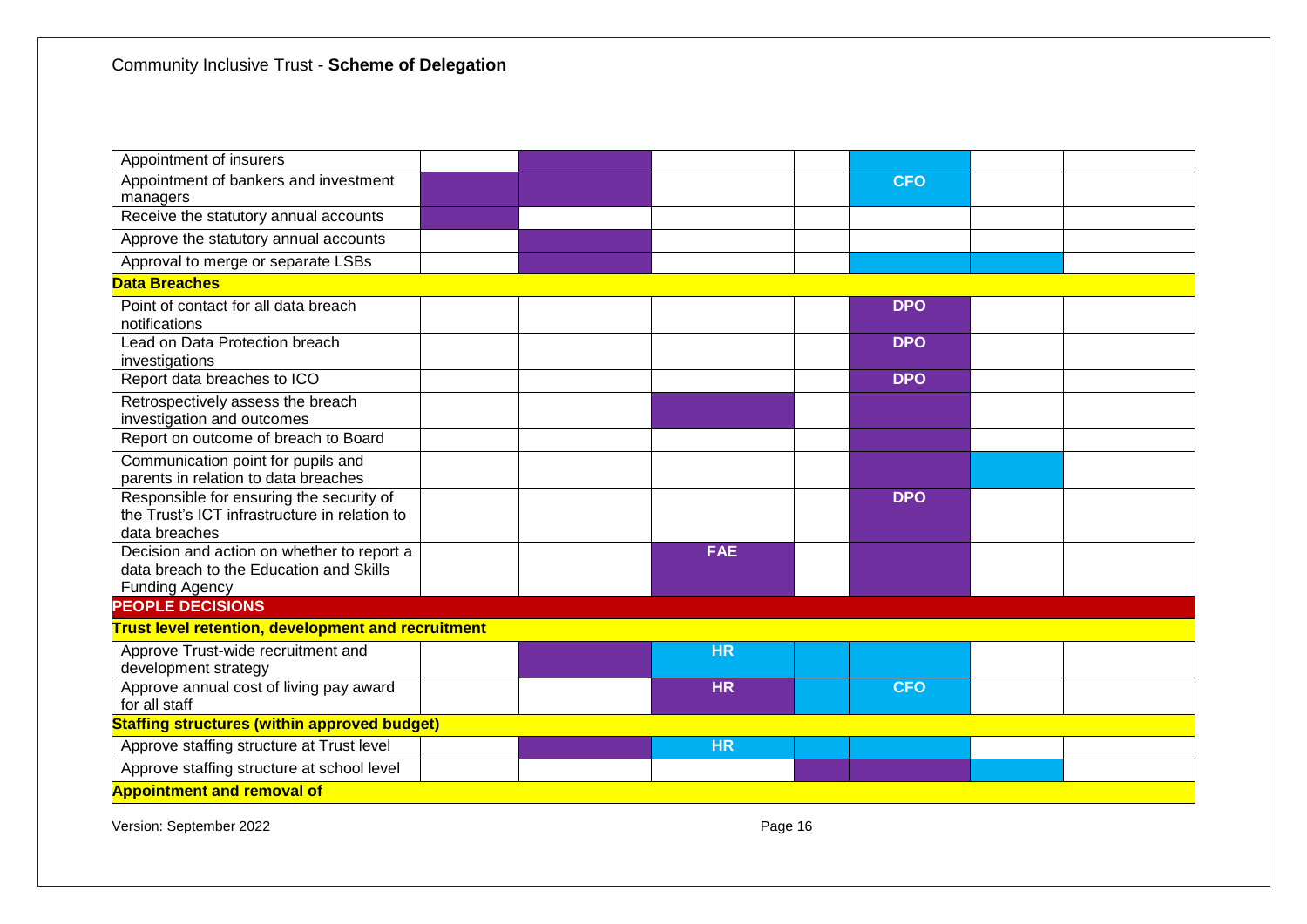| CEO                                                                                |              |           |            |  |
|------------------------------------------------------------------------------------|--------------|-----------|------------|--|
| <b>ELT</b> members                                                                 |              | <b>HR</b> |            |  |
| Chair of the Board                                                                 |              |           |            |  |
| Central Team staff and SOMs                                                        |              |           |            |  |
| Headteachers                                                                       |              |           |            |  |
| School Senior Leadership Team - on<br>Leadership scale                             |              |           |            |  |
| School Teaching staff including SENCo,<br>DSL & SPOC and education support staff   |              |           |            |  |
| School operations support staff                                                    |              |           |            |  |
| <b>Line Management of</b>                                                          |              |           |            |  |
| CEO                                                                                | <b>Chair</b> |           |            |  |
| <b>ELT</b> members                                                                 |              |           |            |  |
| Central Team staff and SOMs                                                        |              |           |            |  |
| Headteachers                                                                       |              |           | <b>DOE</b> |  |
| School Senior Leadership Team                                                      |              |           |            |  |
| School Teaching staff and education<br>support staff                               |              |           |            |  |
| School operations support staff                                                    |              |           |            |  |
| Approve/Monitor Pay Progression (including outcomes from external benchmarking) of |              |           |            |  |
| CEO                                                                                | <b>Chair</b> | <b>HR</b> | <b>CFO</b> |  |
| <b>ELT</b> members                                                                 |              | <b>HR</b> | <b>CFO</b> |  |
| Central Team staff                                                                 |              |           |            |  |
| Headteachers                                                                       |              |           | <b>DOE</b> |  |
| School Senior Leadership Team                                                      |              |           | <b>DOE</b> |  |
| School Teaching staff and education<br>support staff                               |              |           | <b>DOE</b> |  |
| School operations support staff                                                    |              |           | <b>DOE</b> |  |
| <b>Settlement Agreements</b>                                                       |              |           |            |  |
| All staff                                                                          |              | <b>HR</b> |            |  |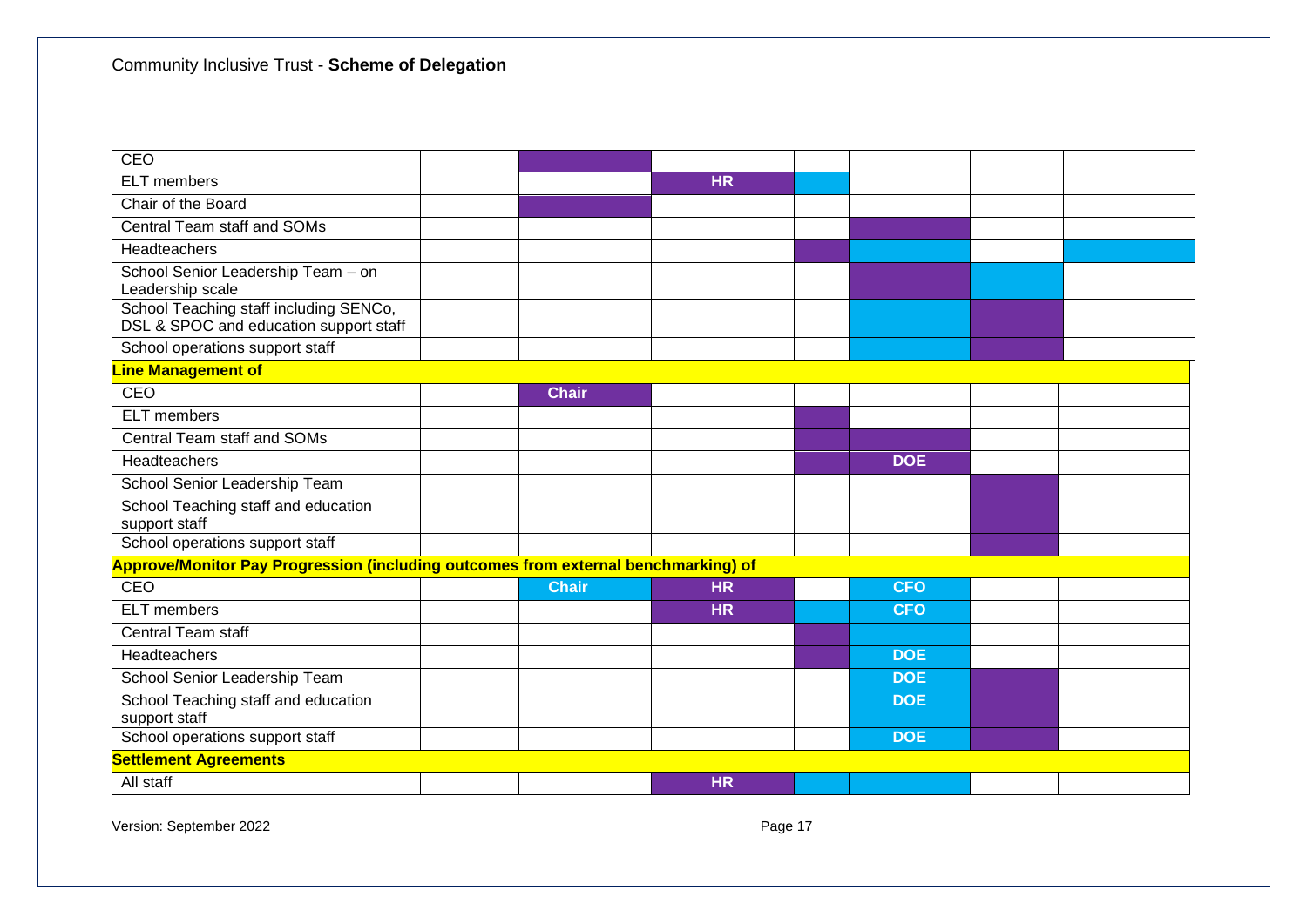| <b>Suspension of</b>                                                         |  |                                                                                       |                                   |                                           |            |  |  |  |  |
|------------------------------------------------------------------------------|--|---------------------------------------------------------------------------------------|-----------------------------------|-------------------------------------------|------------|--|--|--|--|
| <b>CEO</b>                                                                   |  | <b>Chair</b>                                                                          | <b>HR Chair</b>                   |                                           |            |  |  |  |  |
| <b>ELT</b> members                                                           |  |                                                                                       | <b>HR Chair</b>                   |                                           |            |  |  |  |  |
| <b>Central Team staff</b>                                                    |  |                                                                                       | <b>HR Chair</b>                   |                                           |            |  |  |  |  |
| Headteachers                                                                 |  |                                                                                       | <b>HR Chair</b>                   |                                           |            |  |  |  |  |
| School Educational Senior Leadership<br>Team                                 |  |                                                                                       |                                   |                                           |            |  |  |  |  |
| School Teaching staff and education<br>support staff                         |  |                                                                                       |                                   |                                           |            |  |  |  |  |
| School operations support staff                                              |  |                                                                                       |                                   |                                           |            |  |  |  |  |
| <b>COMPLAINTS, HEARINGS AND PANELS</b>                                       |  |                                                                                       |                                   |                                           |            |  |  |  |  |
| Deal with formal parental or external complaints (Stage 2 of policy) against |  |                                                                                       |                                   |                                           |            |  |  |  |  |
| Chair of the Board                                                           |  |                                                                                       | <b>V</b> Chair                    |                                           |            |  |  |  |  |
| <b>Trustees</b>                                                              |  |                                                                                       | <b>Chair or V</b><br><b>Chair</b> |                                           |            |  |  |  |  |
| CEO                                                                          |  | <b>Chair</b>                                                                          |                                   |                                           |            |  |  |  |  |
| <b>ELT</b> members                                                           |  |                                                                                       |                                   | If DPP is<br>subject<br>of com-<br>plaint | <b>DPP</b> |  |  |  |  |
| Central Team staff (including Teaching<br>School)                            |  |                                                                                       |                                   |                                           | <b>DPP</b> |  |  |  |  |
| Headteachers                                                                 |  |                                                                                       |                                   |                                           | <b>DPP</b> |  |  |  |  |
| School Senior Leadership Team                                                |  |                                                                                       |                                   |                                           |            |  |  |  |  |
| School Teaching staff and education<br>support staff                         |  |                                                                                       |                                   |                                           |            |  |  |  |  |
| School support staff                                                         |  |                                                                                       |                                   |                                           |            |  |  |  |  |
| Stage 3 parental or external complaints against                              |  |                                                                                       |                                   |                                           |            |  |  |  |  |
| CEO/ELT members                                                              |  |                                                                                       |                                   |                                           |            |  |  |  |  |
| Central Team staff                                                           |  | Two Trustees plus 1 external panel member                                             |                                   |                                           |            |  |  |  |  |
| Headteachers                                                                 |  |                                                                                       |                                   |                                           |            |  |  |  |  |
| School SLT                                                                   |  | Chair or Vice Chair of LSB plus 1 Governor or ELT member plus 1 external panel member |                                   |                                           |            |  |  |  |  |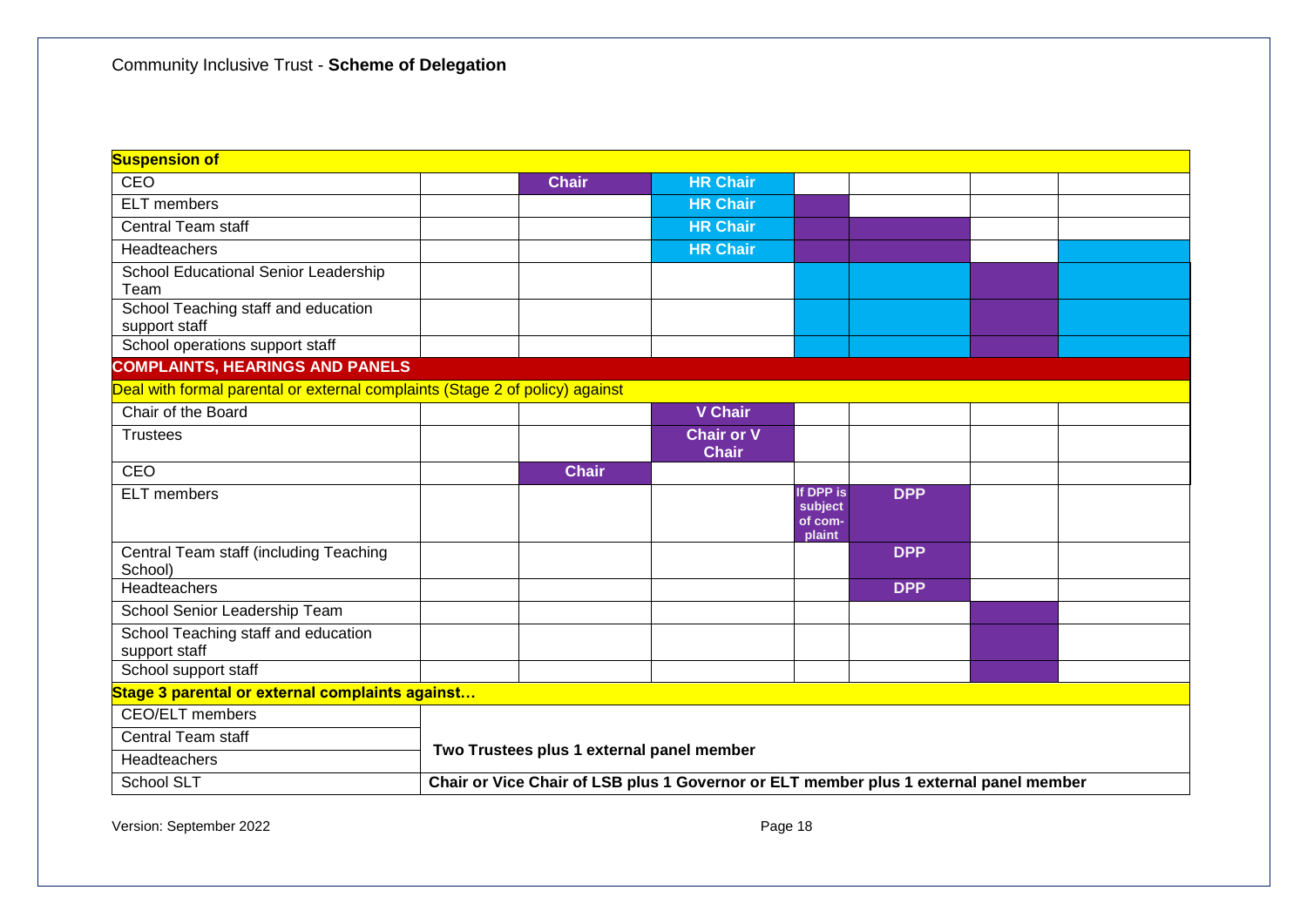| School staff                                                                      | Chair or Vice Chair of LSB plus 1 Governor or ELT member plus 1 external panel member |                                                                                                                                                |  |                       |  |  |  |  |  |
|-----------------------------------------------------------------------------------|---------------------------------------------------------------------------------------|------------------------------------------------------------------------------------------------------------------------------------------------|--|-----------------------|--|--|--|--|--|
| <b>Disciplinary Hearing of</b>                                                    |                                                                                       |                                                                                                                                                |  |                       |  |  |  |  |  |
| <b>CEO</b>                                                                        |                                                                                       | <b>HR</b><br><b>Committee</b><br><b>Member (where</b><br>appropriate,<br>external<br><b>Disciplinary</b><br><b>Manager to be</b><br>appointed) |  |                       |  |  |  |  |  |
| <b>ELT</b> members                                                                |                                                                                       | <b>HR</b><br><b>Committee</b><br><b>Member (where</b><br>appropriate,<br>external<br><b>Disciplinary</b><br><b>Manager to be</b><br>appointed) |  |                       |  |  |  |  |  |
| Central Team staff including Teaching<br>School                                   |                                                                                       |                                                                                                                                                |  |                       |  |  |  |  |  |
| Headteachers                                                                      |                                                                                       |                                                                                                                                                |  |                       |  |  |  |  |  |
| School Senior Leadership Team                                                     |                                                                                       |                                                                                                                                                |  |                       |  |  |  |  |  |
| School Teaching staff and education<br>support<br>School operations support staff |                                                                                       |                                                                                                                                                |  |                       |  |  |  |  |  |
|                                                                                   |                                                                                       |                                                                                                                                                |  |                       |  |  |  |  |  |
| Formal hearings for grievances claim made against<br>CEO                          | <b>Chair or Vice</b><br><b>Chair</b>                                                  |                                                                                                                                                |  |                       |  |  |  |  |  |
| <b>ELT</b> members                                                                |                                                                                       |                                                                                                                                                |  |                       |  |  |  |  |  |
| <b>Central Team staff</b>                                                         |                                                                                       |                                                                                                                                                |  | <b>Director of HR</b> |  |  |  |  |  |
| <b>Headteachers</b>                                                               |                                                                                       |                                                                                                                                                |  | <b>Director of HR</b> |  |  |  |  |  |
| School Senior Leadership Team                                                     |                                                                                       |                                                                                                                                                |  | <b>Director of HR</b> |  |  |  |  |  |
| School Teaching staff and education<br>support staff                              |                                                                                       |                                                                                                                                                |  | <b>Director of HR</b> |  |  |  |  |  |
| School operations support staff                                                   |                                                                                       |                                                                                                                                                |  | <b>Director of HR</b> |  |  |  |  |  |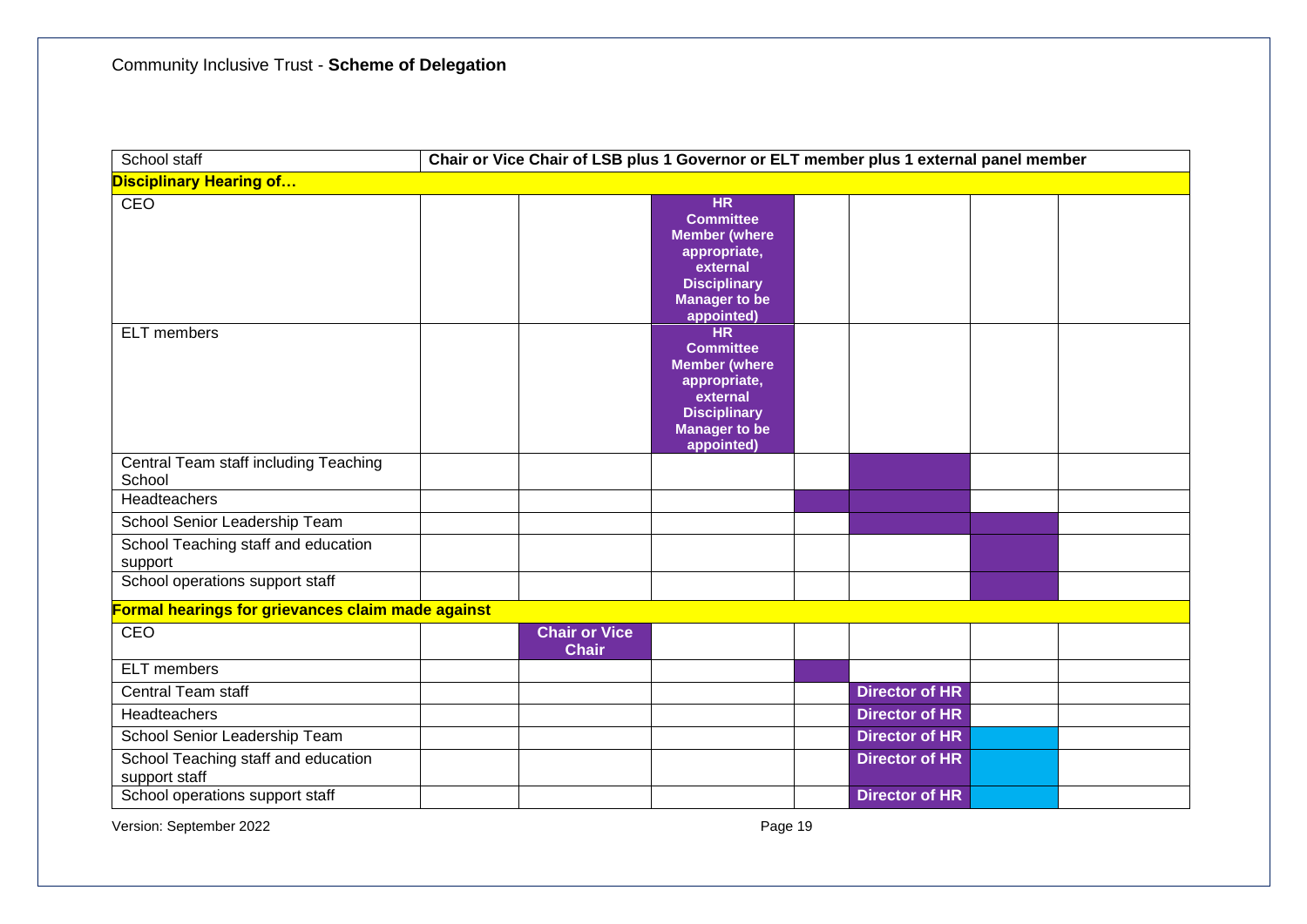| <b>Appeals against grievance outcome</b>                                   |                                                                                                         |           |            |  |  |
|----------------------------------------------------------------------------|---------------------------------------------------------------------------------------------------------|-----------|------------|--|--|
| <b>CEO</b>                                                                 | 2x<br><b>Trustees*</b>                                                                                  |           |            |  |  |
| <b>ELT</b> members                                                         | 3 x Trustees                                                                                            |           |            |  |  |
| <b>Central Team staff</b>                                                  |                                                                                                         |           |            |  |  |
| Headteachers                                                               |                                                                                                         |           |            |  |  |
| School Senior Leadership Team                                              |                                                                                                         |           |            |  |  |
| School Teaching staff and education<br>support staff                       |                                                                                                         |           |            |  |  |
| School operations support staff                                            |                                                                                                         |           |            |  |  |
| *A suitably experienced/knowledgeable<br>external panel member             |                                                                                                         |           |            |  |  |
| <b>Staff appeals from disciplinary</b>                                     |                                                                                                         |           |            |  |  |
| CEO                                                                        | <b>Members of Trust</b><br>Board + external<br><b>Disciplinary</b><br><b>Manager to be</b><br>appointed |           |            |  |  |
| <b>ELT</b> members                                                         | <b>Members of Trust</b><br>Board + external<br><b>Disciplinary</b><br><b>Manager to be</b><br>appointed |           |            |  |  |
| <b>Central Team members</b>                                                |                                                                                                         |           | <b>ELT</b> |  |  |
| Headteachers                                                               |                                                                                                         |           | <b>ELT</b> |  |  |
| <b>School Senior Staff</b>                                                 |                                                                                                         |           | <b>ELT</b> |  |  |
| <b>School Staff</b>                                                        |                                                                                                         |           | <b>ELT</b> |  |  |
| <b>Staff pay award appeals</b>                                             |                                                                                                         |           |            |  |  |
| <b>ELT</b>                                                                 |                                                                                                         | <b>HR</b> |            |  |  |
| School Senior Leadership                                                   |                                                                                                         | <b>HR</b> |            |  |  |
| School staff                                                               |                                                                                                         |           | <b>DOE</b> |  |  |
| Central Team staff                                                         |                                                                                                         |           | <b>ELT</b> |  |  |
| Director of Governance & Operations,<br>Clerk to Trust Board, Executive PA |                                                                                                         | <b>HR</b> |            |  |  |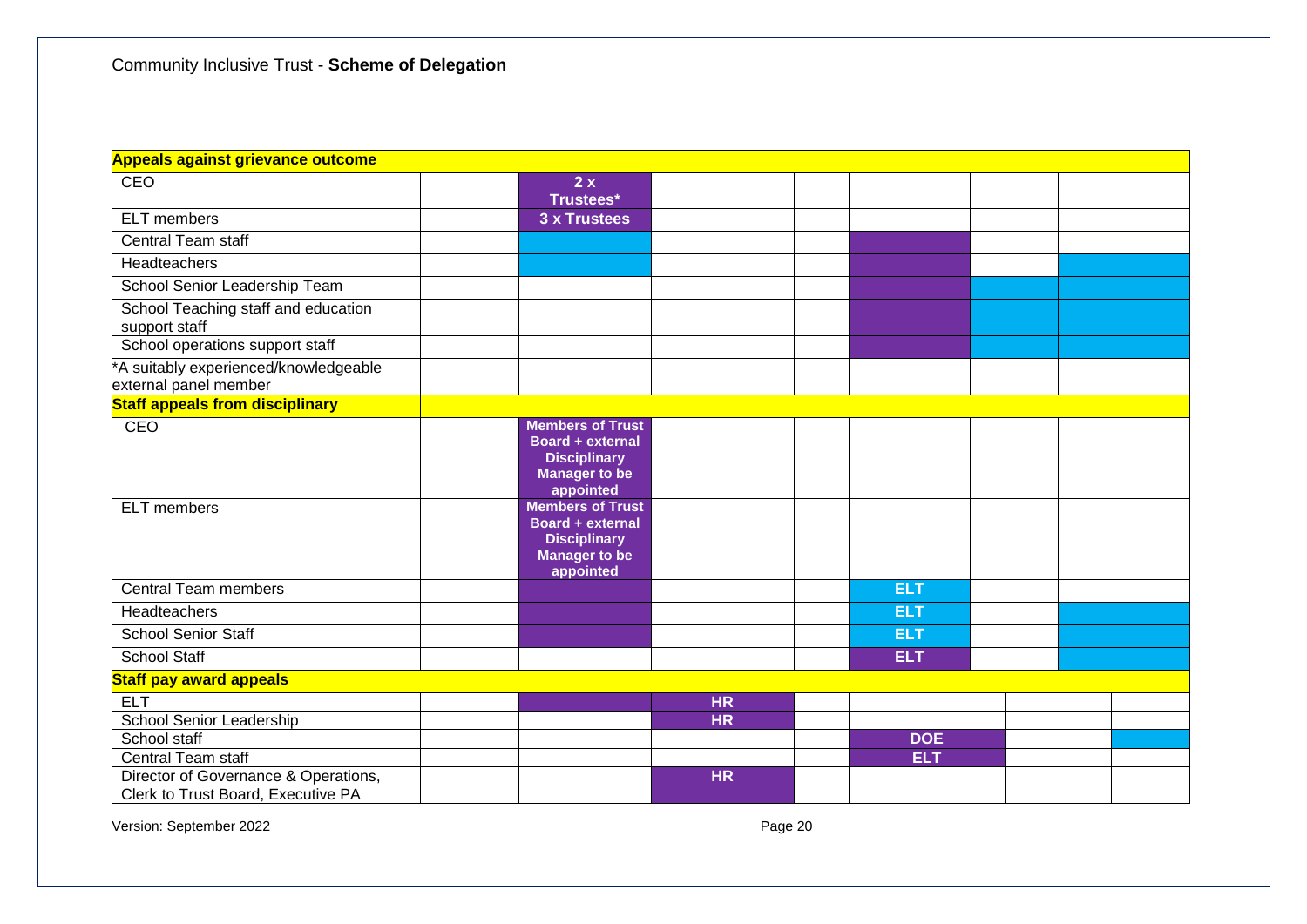| <b>Other appeals</b>                                        |  |  |  |  |  |  |  |  |  |  |
|-------------------------------------------------------------|--|--|--|--|--|--|--|--|--|--|
| <sup>1</sup> Appeals against use of General Annual<br>Grant |  |  |  |  |  |  |  |  |  |  |
| Appeals against pooling of General<br><b>Annual Grant</b>   |  |  |  |  |  |  |  |  |  |  |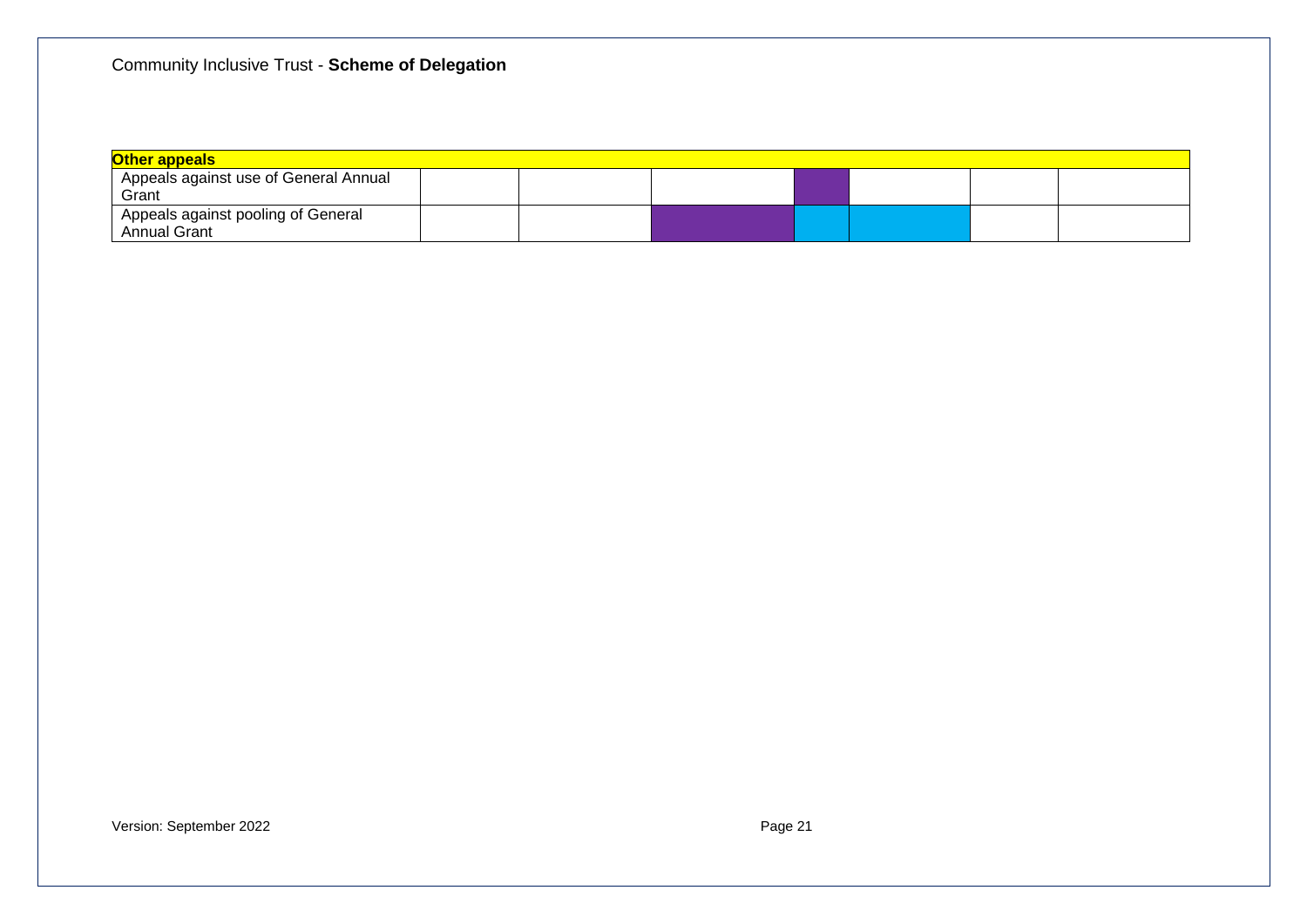# **Terms of Reference Trust Board**

# **1. Purpose**

- 1.1 The purpose of the Board of Trustees is to lead, direct, monitor and control the activities of CIT so that its vision and mission can be achieved; and to formulate a Trust-wide strategy, ensuring the CIT is guided by a common set of objectives and values. The Board's principal duties are:
	- (a) A duty of compliance with the Trust's governing documents and all relevant legislation and regulation;
	- (b) A duty of care to ensure that the Trust is well run, efficient and meeting its overriding organisational objective to provide a good standard of education to all of its pupils; and
	- (c) A duty of prudence in respect of managing the Trust's assets.

## **2. Membership**

- 2.1 The Board shall comprise at least seven independent, non-executive Trustees. Trustees shall be appointed in line with the CIT Articles of Association.
- 2.2 Only Trustees have the right to attend meetings. However, the CEO will be invited to all Board meetings and other members of the Executive Leadership Team will be invited to attend meetings of the Board on a regular basis. non-members may be invited to attend all or part of any meeting as and when appropriate and necessary as determined by the Chair.
- 2.3 Appointments to the Board shall be for a period of up to four years, extendable by no more than two additional four-year periods.
- 2.4 The Board shall appoint the Chair. In the absence of the Chair and/or an appointed deputy, the remaining Trustees present shall elect a non-executive Trustee to Chair the meeting.

## **3. Clerk**

3.1 The Clerk of the Board and will ensure that the Board receives information and papers in a timely manner to enable full and proper consideration to be given to issues.

## **4. Quorum**

4.1 The quorum necessary for the transaction of business shall be three non-executive Trustees, or where greater, any one third (rounded up to a whole number) of Trustees.

## **5. Frequency of meetings**

- 5.1 The Board shall meet at least four times a year at appropriate intervals in the financial, audit and educational reporting cycle and otherwise as required.
- 5.2 Outside of the formal meeting programme, the Board Chair will maintain a dialogue with key individuals involved in the company's governance, including the Chief Executive, the Finance Director and the Director of Operations and Governance.

## **6. Notice of meetings**

6.1 A schedule of meeting for the academic year shall be agreed in advance by the Board. Additional meetings of the Board shall be convened by the Board Clerk at the request of any of the Trustees.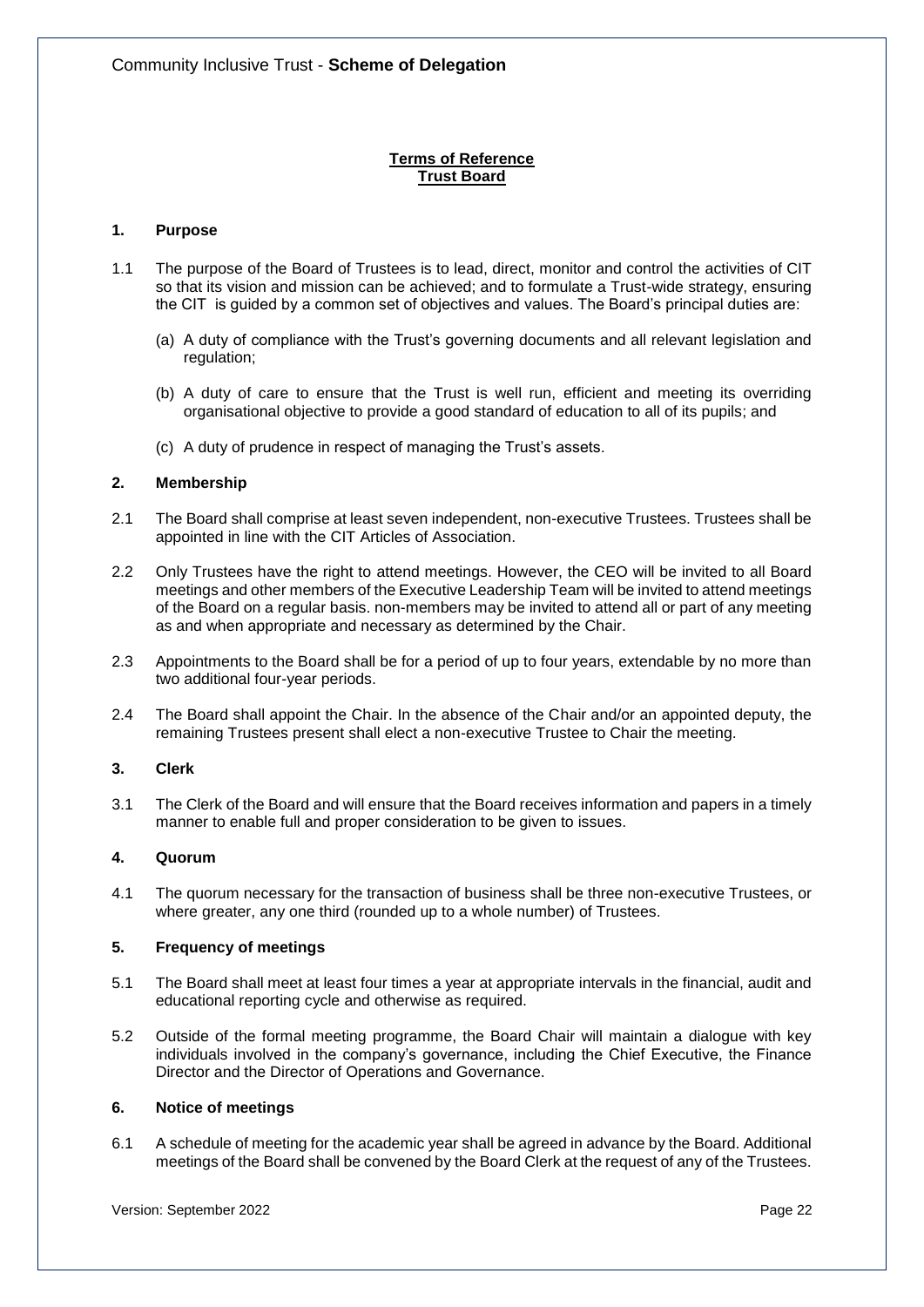6.2 Unless otherwise agreed, notice of each meeting confirming the venue, time and date together with an agenda of items to be discussed, shall be forwarded to each Trustee and any other person required to attend, no later than five working days before the date of the meeting. Supporting papers shall be sent to members and to other attendees as appropriate, at the same time.

## **7. Minutes of meetings**

- 7.1 The Clerk shall minute the proceedings and decisions of all meetings of the Board, including recording the names of those present and in attendance.
- 7.2 Draft minutes of Board meetings shall be circulated promptly to all members of the Board.

## **8. Resignation and removal**

- 8.1 A person serving on the Committee shall cease to hold office if:
	- a) He/she resigns their office by giving notice in writing to the Clerk or Chairman.
	- b) The Trustees terminate the appointment of the Committee member, whose presence or conduct is deemed by the Trustees, at their sole discretion, not to be in the best interests of the Trust.

# **9. Proceedings of Board meetings**

- 9.1 Each Trustee present in person shall be entitled to one vote.
- 9.2 Resolutions passed are by a majority vote of the Trustees. The Chair has a further casting vote where there is an equal division of votes.
- 9.3 The Trust's Virtual Governance policy sets out the changed arrangement and rules for the passing of resolutions when governance is transacted virtually.
- 9.4 A register of attendance shall be kept for each Committee meeting and published annually.

## **10. Duties**

## **Strategic direction**

- 10.1 The Board works in partnership with the Chief Executive and other senior staff to ensure that:
	- (a) The constitution and rules that govern the Trust remain fit for purpose;
	- (b) There is a regular review of the Trust's strategic plans and priorities;
	- (c) The Trust has a clear vision, mission, set of values and strategy, and that there is a common understanding of these by Trustees, staff and volunteers;
	- (d) Delegated decision-making is clearly defined from academy level through to the Board this is detailed in the Scheme of Delegation.
	- (e) Annual and operational plans and budgets support the vision, mission and strategy;
	- (f) The views of the Trust's pupils and stakeholders are regularly sought and considered in developing strategy;
	- (g) Consideration is given to matters that might affect the Trust (environment, political, financial, competitive, partnerships, and alliances).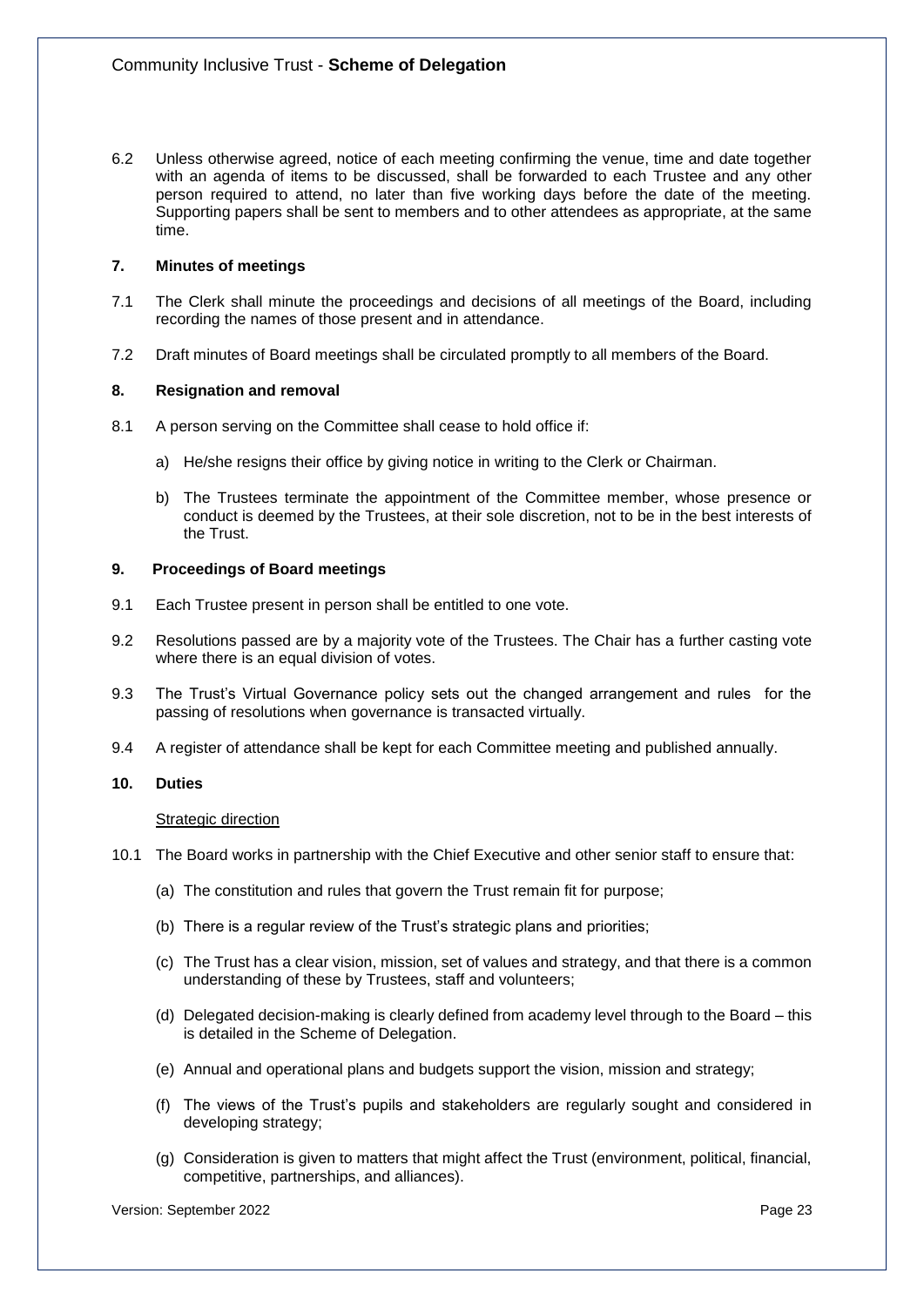- (h) The potential risks facing the Trust, including those related to its strategic priorities are determined and assessed in relation to the Board's risk appetite.
- (i) Risk control measures are in place and are impactful in reducing levels of perceived risk.

#### Performance management

- 10.2 The Board is responsible for the performance of the Trust, for its impact upon pupils and other stakeholders, and for its corporate behaviour by:
	- (a) Agreeing and assuring the mechanisms for measuring the Trust's impact and progress towards its vision, mission and strategic objectives, business plans and annual budgets, and regularly considering reports on the Trust's performance.
	- (b) Ensuring that there are policies and position statements to direct key areas of the Trust's business and seeking assurance as to effectiveness of policies and position statements.
	- (c) Ensuring that there are appropriate quality and service standards for the delivery of education and that these are met.
	- (d) Ensuring that the major risks to the Trust are regularly identified and reviewed and that assured systems are in place to mitigate or minimise these risks.
	- (e) Ensuring that there are effective complaint systems in place for pupils and parents/carers.
	- (f) Ensuring that there are assured processes for Trustees, staff and volunteers to report activity which might compromise the effectiveness of the Trust.
	- (g) Employing and holding the Chief Executive to account for the management and administration of the Trust, with regular constructive feedback on his/her performance.
	- (h) Ensuring that the Trust has effective employment policies and processes in place to recruit, train and develop staff and volunteers.

#### Finance and assets

- 10.3 The Board acts as the guardians of the Trust's finances and other assets by:
	- (a) Ensuring that the Trust's financial obligations are met and that there are adequate financial controls in place to ensure all money due is received and properly applied, and that all assets and liabilities are recorded.
	- (b) Acting reasonably and prudently in all matters relating to the Trust and always in the interests of the Trust.
	- (c) Being accountable for the solvency of the Trust.
	- (d) Reviewing the condition and use of the properties and land owned by the Trust.
	- (e) Ensuring that intangible assets such as organisational knowledge and expertise, intellectual property, the Trust's brand, good name and reputation are recognised, used and safeguarded.

#### **Compliance**

10.4 The Board must: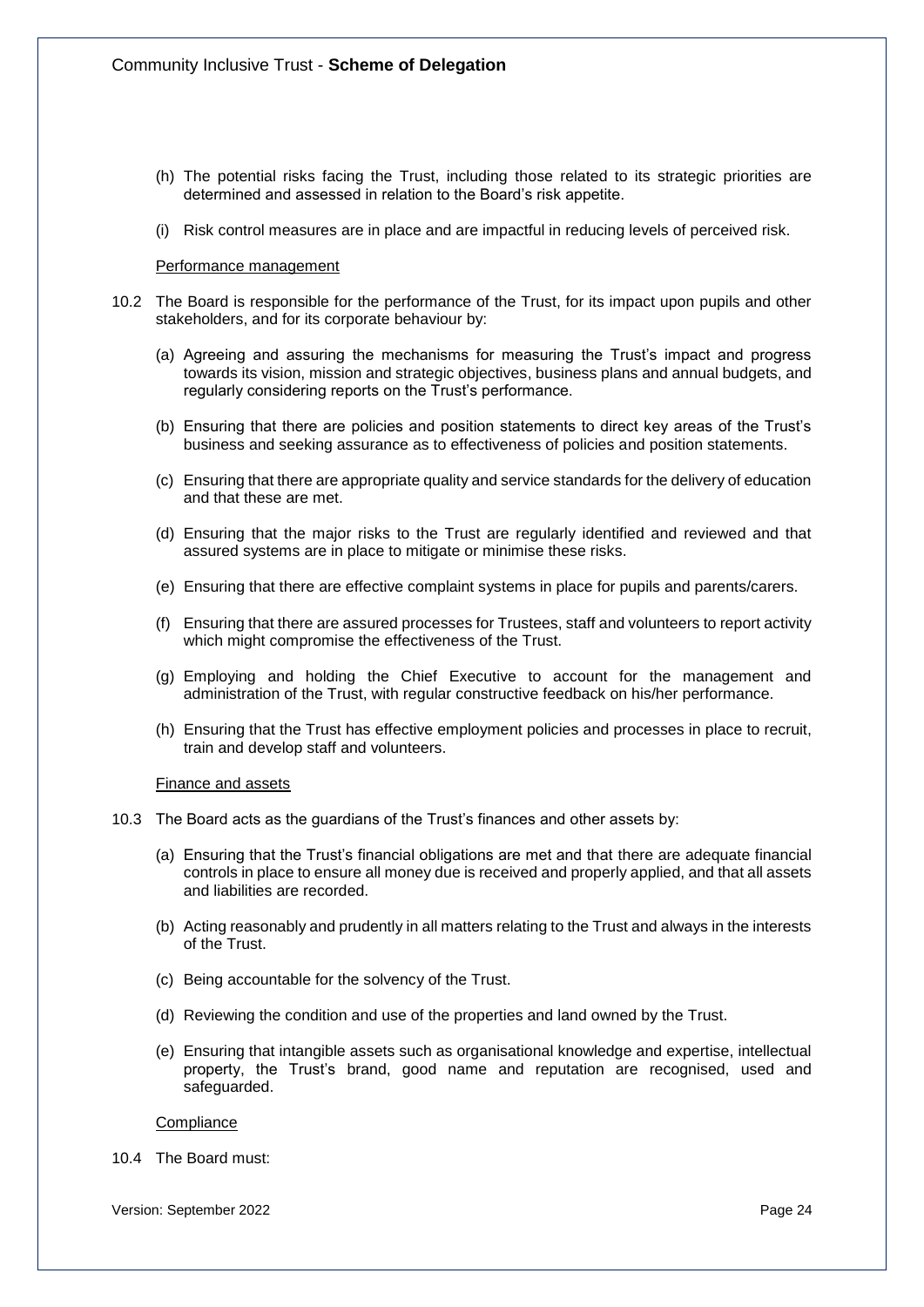- (a) Ensure, with professional advice as appropriate, that the Trust complies with all constitutional, legal, regulatory and statutory requirements.
- (b) Ensure the Trust complies with health and safety standards in its academies and offices.
- (c) Ensure that the Trust, its staff and volunteers, understand, comply with and undertake appropriate training in (as necessary) safeguarding practice, regulation and legislation.
- (d) Understand and comply with the constitution and rules that govern the Trust.

#### **Governance**

- 10.5 The Board aims for the highest possible standard of governance by ensuring that:
	- (a) The Trust has a governance framework that is appropriate to an organisation of its size/complexity, stage of development and constitution. That this framework is regularly reviewed, along with the Board's performance.
	- (b) In consultation with the Chief Executive, the Board has the mix of skills and experience it requires to govern the Trust well, and that the Board has access to and considers, relevant external professional advice and expertise.
	- (c) Major decisions and policies are made by the Trustees active collectively, and that Board decisions are recorded in writing by means of minutes.
	- (d) The Board's delegated authority is recorded by Terms of Reference for Board committees, job descriptions for Trustees and key staff, and that reporting procedures back to the Board are recorded in writing and complied with.
	- (e) The responsibilities delegated to the Chief Executive are clearly expressed and understood, and directions given to him/her come from the Board as a whole.
	- (f) There is a systematic, open and fair procedure for recruitment of Trustees and of the Chief Executive.
	- (g) All members of the Board receive appropriate induction on their appointment and that they continue to receive appropriate advice, information and training (both individual and collective).
	- (h) Trustees have a code of conduct and comply with it, and that there are mechanisms for the removal of Trustees who do not abide by the Trustee code of conduct.
	- (i) In carrying out the above duties, professional advice is taken when necessary and the advice received is recorded.

#### **11. Other matters**

- 11.1 The Board shall:
	- (a) have access to sufficient resources in order to carry out its duties, including access to the company secretariat for assistance as required;
	- (b) be provided with appropriate and timely training, both in the form of an induction programme for new Trustees and on an ongoing basis for all Trustees;
	- (c) oversee and be accountable for work undertaken by any Board committees;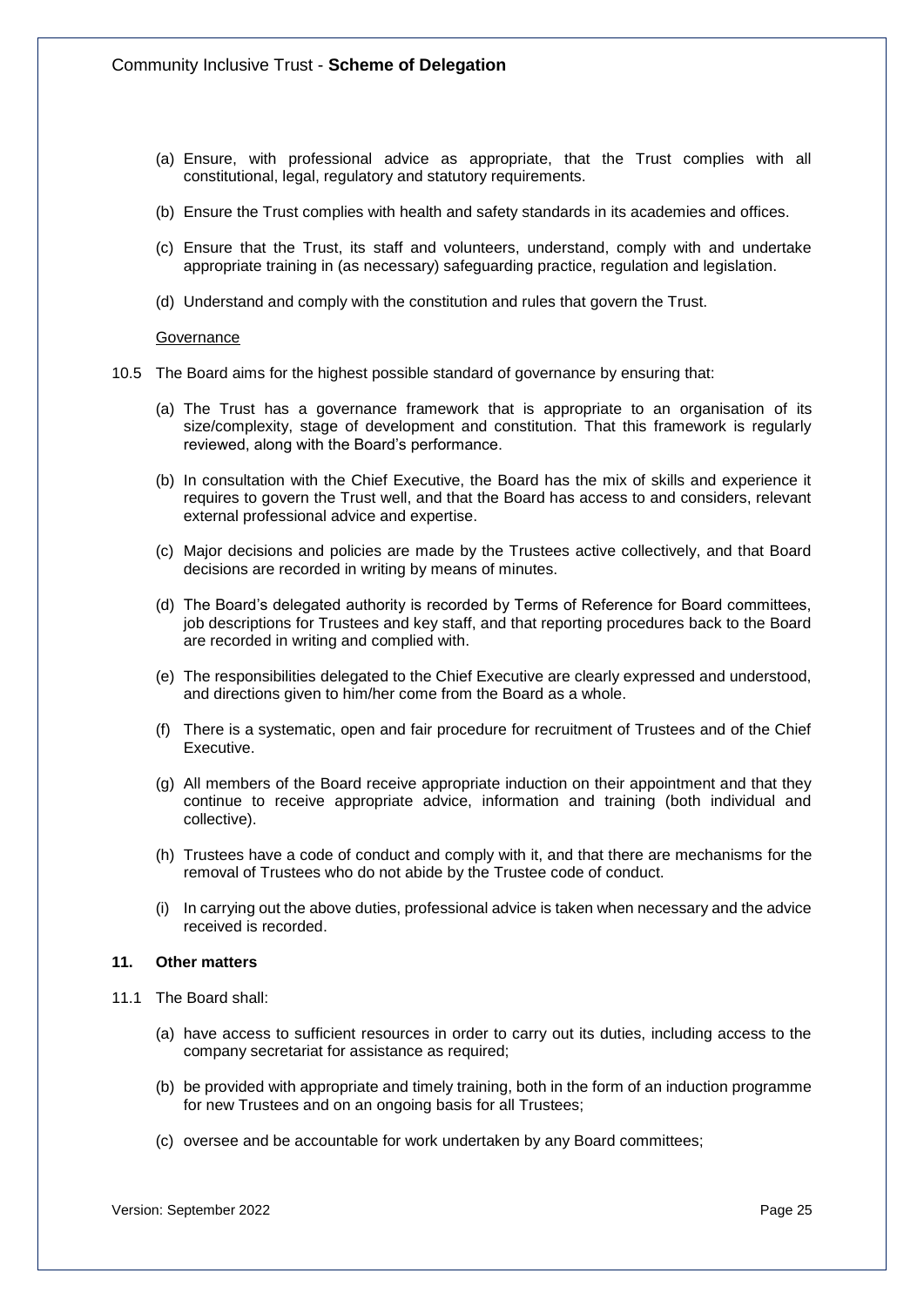- (d) arrange for periodic reviews of its own performance and, at least annually, review its Terms of Reference to ensure it is operating at maximum effectiveness and recommend any changes it considers necessary to the Board.
- (e) have the power to make written resolutions without the need to meet in line with the details given in Annex 1.

# **12. Authority**

- 12.1 The Board is authorised to:
	- (a) seek any information it requires from any employee of the company in order to perform its duties;
	- (b) obtain, at the company's expense, independent legal, accounting or other professional advice on any matter it believes it necessary to do so;
	- (c) call any employee to be questioned at a meeting of the committee as and when required; and
	- (d) have the right to publish in the company's annual report, details of any issues that it decides are in the public interest.
- 12.2 The Chair of the Board has the authority to take Chairs Action in line with the details given in Annex 2.

## **Annex 1**

#### **Passing resolutions when detailed discussion or explanation is not required, i.e., without a meeting of the Trustees**

…(that)under the Model Articles (Model Article 123) a valid Board resolution can be passed in writing where a resolution in writing is signed by all the Trustees entitled to receive notice of a meeting of Trustees (or of a committee of Trustees). The resolution can consist of several documents in the same form, each signed by one or more of the Trustees.

The resolution will be passed when the Written Resolution Document ( see below ) it has been signed by all the relevant Trustees and emailed it to the Clerk of the Trust Board along with confirmation that they have put the original in the post to the Clerk.

Minutes – once a written Board resolution is passed then this needs to be confirmed to the Trustees. The resolutions should then be placed with the Board minutes to record the resolutions.

## **Annex 2**

## **Chair's Action**

In order to facilitate the Trust making urgent decisions that arise between Board and committee meetings the Chair (or Vice Chair) may use the following decision-making procedure (to be known as Chair's Action):

- 1. Notwithstanding any provisions of the Trust's Articles of Association (the Articles) if the Chair is of the opinion that a matter of urgency exists [and it is not practicable to arrange a Board meeting on short notice in the circumstances] either:
	- (i) after receiving a written report from the [CEO]which clearly states, amongst other things, why the item concerned could not be brought to a regular meeting and why it would qualify for urgent decision under this procedure; or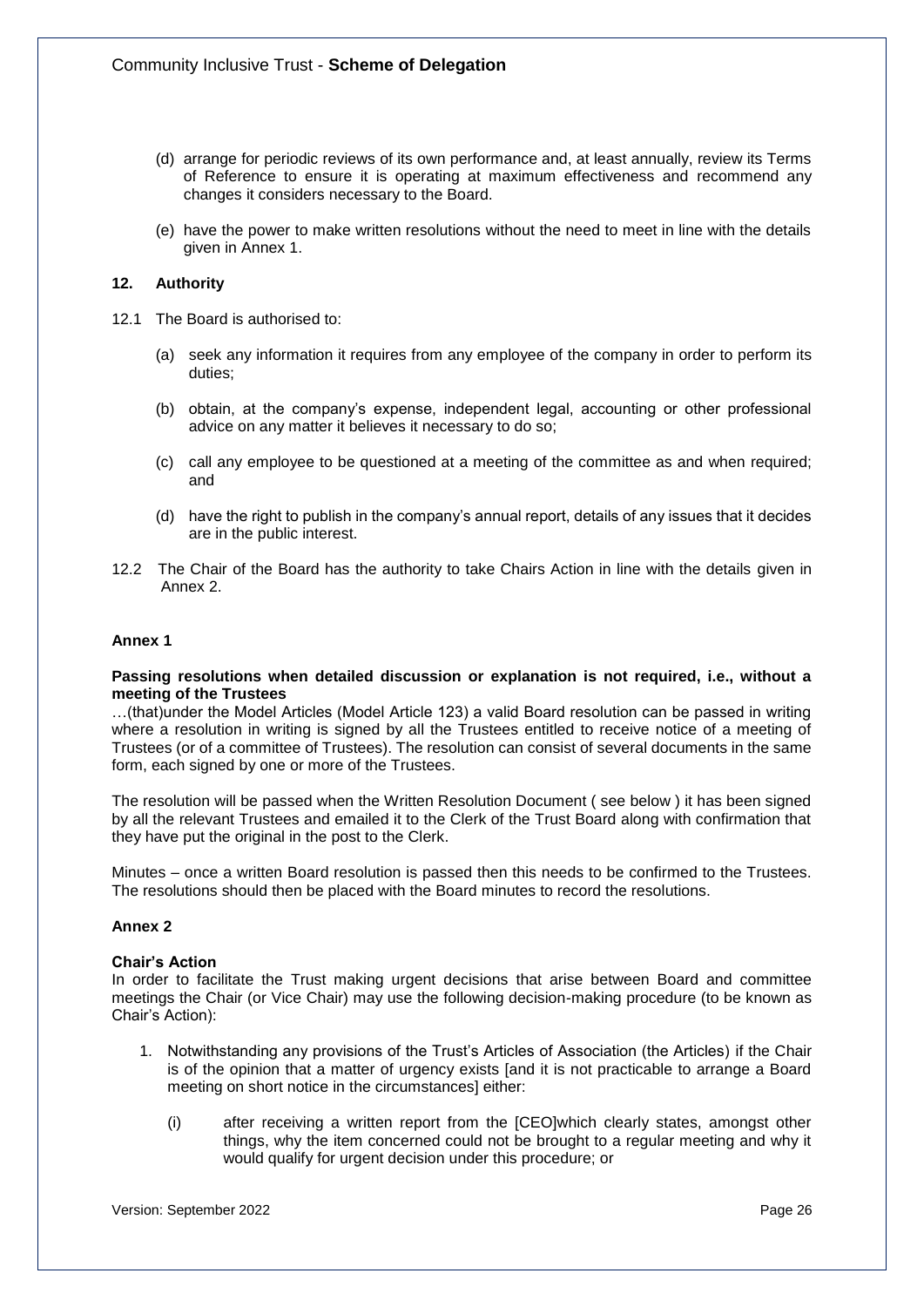(ii) as a result of other information that is brought to their attention and a delay in exercising the function would likely be seriously detrimental to the interests of the Trust, School pupil or their parent or a person who works at the Trust,

then, in consultation with the CEO, they may exercise any function of the Trust which (i) can be delegated to an individual under the Articles, the Trust's funding agreements with the Secretary of State for Education (including the relevant Academies Financial Handbook) [or (ii) any function relating to the exclusion of pupils].

- 2. Where it appears to the Vice Chair that:
	- (i) the circumstances mentioned in paragraph  $1(i)$  and/or  $1(ii)$  apply; and (ii) the Chair (whether by reason of vacancy in the office, incapacity or  $\epsilon$
	- the Chair (whether by reason of vacancy in the office, incapacity or otherwise) would be unable to exercise the function in question before the detriment referred to in that paragraph is suffered,

the reference in paragraphs 1 and 3 to the Chair is to be read as if it were a reference to the Vice Chair.

- 3. The Chair may decide, on receipt of a request for a decision under Chair's Action that the matter should be dealt with instead by a special Board meeting called on short notice, in which case a meeting shall be called promptly.
- 4. Any action under Chair's Action should be reported in writing as soon as possible to the Trustees (together with a copy any written report from the CEO. A record of the decisions taken shall also be included with the Board's minutes.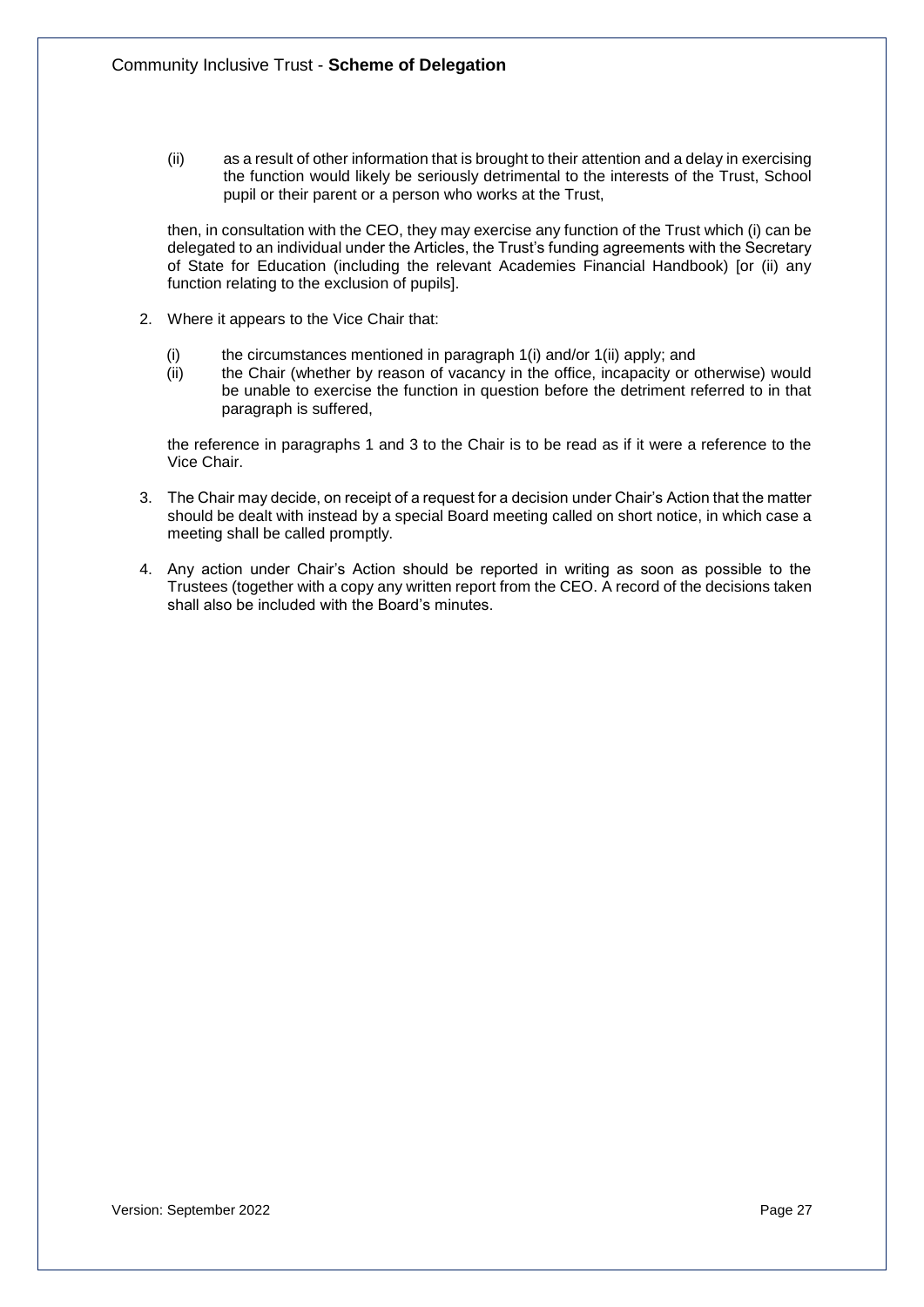# **Terms of Reference Finance, Audit and Estates Committee (FAE)**

# **1. Constitution, Remit and Responsibilities**

- 1.1 The FAE is a committee established by the Board of Trustees of the CIT (the Board) to:
	- Undertake the 'overview, accountability and assurance' responsibilities linked to all Finance matters, Audit related matters, matters linked to the Trust's Estate and matters linked to data security.
	- Undertake the key Trust Board responsibilities detailed in the DfE Academy Trusts Handbook including Financial Risk (see Schedule 1).
	- Act of the general Audit and Risk Committee (see Schedule 2).
	- Approve decisions as detailed in the Trust' Scheme of Delegation.
	- Advise on any strategic priorities for the Trust linked to Financial matters and Estates matters.
	- Ensure that the Trust behaves with regularity and propriety.
	- Ensure that the Trust secures values for money though economic, efficient and effective use of the resources in its charge.
	- Determine the potential risks facing the Trust, related Finance and Estates matters are determined and assessed in relation to the Board's risk appetite.
	- Risk control measures are in place and are impactful in reducing levels of perceived risk.

# **2. Membership**

- 2.1 There are two categories of membership of the committee, both of which are suitably authorised and appointed by the CIT Trust Board;
	- **2.1.1 Full Members - non-employees who are also Trustee Directors of the CIT Trust Board**, **(Minimum 3)** and who may vote on all matters discussed or brought before the committee.

# **2.1.2 Full Members– non employees who are members of a Local School Board of one of the Trust's schools (Maximum 1).**

- **2.1.3 Associate Members** who may not vote on financial audit matters (nor on any other matters if so decided by a majority of the Full Members present, and may also be asked to withdraw from the meeting in such circumstances) but are nevertheless permanent members of the committee who may attend as and when other commitments allow. They include the CIT CEO, the CIT CFO and the CIT Director of Operations and Governance.
- 2.2 In addition to the above, the committee may from time to time invite other attendees, employees and non-employees, to any meeting to provide information and participate in discussions for all or part of the meeting;
- 2.3 The committee shall have as many members as is determined from time to time and suitably authorised by the CIT Trust Board.
- 2.4 Attendance at a meeting of at least three Full Members constitutes a quorum.
- 2.5 The Chair of any FAE meeting shall be appointed by a majority vote of the Full Members of the committee.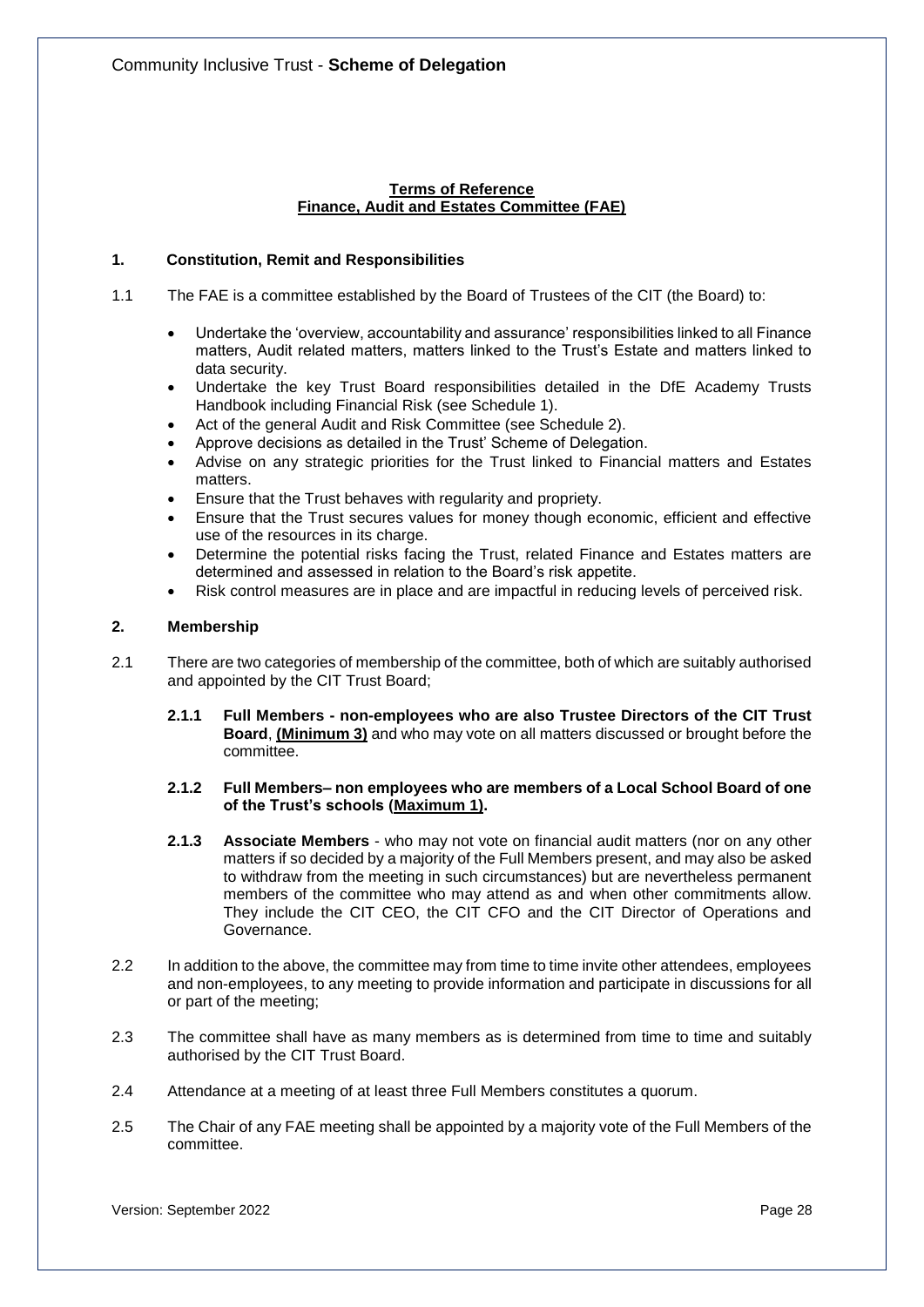- 2.6 Appointments to the committee shall be for a period of up to four years, which may be extended for further periods of up to four years, provided that criteria for membership is still met.
- 2.7 Meetings shall be attended by the Clerk to the Board of Trustees, who shall take minutes of the discussions.

## **3. Resignation and removal**

- 3.1 A person serving on the Committee shall cease to hold office if:
	- 3.1.1 He/she resigns their office by giving notice in writing to the Clerk or Chairman.
	- 3.1.2 The Trustees terminate the appointment of the Committee member, whose presence or conduct is deemed by the Trustees, at their sole discretion, not to be in the best interests of the Trust.

## **4. Quorum**

4.1 The quorum necessary for the transaction of business shall be three full members or where greater, any one third (rounded up to a whole number) of full members.

# **5. Frequency of Meetings**

5.1 Meetings shall be held at least three times per year and on the basis of a pre- determined timetable agreed by the committee in meeting. Additional meetings may be held in order to meet urgent business requirements, upon notification to the Clerk to the Board of Trustees or to the committee Chair of any Full or Associate Member supported by at least 2 other Full or Associate Members.

## **6. Agendas and Notices of Meetings**

- 6.1 Agendas shall be prepared by the Clerk to the Board of Trustees and approved by the committee Chair prior to issue. Agendas will always contain items such as apologies, determination of quoracy, declarations of interest, approval of the previous minutes and matters arising from the previous minutes. Inclusion of any other item may be requested by any Full or Associate Member, such inclusion being at the discretion of the committee Chair.
- 6.2 Unless otherwise agreed, notice of each meeting confirming the venue, time and date together with an agenda of items to be discussed and supporting papers, shall be forwarded to each Full and Associate Member of the committee and to the Chair of the CIT Trust Board, no later than five working days before the meeting.

# **7. Proceedings of Committee meetings**

- 7.1 Full Member present in person shall be entitled to one vote.
- 7.2 Resolutions are passed by a majority vote of the Full Members
- 7.3 Where there is an equal division of votes the Chair shall have a further casting vote.
- 7.4 A register of attendance shall be kept for each Committee meeting and published annually.

# **8. Authority**

- 8.1 The Committee is authorised by the Trust Board to:
- 8.2 Carry on any activity authorised by these terms of reference; and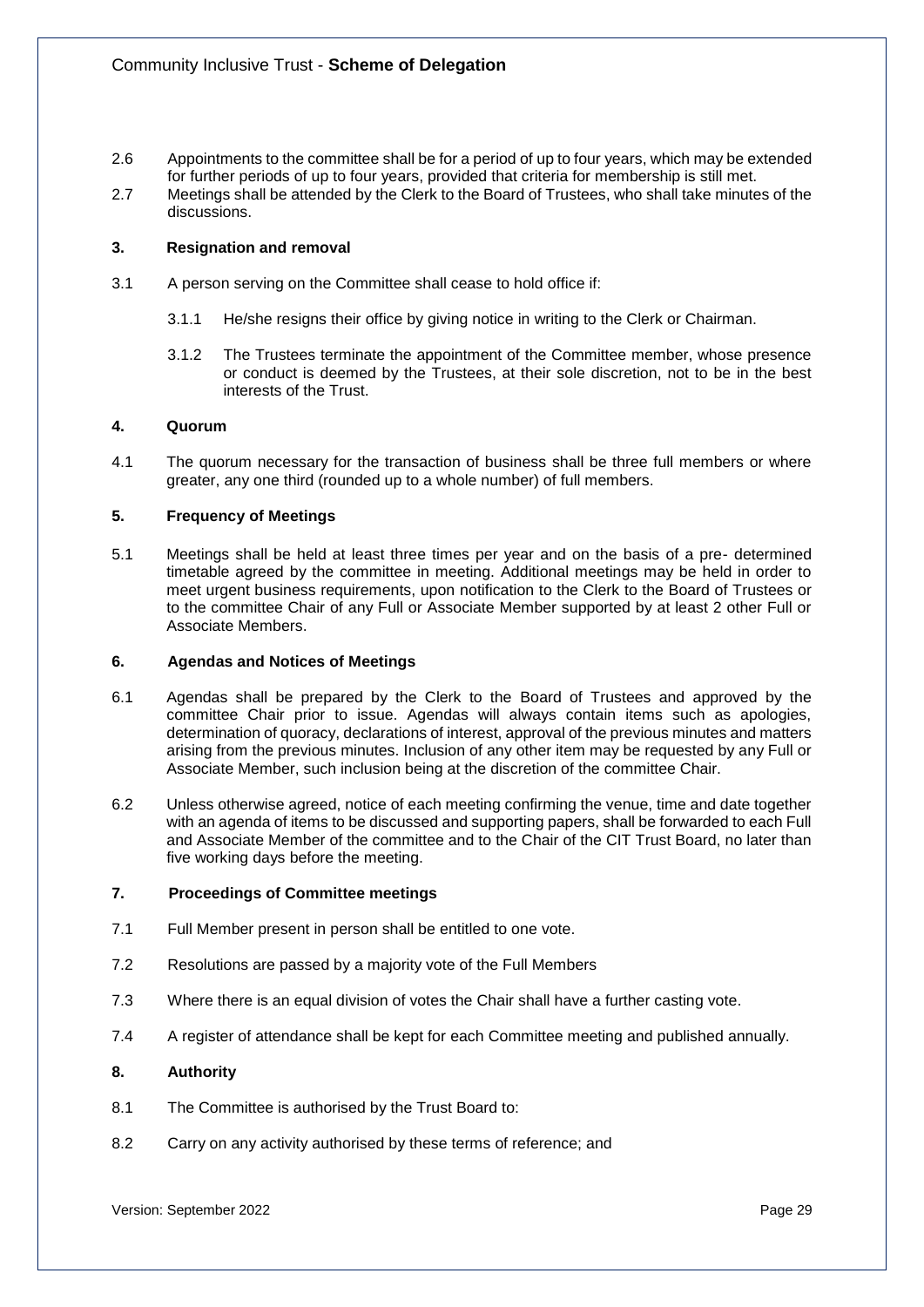8.3 Seek any appropriate information that it requires from any officer of the Trust and all officers shall be directed to co-operate with any request made.

# **9. Minutes of meetings**

- 9.1 The Clerk to the Board of Trustees shall minute the proceedings and decisions of all meetings of the committee, including recording the names of those present and in attendance, and prepare minutes for distribution.
- 9.2 Minutes shall be approved and signed by the committee Chair prior to distribution, and the committee Chair will determine the distribution, which will always be to all Full Members and to the Chair of the CIT Trust Board (whether present at the meeting or not), will normally be to all Associate Members and may be to others present (in full or in part), depending on interests in matters discussed and requirements to ensure appropriate confidentialities.
- 9.3 The minutes of meetings of the committee shall be considered at the next CIT Trust Board meeting following distribution.

# **10. Reporting Responsibilities**

10.1 The Committee Chair shall report to the Board on its proceedings after each meeting on all matters within its duties and responsibilities.

# **11. Other matters**

- 11.1 The committee shall have access to sufficient resources in order to carry out its duties, including access to the Company Secretariat for assistance as required.
- 11.2 The committee shall give due consideration to laws, regulations and any published guidelines or recommendations regarding the remuneration of directors of charitable Trusts not limited to the provisions of the Code and Charity Law.
- 11.3 The committee shall arrange for periodic reviews of its own performance and, at least annually, review its constitution and terms of reference to ensure it is operating at maximum effectiveness and recommend any changes it considers necessary to the Board for approval.

## **Schedule 1 Finance and Financial Audit (See Trust's Scheme of Delegation)**

The Financial and Financial Audit duties delegated to the committee, for ultimate approval by the Trust Board, include the following:

- 1. Monitoring and review of CIT's overall financial strategies,
- 2. Approval of Budget,
- 3. Monitoring and review of historic, current and projected levels of revenue and capital income and expenditure across CIT and performance against budgets,
- 4. Monitoring and review of the current and projected cash position,
- 5. Approval of income and expenditure contracts in accordance with the Academies Financial Handbook,
- 6. Ensuring that procurement procedures are being followed correctly,
- 7. Approval of all banking, funding and investment arrangements,
- 8. Advising on the financial implications of the acquisition and disposal of all assets including land and property, and proposals for the development of CIT's estate,
- 9. Monitoring the adequacy and effectiveness of the Academy's systems of internal financial control for ensuring operational economy, efficiency, effectiveness,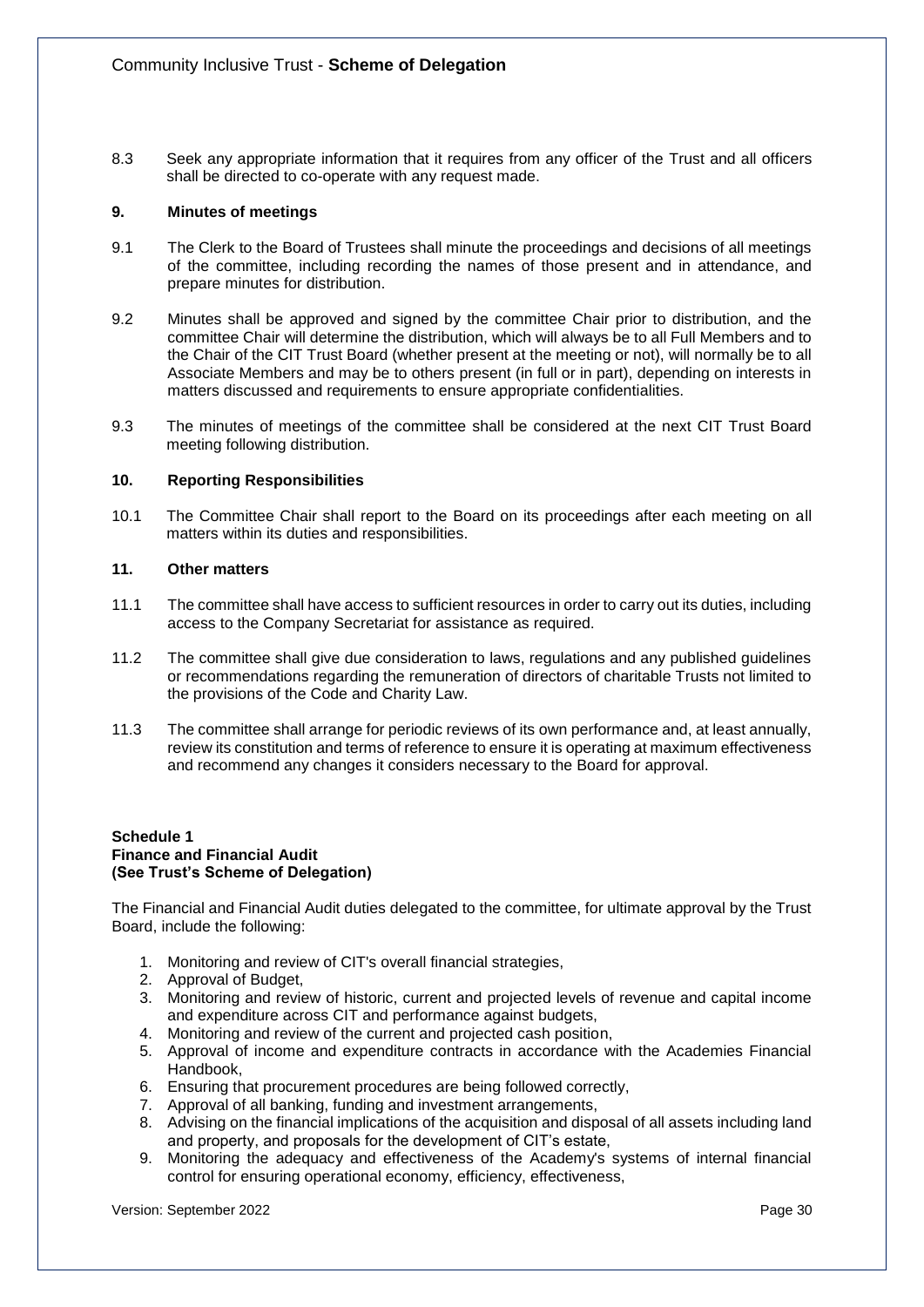- 10. Advising on the appointment, re-appointment, dismissal, remuneration, scope & programme of work and reports of both the internal audit service and the statutory (external) auditor,
- 11. Approval of the annual financial statements,
- 12. Monitoring and advising on any alleged fraud and irregularity in the Academy's financial and other control systems and ensuring that all allegations of fraud and irregularity are properly followed up,
- 13. Advising on changes in financial regulations.
- 14. Initial review of spend items in excess of £50k prior to presentation to Trust Board.

# **Schedule 2**

The general **audit, risk and internal control** duties delegated to the FAE committee for ultimate approval by the Trust Board, include the following:

- 1. Ensuring that there a programme of work annually to deliver internal scrutiny that provides coverage across the year
- 2. Ensuring that there is a programme of work driven and agreed by the audit committee, and informed by risk (the risk register)
- 3. Ensuring that the recommendations of internal audit and other assurance activities (including ESFA, financial management and governance reviews, funding audits and investigations) are being addressed
- 4. Ensuring that an internal auditor independent and suitably qualified and experienced (*not* the accounting officer, chief financial officer or other members of the finance team), is appointed internally or outsourced.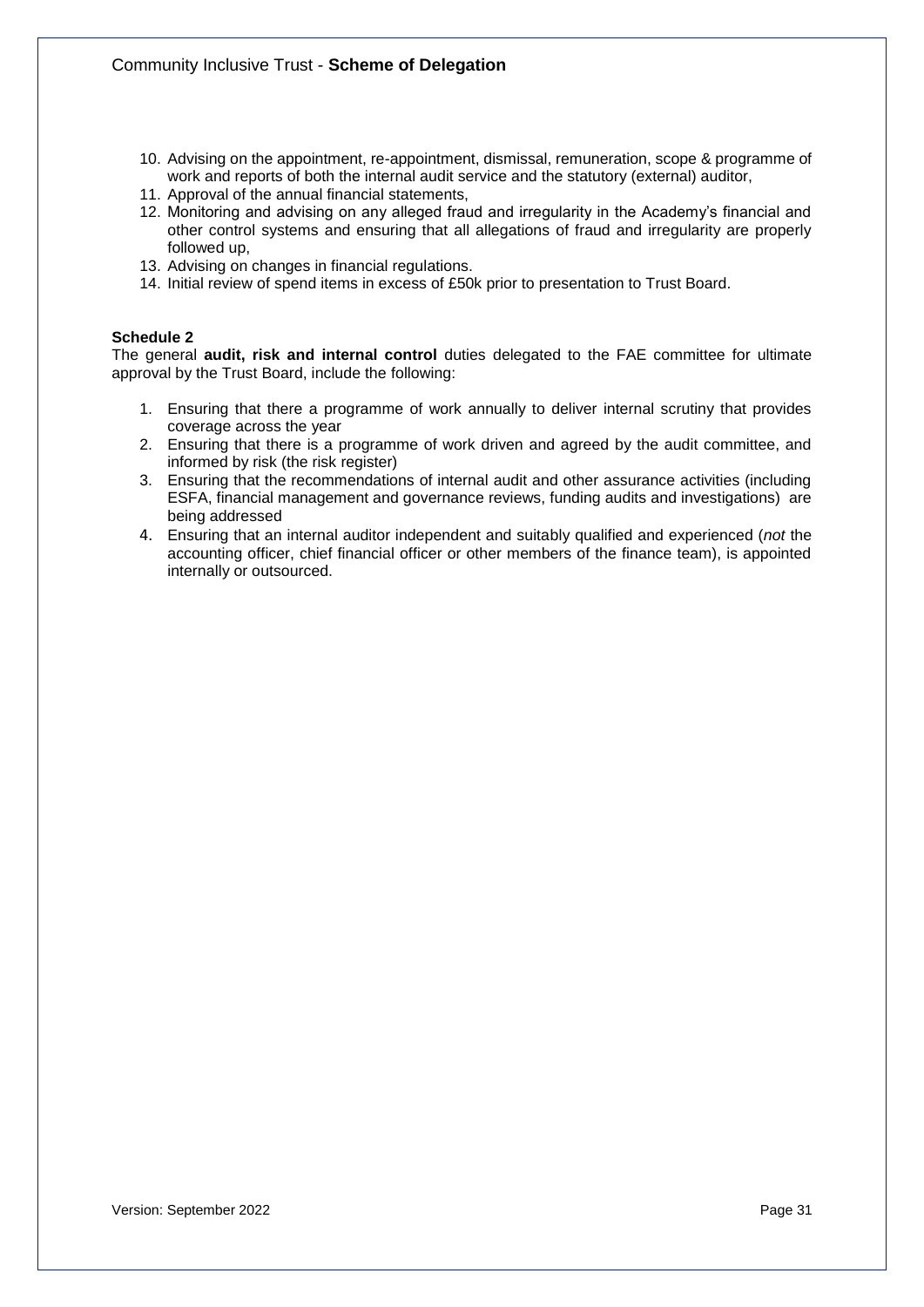# **Terms of Reference People (Human Resources) Committee**

# **1. Constitution, Remit and Responsibilities**

- 1.1 The People Committee is a committee established by the Board of Trustees of the CIT (the Board) to:
	- Undertake the 'overview, accountability and assurance' responsibilities linked to its role as an employer.
	- Approve decisions as detailed in the Trust's Schemes of Delegation.
	- Act as the Trust's Remuneration Committee (see schedule 1).
	- Make decisions on its behalf linked to the remuneration of the CEO and his/her direct reports – Executive Pay (see schedule 2).
	- Put in place a rigorous and robust performance management process for the CEO
	- Advise on any strategic priorities for the Trust linked to HR matters and Safeguarding matters.
	- Determine the potential risks facing the Trust, related to Human resource matters, are determined and assessed in relation to the Board risk appetite.
	- Risk control measures are in place and are impactful in reducing levels of perceived risk.
	- Act as the Trust's Nominations Committee (see schedule 3).

# **2. Membership**

- 2.1 There are three categories of membership of the committee:
	- 2.1.1 Full Members non-employees who are also Trustee Directors of the CIT Trust Board (Minimum of 2) and who may vote on all matters discussed or brought before the committee. Full members are appointed by the Trust Board.
	- 2.1.2 Full Members non-employees who are members of a Local School Board of one of the Trust's schools (Maximum of 1).
	- 2.1.3 Associate Members who may not vote on remuneration or nomination matters (nor on any other matters if so decided by a majority of the Full Members present, and may also be asked to withdraw from the meeting in such circumstances) but are nevertheless permanent members of the committee who may attend as and when other commitments allow. They include the CIT CEO, the CIT HR lead and the CIT Director of Operations and Governance.
- 2.2 In addition to the above, the committee may from time to time invite other attendees, employees and non-employees, to any meeting to provide information and participate in discussions for all or part of the meeting;
- 2.3 The committee shall have as many members as is determined from time to time and suitably authorised by the CIT Trust Board.
- 2.4 Attendance at a meeting of at least three Full Members constitutes a quorum.
- 2.5 The Chair of any HR SG meeting shall be appointed by a majority vote of the Full Members of the committee.
- 2.6 Trust Board members appointments to the committee shall be for a period of up to four years, which may be extended for further periods of up to four years, provided that criteria for membership is still met. LSB appointments to the committee shall be for a period of two year.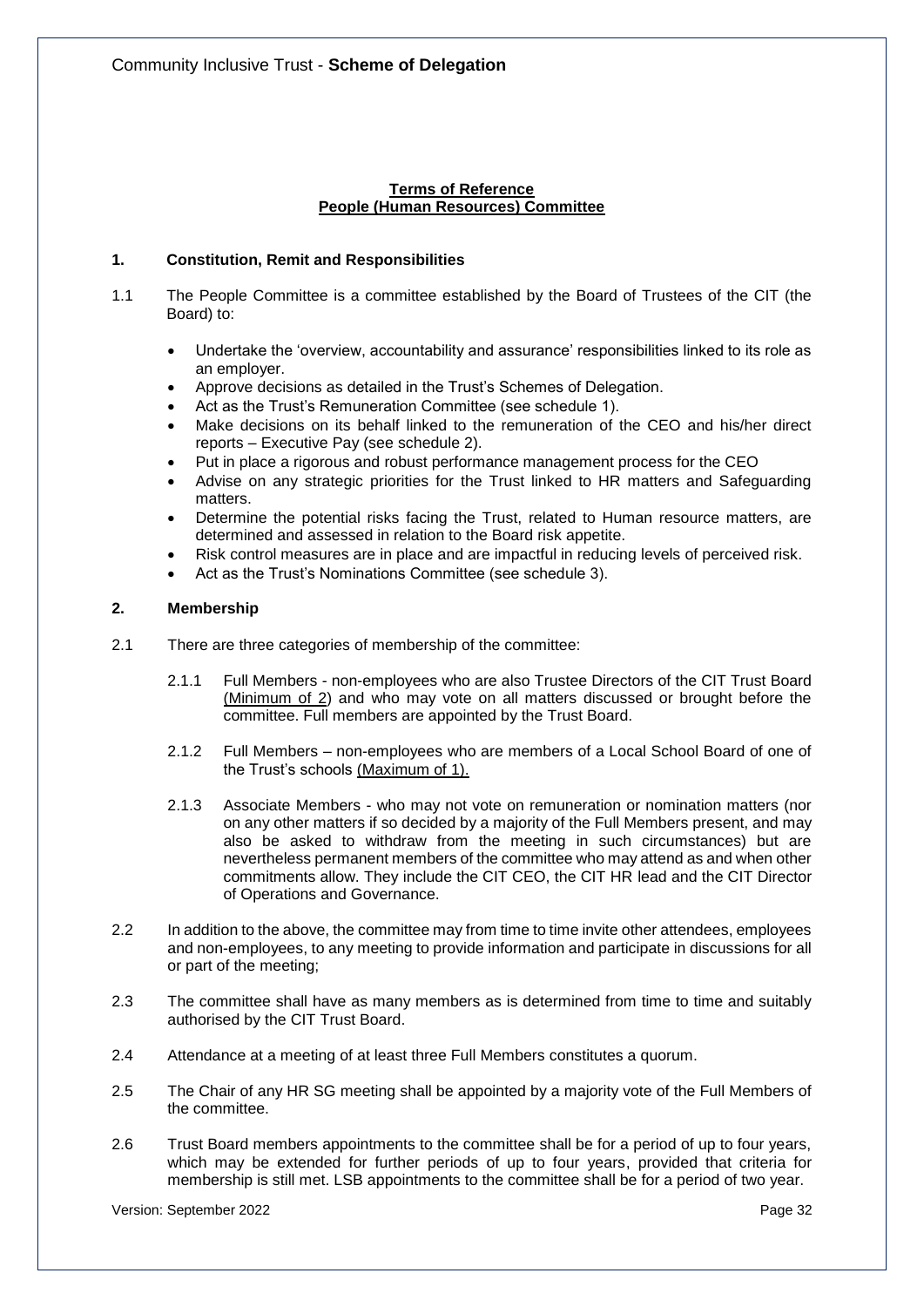2.7 Meetings shall be attended by the Clerk to the Board of Trustees, who shall take minutes of the discussions.

# **3. Resignation and removal**

A person serving on the Committee shall cease to hold office if:

- 3.1 He/she resigns their office by giving notice in writing to the Clerk or Chairman.
- 3.2 The Trustees terminate the appointment of the Committee member, whose presence or conduct is deemed by the Trustees, at their sole discretion, not to be in the best interests of the Trust.

# **4. Quorum**

4.1 The quorum necessary for the transaction of business shall be three full members or where greater, any one third (rounded up to a whole number) off full members.

# **5. Frequency of Meetings**

5.1 Meetings shall be held at least three times per year and on the basis of a pre- determined timetable agreed by the committee in meeting. Additional meetings may be held in order to meet urgent business requirements, upon notification to the Clerk to the Board of Trustees or to the committee Chair of any Full or Associate Member supported by at least 2 other Full or Associate Members.

## **6. Agendas and Notices of Meetings**

- 6.1 Agendas shall be prepared by the Clerk to the Board of Trustees and approved by the Committee Chair prior to issue. Agendas will always contain items such as apologies, determination of quoracy, declarations of interest, approval of the previous minutes and matters arising from the previous minutes. Inclusion of any other item may be requested by any Full or Associate Member, such inclusion being at the discretion of the Committee Chair.
- 6.2 Unless otherwise agreed, notice of each meeting confirming the venue, time and date together with an agenda of items to be discussed and supporting papers, shall be forwarded to each Full and Associate Member of the committee and to the Chair of the CIT Trust Board, no later than five working days before the meeting.

## **7. Proceedings of Committee meetings**

- 7.1 Full Member present in person shall be entitled to one vote.
- 7.2 Resolutions are passed by a majority vote of the Full Members
- 7.3 Where there is an equal division of votes the Chair shall have a further casting vote.
- 7.4 A register of attendance shall be kept for each Committee meeting and published annually.

# **8. Authority**

- 8.1 The Committee is authorised by the Trust Board to:
- 8.2 Carry on any activity authorised by these terms of reference; and
- 8.3 Seek any appropriate information that it requires from any officer of the Trust and all officers shall be directed to co-operate with any request made.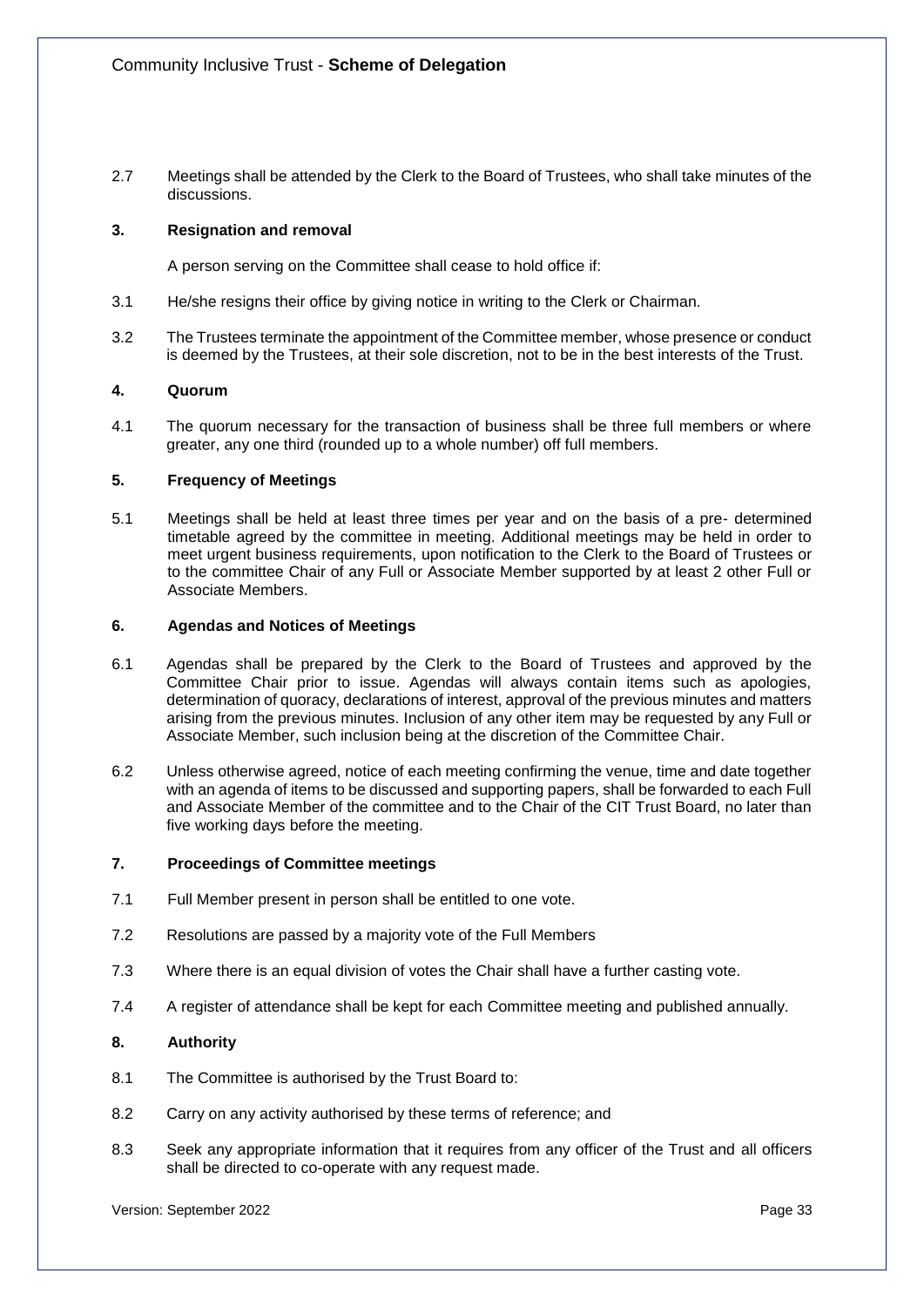# **9. Minutes of meetings**

- 9.1 The Clerk to the Board of Trustees shall minute the proceedings and decisions of all meetings of the committee, including recording the names of those present and in attendance, and prepare minutes for distribution.
- 9.2 Minutes shall be approved and signed by the committee Chair prior to distribution, and the committee Chair will determine the distribution, which will always be to all Full Members and to the Chair of the CIT Trust Board (whether present at the meeting or not), will normally be to all Associate Members and may be to others present (in full or in part), depending on interests in matters discussed and requirements to ensure appropriate confidentialities.
- 9.3 The minutes of meetings of the committee shall be considered at the next CIT Trust Board meeting following distribution.

## **10. Reporting Responsibilities**

10.1 The Committee Chair shall report to the Board on its proceedings after each meeting on all matters within its duties and responsibilities.

#### **11. Other matters**

- 11.1 The committee shall have access to sufficient resources in order to carry out its duties, including access to the Company Secretariat for assistance as required.
- 11.2 The committee shall give due consideration to laws, regulations and any published guidelines or recommendations regarding the remuneration of directors of charitable Trusts not limited to the provisions of the Code and Charity Law.
- 11.3 The committee shall arrange for periodic reviews of its own performance and, at least annually, review its constitution and terms of reference to ensure it is operating at maximum effectiveness and recommend any changes it considers necessary to the Board for approval.

#### **Schedule 1 Remuneration responsibilities (See Trust's Scheme of Delegation)**

The committee shall:

Have responsibility for setting the remuneration policy for all Executive Leadership, including pension rights and any compensation payments. No director or senior manager shall be involved in any decisions as to their own remuneration.

- 1. Recommend and monitor the level and structure of remuneration for the CEO and their direct reports.
- 2. In determining such policy, take into account all factors which it deems necessary including relevant legal and regulatory requirements, the provisions and recommendations of the FRC Corporate Governance Code and associated guidance. The objective of such policy shall be to attract, retain and motivate executive management of the quality required to run the Trust successfully without paying more than is necessary, having regard to views of other stakeholders. The remuneration policy should have regard to the risk appetite of the Trust and alignment to the Trust's long strategic term goals.
- 3. When setting remuneration policy for the CEO and their direct reports review and have regard to pay and employment conditions across the Trust, especially when determining annual salary increases.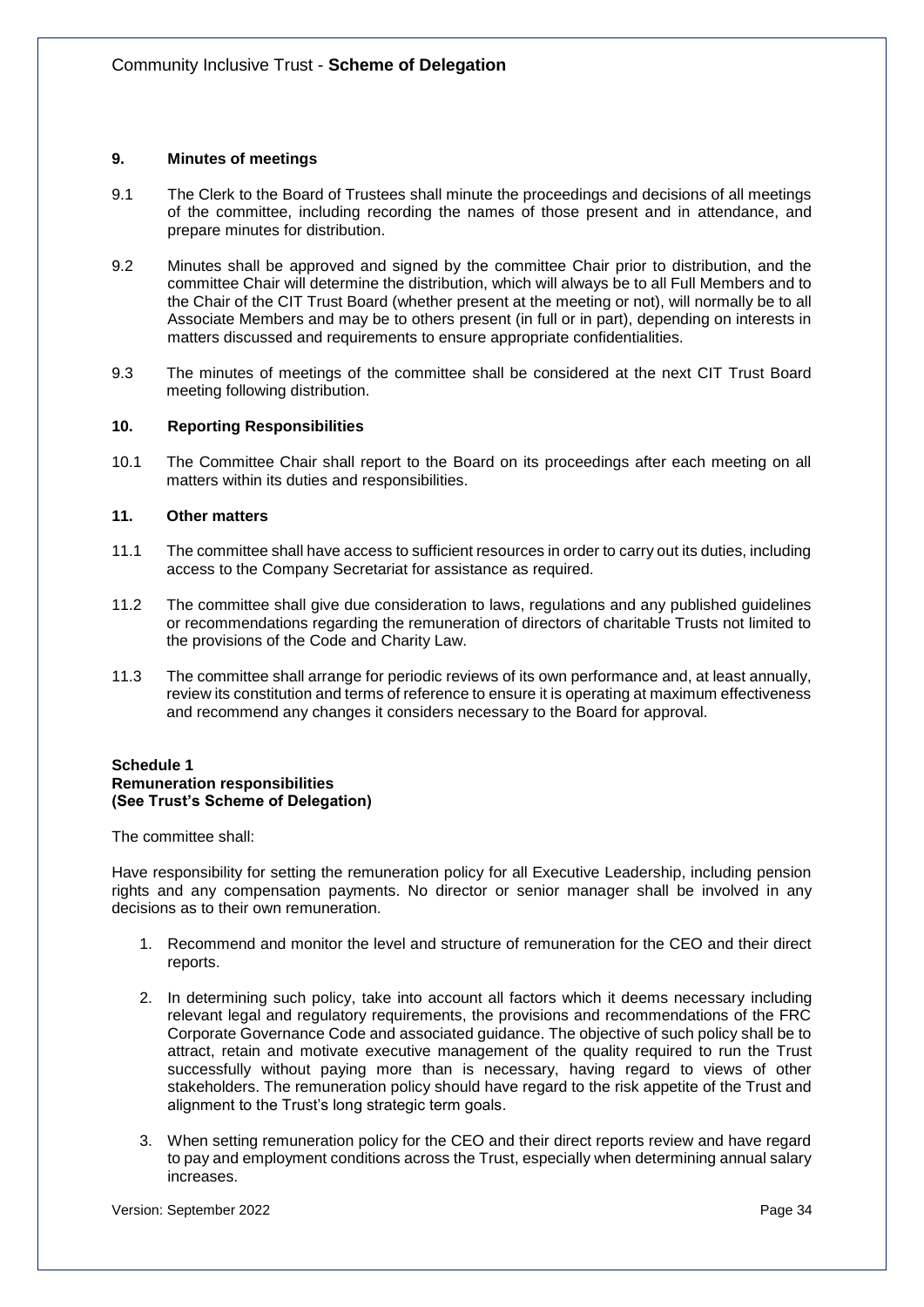- 4. Review the on-going appropriateness and relevance of the remuneration policy.
- 5. Within the terms of the agreed policy and in consultation with the chairman and/or chief executive, as appropriate, determine the total individual remuneration package of each.
- 6. Agree all salaries above £100k.
- 7. Review all requests for settlement agreements.
- 8. Obtain reliable, up-to-date information about remuneration in other Trusts of comparable scale and complexity. To help it fulfil its obligations the committee shall have full authority to appoint remuneration consultants and to commission or purchase any reports, surveys or information which it deems necessary at the expense of the Trust but within any budgetary restraints imposed by the Board.
- 9. Be exclusively responsible for establishing the selection criteria, selecting, appointing and setting the terms of reference for any remuneration consultants who advise the committee.
- 10. Determine the policy for, and scope of, pension arrangements for the senior management and other designated senior executives.
- 11. Ensure that contractual terms on termination, and any payments made, are fair to the individual, and the Trust, that failure is not rewarded and that the duty to mitigate loss is fully recognised.
- 12. Oversee any major changes in employee benefits structures throughout the Trust.
- 13. Agree the policy for authorising claims for expenses from the CEO and their direct reports.
- 14. Work and liaise as necessary with all other Trust Board committees.
- 15. To advise on the strategic planning of succession of Executive Leadership.
- 16. To carry out a review of the staffing establishment whenever there is a vacancy within the Executive Leadership Team.
- 17. To advise the Board on the appointment of the Executive Leadership Team.

#### **Schedule 2 Executive Pay**

In setting executive pay the committee will ensure that:

- Its decisions about levels of (including salary and any other benefits) follow a robust evidence-based process and are a reasonable and defensible reflection of the individual's role and responsibilities
- There sufficient documentation setting out the rationale behind the decision-making process, including whether the level of pay and benefits reflects value for money.
- No individual is involved in deciding their remuneration or any person or Trustee who may have conflicts of loyalty to an individual.

It follows the FRC Corporate Governance Code - Remuneration Principles:

**Clarity** – remuneration arrangements should be transparent and promote effective engagement with shareholders and the workforce;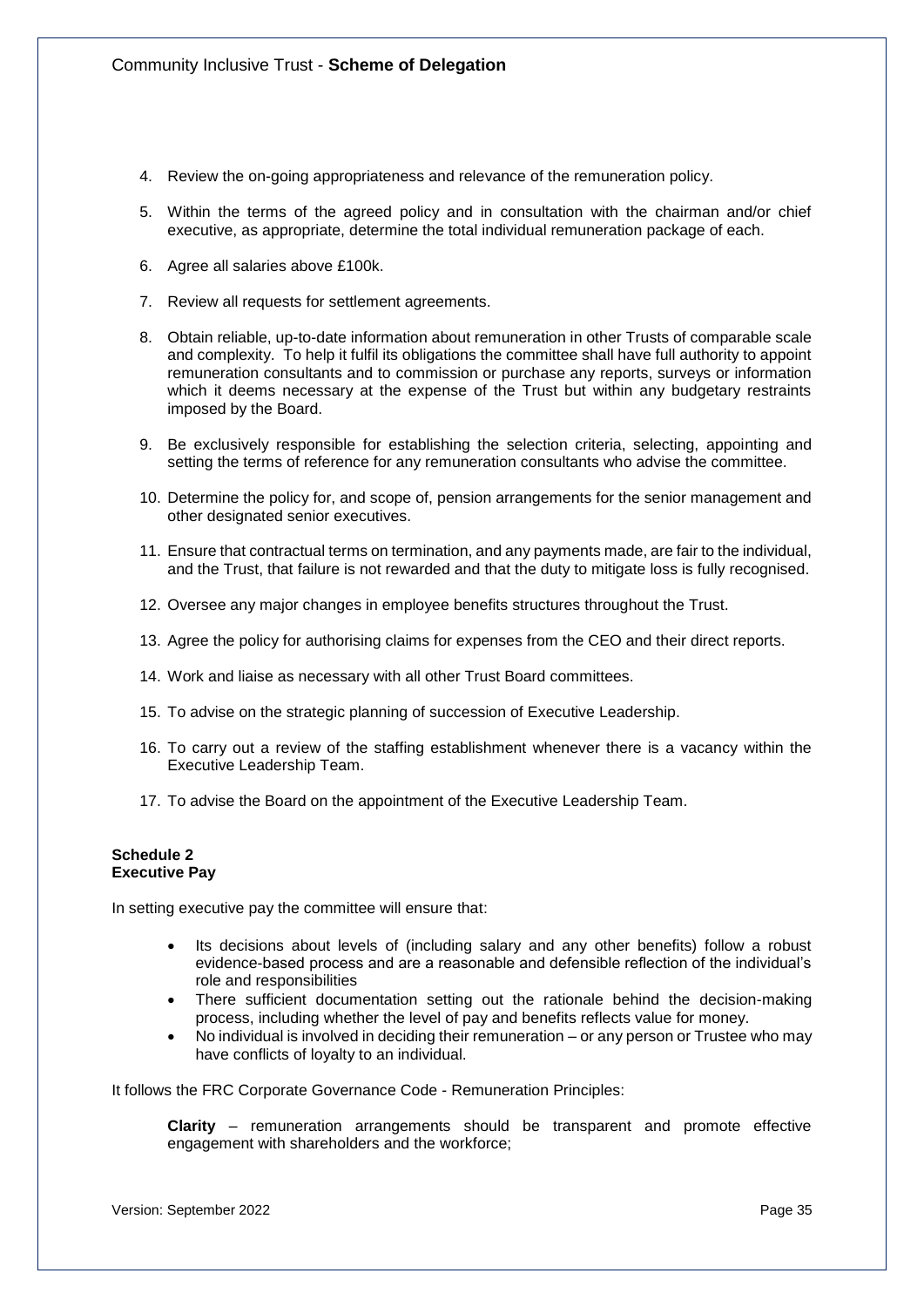**Simplicity** – remuneration structures should avoid complexity and their rationale and operation should be easy to understand;

**Risk** – remuneration arrangements should ensure reputational and other risks from excessive rewards, and behavioural risks that can arise from target-based incentive plans, are identified and mitigated;

**Predictability** – the range of possible values of rewards to individual directors and any other limits or discretions should be identified and explained at the time of approving the policy;

**Proportionality** – the link between individual awards, the delivery of strategy and the long-term performance of the company should be clear. Outcomes should not reward poor performance;

**Alignment to culture** – incentive schemes should drive behaviours consistent with company purpose, values and strategy.

#### **Schedule 3**

The committee will act from time to time as a nominations committee and will identify potential candidates for current or upcoming Trustee vacancies and work diligently toward attracting and securing top talent. Their duties include identifying, recruiting, screening and interviewing candidates for Board and ELT positions.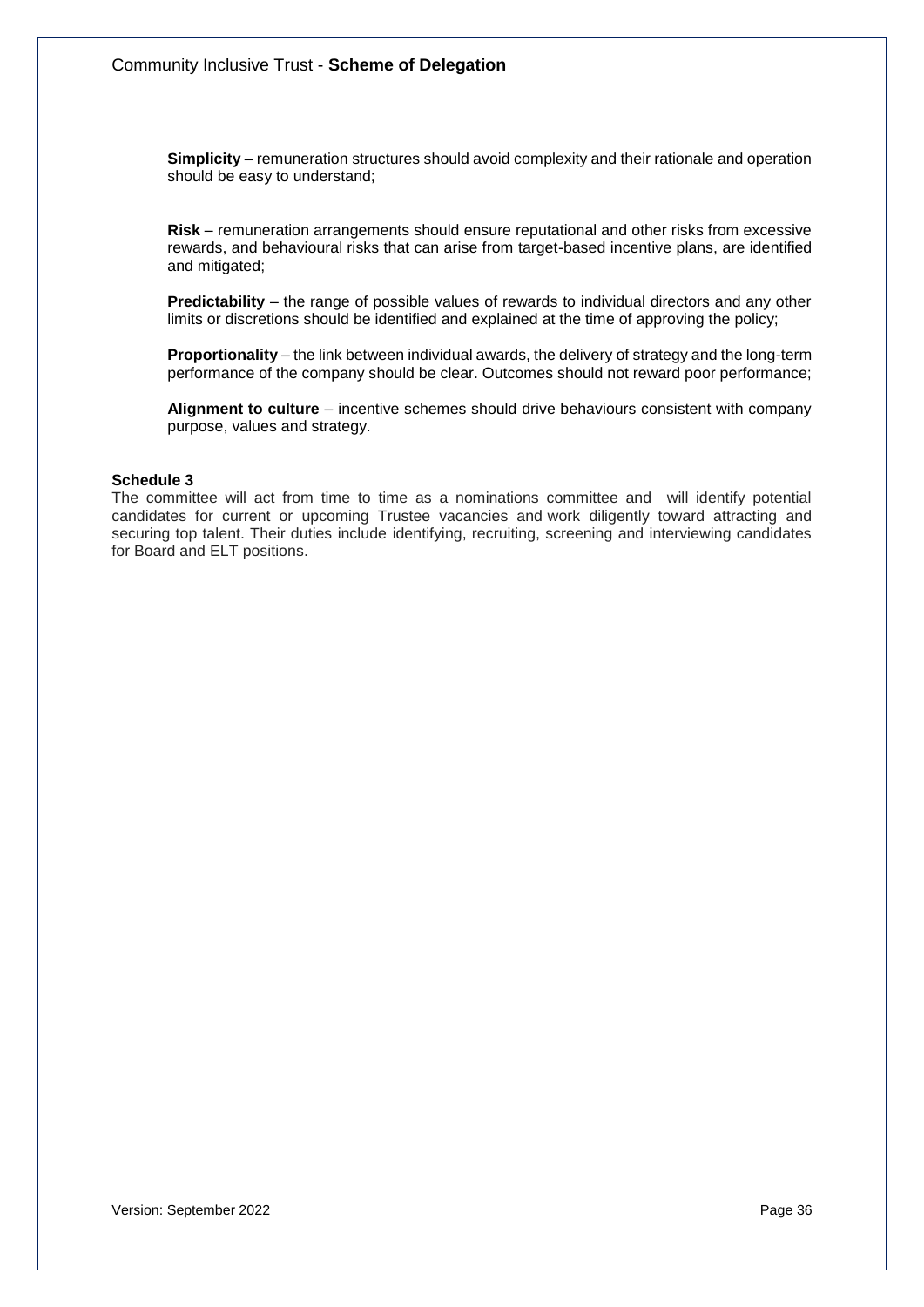# **Terms of Reference Quality of Education and Safeguarding Scrutiny Committee (QE and S SC)**

# **1. Constitution, Remit and Responsibilities**

- 1.1 The committee was established by the Board of Trustees of the CIT ( the Board) to:
	- Undertake the 'overview, accountability and assurance' responsibilities linked to the quality of education and safeguarding being provided in each of its schools.
	- Approve educational reports as detailed in the Trust's Scheme of Delegation.
	- Advise on any strategic priorities for the Trust linked to quality of education and safeguarding matters.
	- Determine the potential risks facing the Trust, related to educational and safeguarding matters, are determined and assessed in relation to the Board risk appetite.
	- Risk control measures are in place and are impactful in reducing levels of perceived risk.
	- Undertake the 'overview, accountability and assurance' responsibilities linked to its responsibility to safeguard the pupils in its schools and approve the Trust's annual report to the LSCP.

# **2. Membership**

2.1 There are three categories of membership of the committee:

**2.1.1 Full Members** - **non-employees who are also Trustee Directors of the CIT Trust Board (Minimum of 2)** and who may vote on all matters discussed or brought before the committee. Full members are appointed by the Trust Board

## **2.1.2 Full Members – non-employees who are members of a Local School Board of one of the Trust's schools (Maximum of 1)**

**2.1.3 Associate Members** - who may not vote on any other matters if so decided by a majority of the Full Members present, and may also be asked to withdraw from the meeting in such circumstances) but are nevertheless permanent members of the committee who may attend as and when other commitments allow. They include the CIT CEO and the CIT Directors of Education, Director of Safeguarding and the CIT Director of Operations and Governance.

- 2.2 In addition to the above, the committee may from time to time invite other attendees, employees and non-employees, to any meeting to provide information and participate in discussions for all or part of the meeting;
- 2.3 The committee shall have as many members as is determined from time to time and suitably authorised by the CIT Trust Board,
- 2.4 Attendance at a meeting of at least three Full Members constitutes a quorum,
- 2.5 The Chair of any QESC meeting shall be appointed by a majority vote of the Full Members of the committee.
- 2.6 Trust Board members appointments to the committee shall be for a period of up to four years, which may be extended for further periods of up to four years, provided that criteria for membership is still met. LSB appointments to the committee shall be for a period of two year.
- 2.7 Meetings shall be attended by the Clerk to the Board of Trustees, who shall take minutes of the discussions.

## **3. Resignation and removal**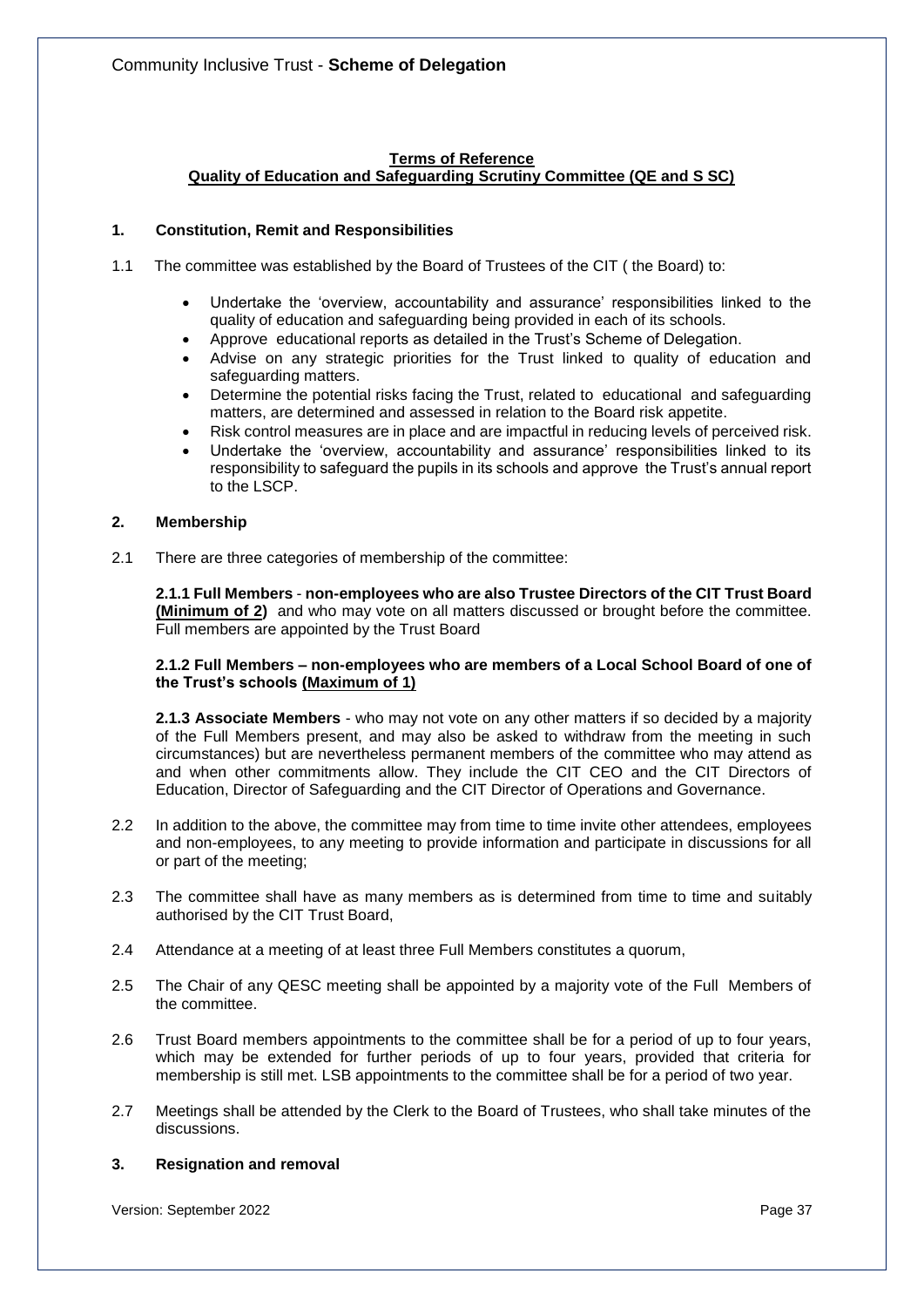A person serving on the Committee shall cease to hold office if:

- 3.1 He/she resigns their office by giving notice in writing to the Clerk or Chairman
- 3.2 The Trustees terminate the appointment of the Committee member, whose presence or conduct is deemed by the Trustees, at their sole discretion, not to be in the best interests of the Trust.

## **4. Frequency of Meetings**

4.1 Meetings shall be held at least three times per year and on the basis of a pre- determined timetable agreed by the committee in meeting. Additional meetings may be held in order to meet urgent business requirements, upon notification to the Clerk to the Board of Trustees or to the committee Chair of any Full or Associate Member supported by at least 2 other Full or Associate Members.

## **5. Agendas and Notices of Meetings**

- 5.1 Agendas shall be prepared by the Clerk to the Board of Trustees and approved by the committee Chair prior to issue. Agendas will always contain items such as apologies, determination of quoracy, declarations of interest, approval of the previous minutes and matters arising from the previous minutes. Inclusion of any other item may be requested by any Full or Associate Member, such inclusion being at the discretion of the committee Chair.
- 5.2 Unless otherwise agreed, notice of each meeting confirming the venue, time and date together with an agenda of items to be discussed and supporting papers, shall be forwarded to each Full and Associate Member of the committee and to the Chair of the CIT Trust Board, no later than five working days before the meeting.

## **6. Proceedings of Committee meetings**

- 6.1 Each member present in person shall be entitled to one vote. Where there is an equal division of votes the Chair shall have a casting vote.
- 6.2 A register of attendance shall be kept for each Committee meeting and published annually.

# **7. Authority**

The Committee is authorised by the Trust Board to:

- 7.1 Carry on any activity authorised by these terms of reference; and
- 7.2 Seek any appropriate information that it requires from any officer of the Trust and all officers shall be directed to co-operate with any request made.

## **8. Minutes of meetings**

- 8.1 The Clerk to the Board of Trustees shall minute the proceedings and decisions of all meetings of the committee, including recording the names of those present and in attendance, and prepare minutes for distribution.
- 8.2 Minutes shall be approved and signed by the committee Chair prior to distribution, and the committee Chair will determine the distribution, which will always be to all Full Members and to the Chair of the CIT Trust Board (whether present at the meeting or not), will normally be to all Associate Members and may be to others present (in full or in part), depending on interests in matters discussed and requirements to ensure appropriate confidentialities.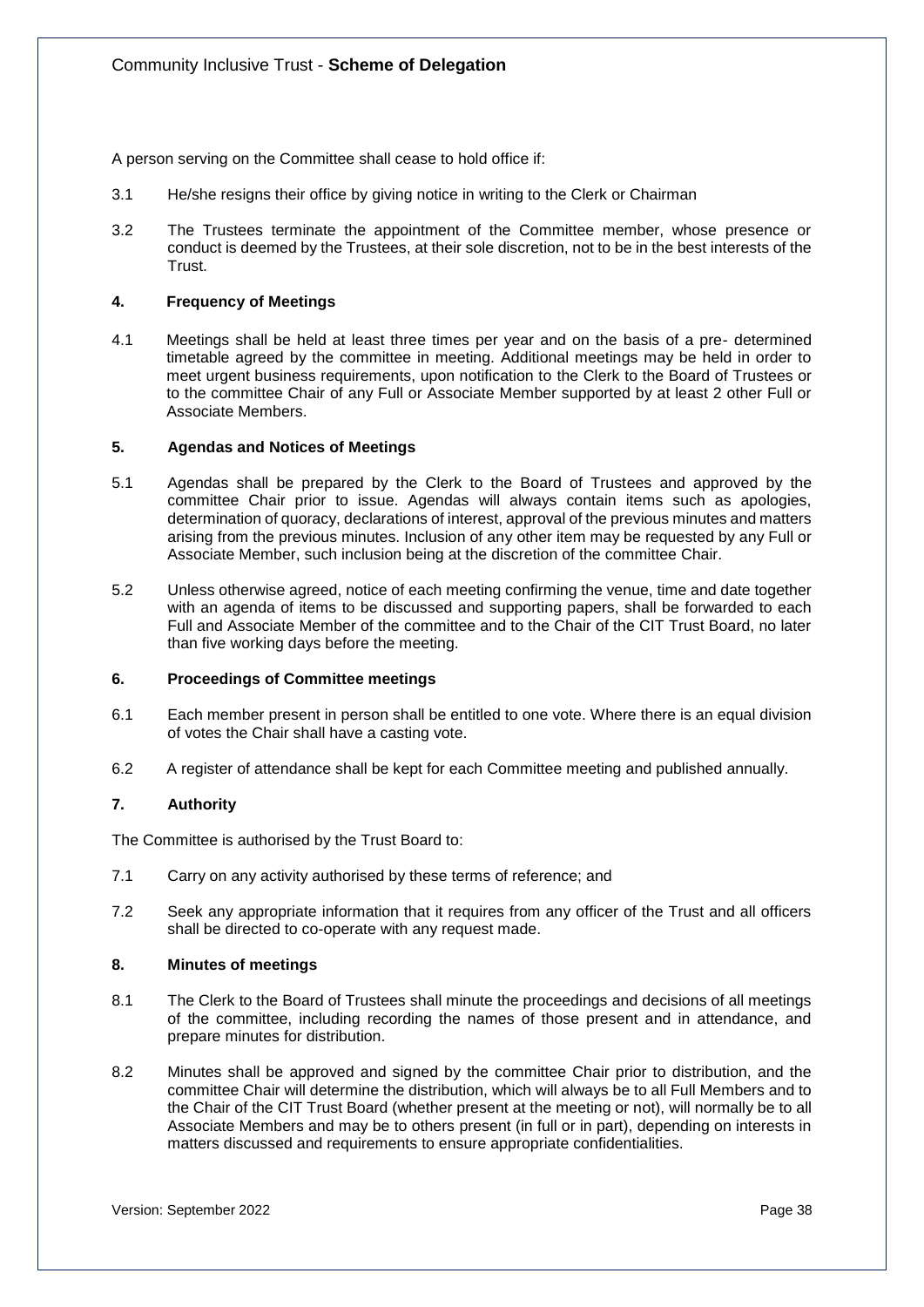8.3 The minutes of meetings of the committee shall be considered at the next CIT Trust Board meeting following distribution.

# **9. Reporting Responsibilities**

9.1 The Committee Chair shall report to the Board on its proceedings after each meeting on all matters within its duties and responsibilities.

# **10. Other matters**

- 10.1 The committee shall have access to sufficient resources in order to carry out its duties, including access to the Trust's Secretariat for assistance as required.
- 10.2 The committee shall give due consideration to laws, regulations and any published guidelines or recommendations regarding the remuneration of directors of charitable Trusts.
- 10.3 The committee shall arrange for periodic reviews of its own performance and, at least annually, review its constitution and terms of reference to ensure it is operating at maximum effectiveness and recommend any changes it considers necessary to the Board for approval.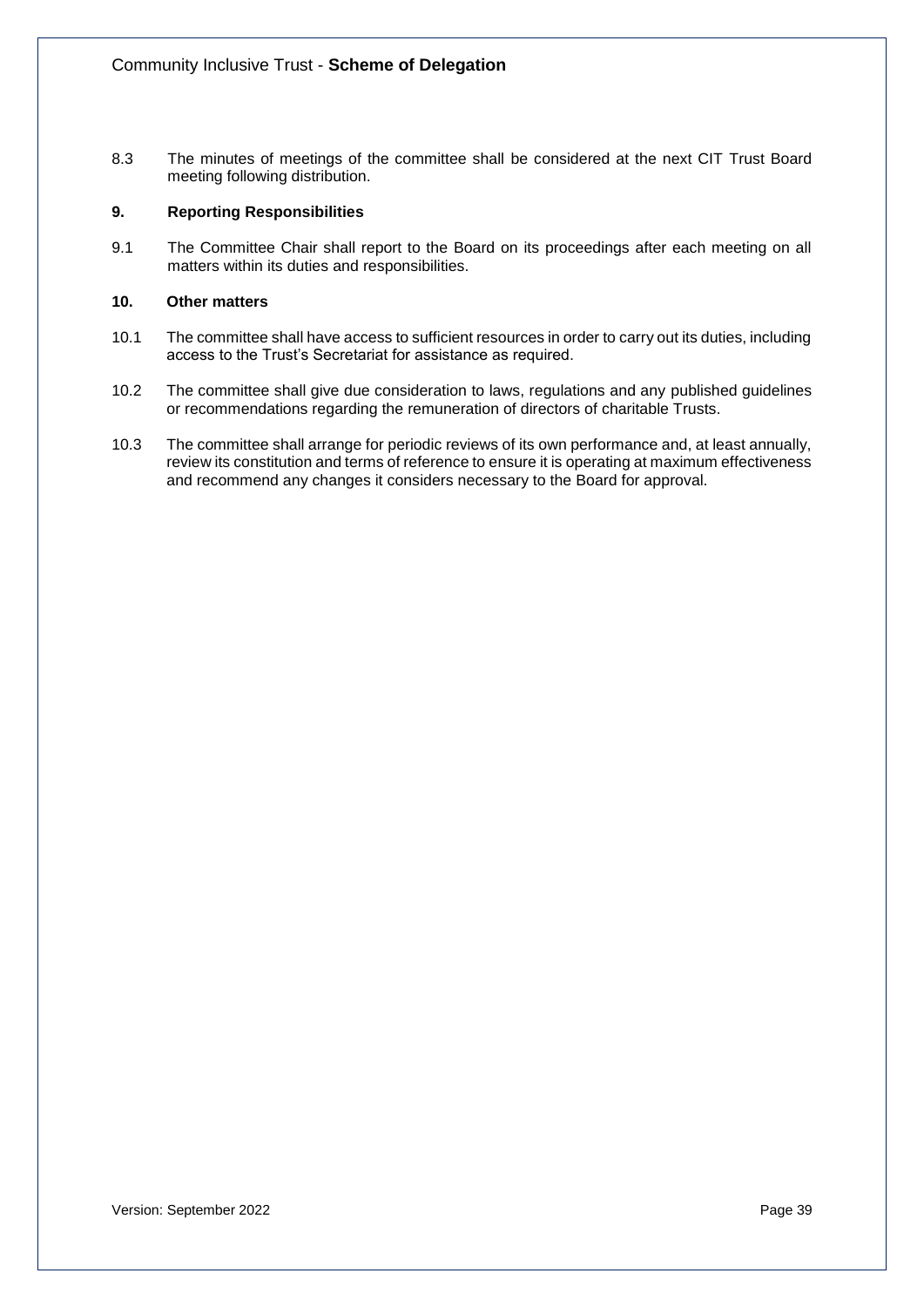# **Terms of Reference Local School Boards (LSBs)**

# **1. Constitution, Remit and Responsibilities**

- 1.1 The LSBs have been established by the Board of Trustees of the CIT (the Board) to:
	- Undertake on behalf of the Board of Trustees "overview and assurance" responsibilities linked to a range of aspects of the educational and other performance of the school.
	- Report the established levels of assurance (Confidence) to the Trust Board three times a year.
	- Undertake on behalf of the Trust Board responsibilities for additional aspects of their schools which fall under the headings of:
		- ❑ **Community**
		- ❑ **Concerns**
		- ❑ **Celebration**
		- ❑ **Communication**
		- ❑ **Culture**

Details of these aspects are set out in Schedule 1.

# **2. Membership**

- 2.1 The LSB shall have up to 10 members with the following composition:
	- Head Teacher
	- Two parents
	- One member of the school staff
	- Up to six "Community" representatives
- 2.2 Appointments to the LSB shall be for a period of up to four years, which may be extended for further periods of up to four years, provided the governor still meets the criteria for membership.
- 2.3 The LSB shall at the first meeting of each academic year propose a member to act as Chair of the LSB (the Chair) for the duration of the academic year. Appointment of LSB Chairs will be subject to ratification by the Trust Board Chair. The LSB will elect a temporary replacement from among the members present at the meeting in the absence of the Chair. The Chair, or the temporary replacement Chair, cannot be an employee of the Trust / school.
- 2.4 The Clerk or his or her nominee shall act as the Secretary of the LSB and will ensure that the LSB receives information and papers in a timely manner to enable full and proper consideration to be given to the issues.
- 2.5 The LSB invite attendance at meetings from persons who are not LSB governors to assist or advise on a particular matter or range of issues. Such persons may speak with the permission of the Chair, but shall not be entitled to vote.

# **3. Resignation and removal**

A person serving on the LSB shall cease to hold office if:

3.1 He/she resigns their office by giving notice in writing to the Clerk or Chairman.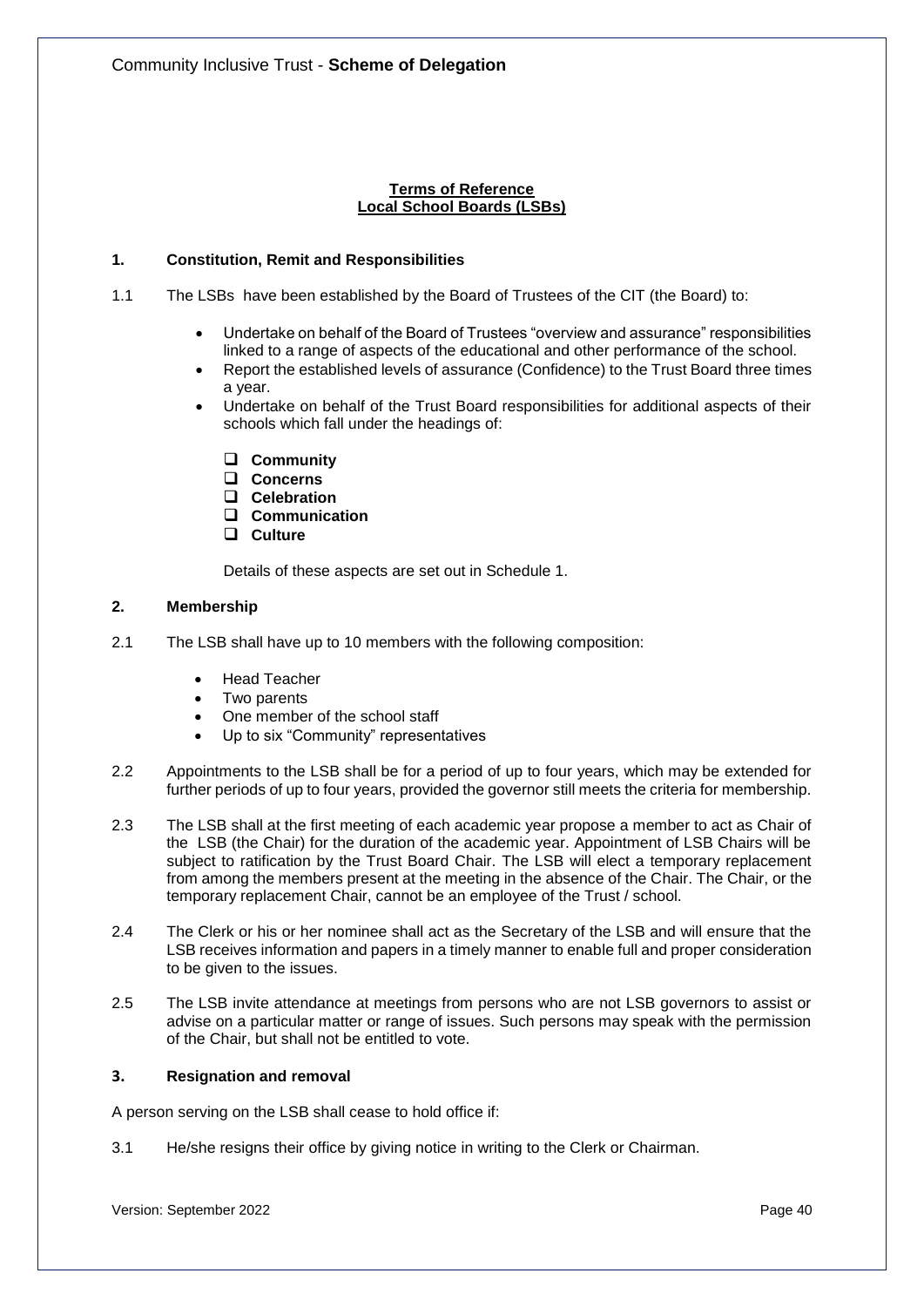- 3.2 The Chair of the LSB terminates the appointment of the LSB governor whose presence or conduct is deemed by the Chair, at their sole discretion, not to be in the best interests of the Trust.
- 3.3 He/she fails to attend two of the four LSB meetings.

# **4. Proceedings of LSB meetings**

- 4.1 The LSB will meet as often as is necessary to fulfil its responsibilities, but at least three times a year.
- 4.2 Any two LSB governors can request that the Chair convenes a meeting by giving no less than 14 days' prior notice.
- 4.3 The minimum number of members (the quorum) for the transaction of the business of the LSB shall be a majority of the LSB members.
- 4.4 Every matter to be decided at a meeting of the LSB must be determined by a majority of the votes of the members present and voting on the matter.
- 4.5 Resolutions shall be decided by majority vote.
- 4.6 Each member present in person shall be entitled to one vote. Where there is an equal division of votes the Chair shall have a casting vote.
- 4.7 A register of attendance shall be kept for each LSB meeting and published annually.

## **5. Authority**

5.1 The LSB is authorised by the Trust Board to carry on any activity authorised by these Terms of Reference as detailed in Schedule 1.

## **6. Minutes of meetings**

- 6.1 The Clerk shall minute the proceedings and resolutions of all LSB Meetings, including the names of those present and in attendance and those absent with and without presented reasons and apologies.
- 6.2 Draft minutes of LSB meetings shall be circulated promptly to all members of the LSB. Once approved, minutes should be circulated to all other members of the LSB unless in the opinion of the LSB Chair it would be inappropriate to do so.

# **7. Reporting Responsibilities**

7.1 The LSB shall report to the Board on its proceedings after each meeting using the provided template which the Clerk will complete.

## **8. Other matters**

- 8.1 Have access to sufficient resources in order to carry out its duties, including access to the Clerk for assistance as required.
- 8.2 At least annually, review its constitution and way of working to ensure it is operating at maximum effectiveness and recommend any changes it considers necessary to the CIT Trust Board for approval.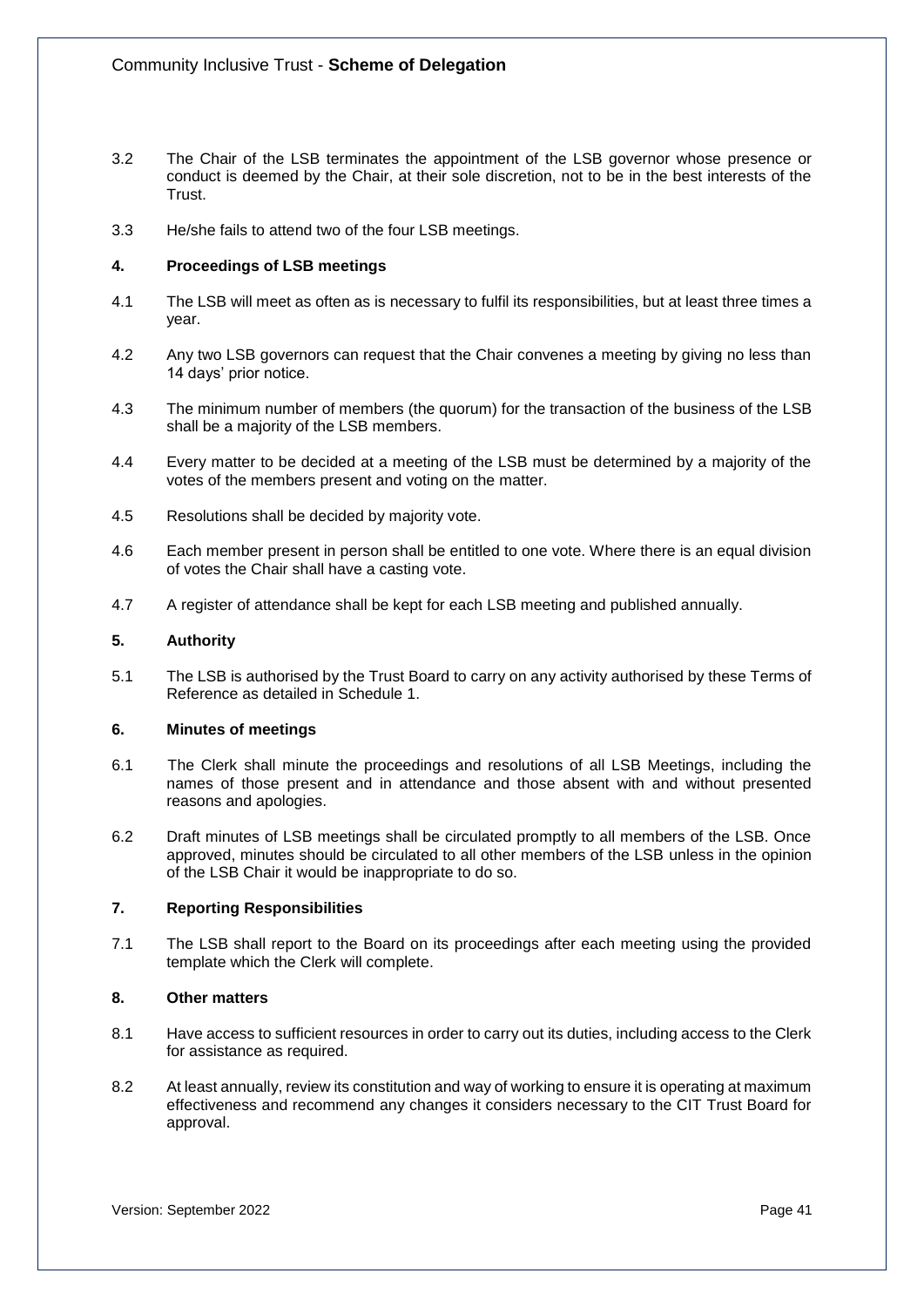**Schedule 1 LSB responsibilities Community**

To ensure that the school is at the heart of its community and maximises the potential of what the community has to offer its pupils.

#### **Concerns**

To ensure that transparent mechanisms are in place for staff, pupils and parents to express their concerns and, when appropriate, to act as an independent local point of contact for signposting people to the right channels for dealing with their issues. There will always be at least one LSB member on appeal panels.

#### **Celebration**

To ensure that celebrating staff, pupils and parents remain a priority for the school. To lead on initiatives to promote and celebrate achievements within the school or more widely.

#### **Communication**

To work with staff, pupils and parents to make sure that the school effectively communicates to all stakeholders, so that everyone feels part of school life and has the opportunity to access information and events. This include the presentation of the school website and social media channels.

#### **Culture**

To ensure that the school has a positive culture which explicitly reflects the Trust's values and supports student achievement, lifelong learning for all members of its community and strong safeguarding practice.

#### **Confidence**

To undertake on behalf of the Trust Board a range of independent assurance-related work to provide the Board with the confidence it needs linked to compliance, best practice and effective school improvement (see below).

## **Assurance - Local School Boards reported to Trust Board**

**Vision, Ethos and Strategic Direction of the school:** the effectiveness of the school's strategic planning and the progress being made towards its key improvement priorities. Compliance re: key policies.

#### **Curriculum:**

**Intention:** appropriateness of curriculum

**Implementation:** staff development in place to support implementation

**Impact:** strong pupil achievement - pupil groups, etc.

**Stakeholder engagement:** parents and the community

**Safety and Safeguarding:** effective Health and Safety management; effective safeguarding practices and culture; effective behaviour management; effective attendance management.

**Premises and asset management:** effectiveness of stewardship of premises and assets